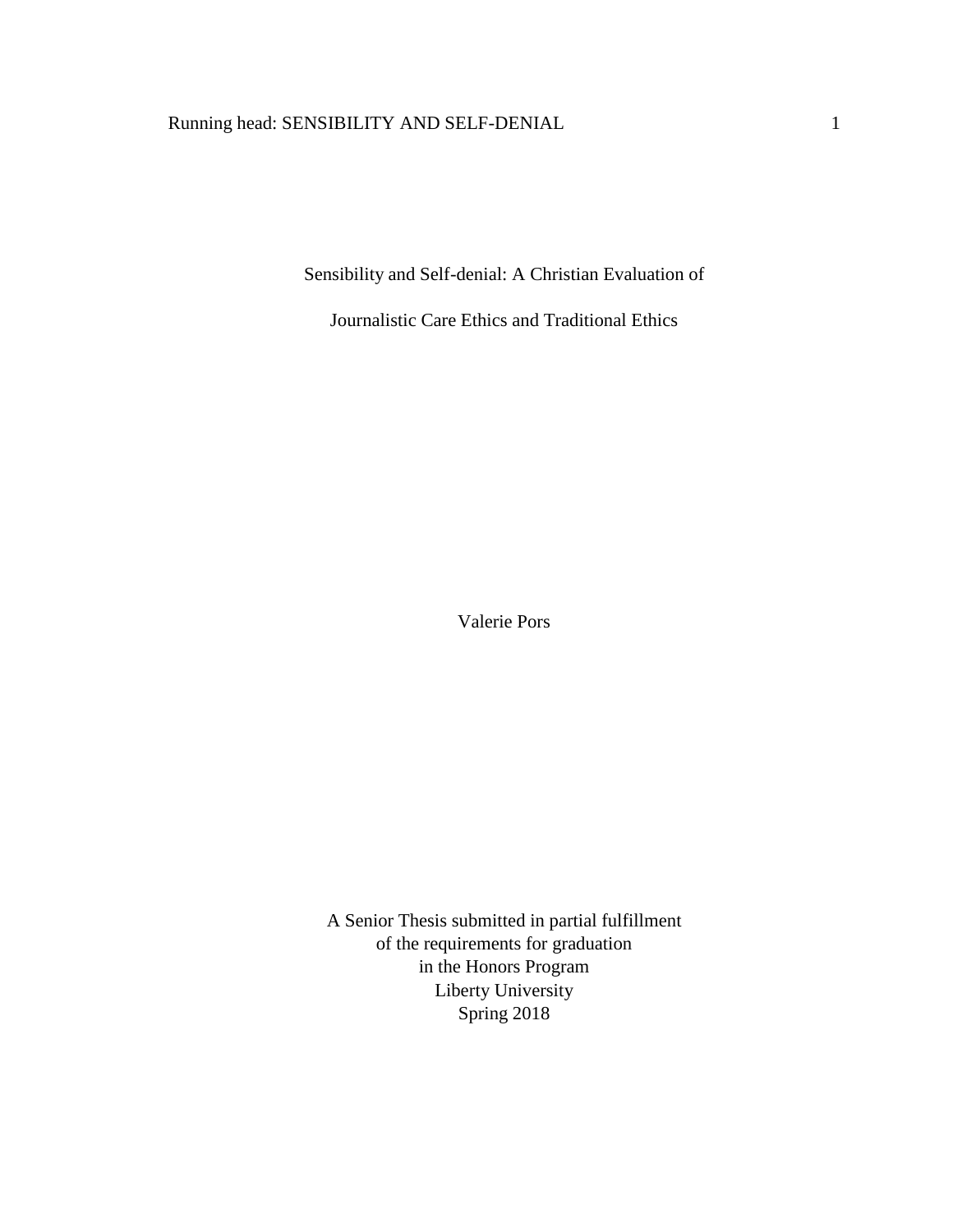Acceptance of Senior Honors Thesis

This Senior Honors Thesis is accepted in partial fulfillment of the requirements for graduation from the Honors Program of Liberty University.

> Chris Underation, Ph.D. Thesis Chair

\_\_\_\_\_\_\_\_\_\_\_\_\_\_\_\_\_\_\_\_\_\_\_\_\_\_\_\_\_\_

Amy E. Bonebright, M.A. Committee Member

\_\_\_\_\_\_\_\_\_\_\_\_\_\_\_\_\_\_\_\_\_\_\_\_\_\_\_\_\_\_

Joshua D. Chatraw, Ph.D. Committee Member

\_\_\_\_\_\_\_\_\_\_\_\_\_\_\_\_\_\_\_\_\_\_\_\_\_\_\_\_\_\_

Cindy Goodrich, Ed.D., M.S.N., R.N., C.N.E. Assistant Honors Director

\_\_\_\_\_\_\_\_\_\_\_\_\_\_\_\_\_\_\_\_\_\_\_\_\_\_\_\_\_\_

\_\_\_\_\_\_\_\_\_\_\_\_\_\_\_\_\_\_\_\_\_\_\_\_\_\_\_\_\_\_ Date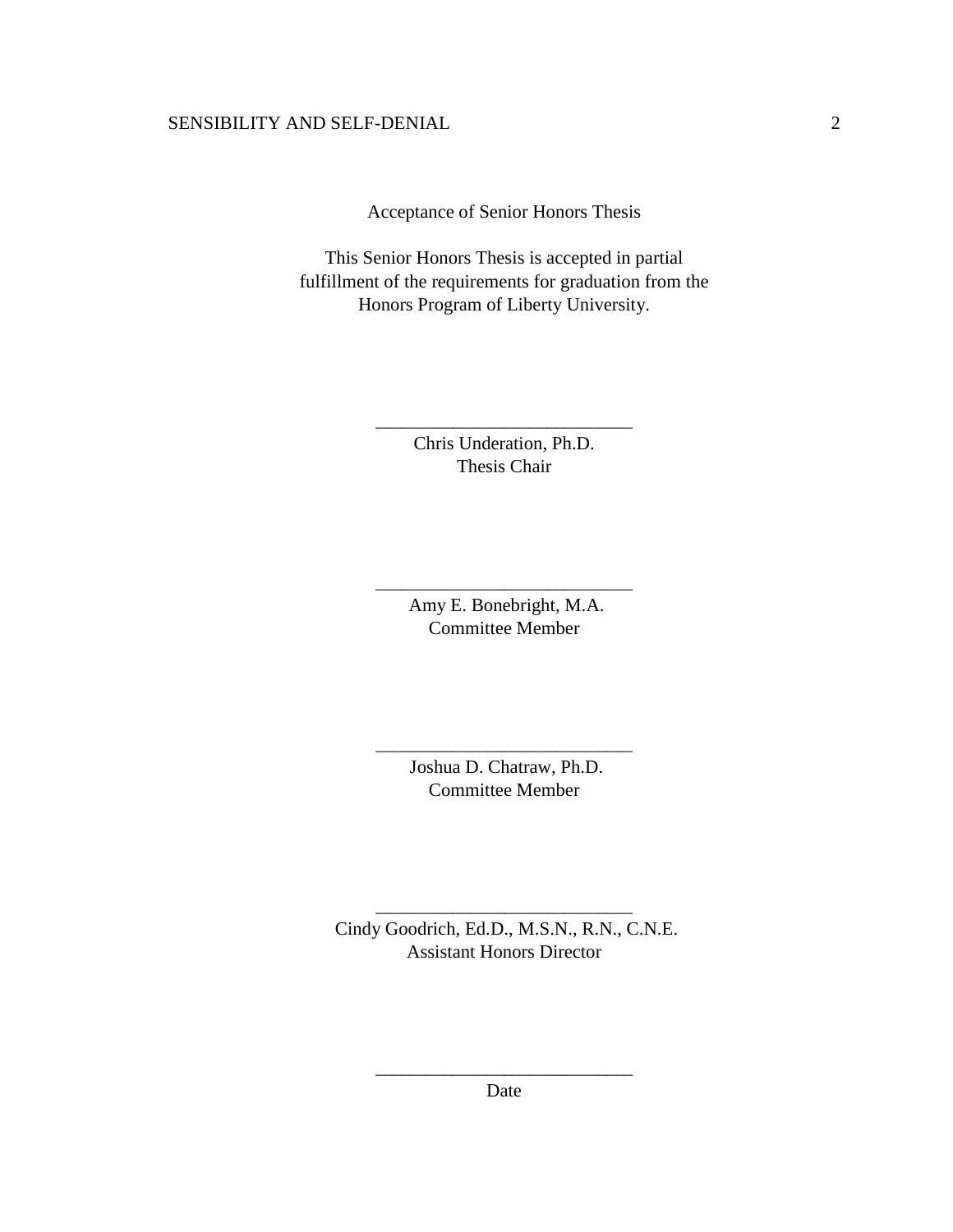#### Abstract

Traditional ethical models within journalism have upheld truth and objectivity as the highest standard, based on a conglomeration of Western ethical traditions. However, as the age of subjective moral reasoning ushered in skepticism and independently subjective philosophies, ethicists have examined the application of care ethics to the field of journalism. Scholars have viewed care ethics and traditional ethics as conflicting theories, but both contain elements of God's nature as revealed in the Bible. Both models also harbor secularized elements. In a biblical analysis of the two systems and their underlying assumptions, this thesis identifies crucial biblical differences in their views on human nature, truth, social relationships, and the purpose of journalism. It concludes that traditional ethics adequately deals with a biblical view of human nature, while care ethics leaves itself vulnerable in a fallen world. By combining the positive aspects of the two systems, this thesis is able to suggest a basic profile of Christian ethical practice in journalism.

*Keywords*: care ethics, traditional ethics, biblical, Christian, journalism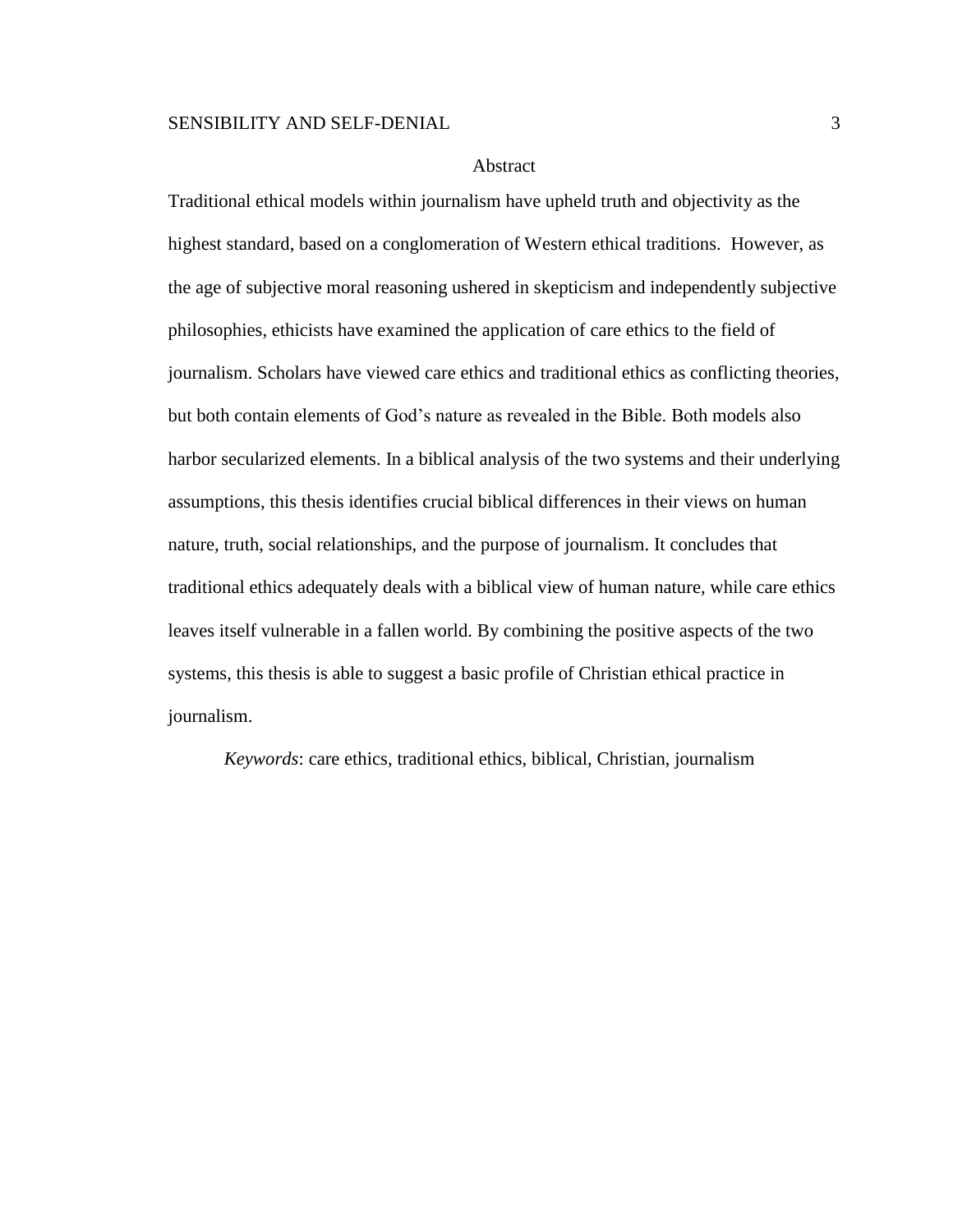# Sensibility and Self-denial: A Christian Evaluation of

Journalistic Care Ethics and Traditional Ethics

Journalism as it is known today, marked by truth-seeking and objectivity, dates back more than a century (Ward, 2005) and is deeply steeped in the various ethical systems that comprise Western culture. For the purposes of this discussion, this ethical framework will be referred to as traditional ethics. America's Christian tradition permeates these underlying ethics—a 2001 survey of American and Canadian journalists revealed that "religious values are imbedded deeply, if not always consciously, in the moral and ethical values of journalists and that journalists of varying religious orientations tend to endorse a core group of moral and ethical principles at the heart of the religious heritage of the United States and Canada" (Underwood, 2001, p. 33).

But as other ethical philosophies arise, ethicists have proposed alternative ethical frameworks to guide journalistic practice. Care ethics is one such system, criticizing traditional ethics for an apparent lack of care, an inadequate ethic to make moral evaluations, and an inability to consider the complexities of everyday moral decisionmaking (Steiner & Okrusch, 2006).

As proponents have wrestled through what care ethics might look like when applied to journalism, they have rejected many of traditional journalism's foundational principles and assumptions.

Care and public journalism challenge the notions of objectivity, neutrality, and detachment, each favoring the more nuanced stance that the moral agent's role is necessarily subjective. Likewise, care and public journalism eschew the ideal of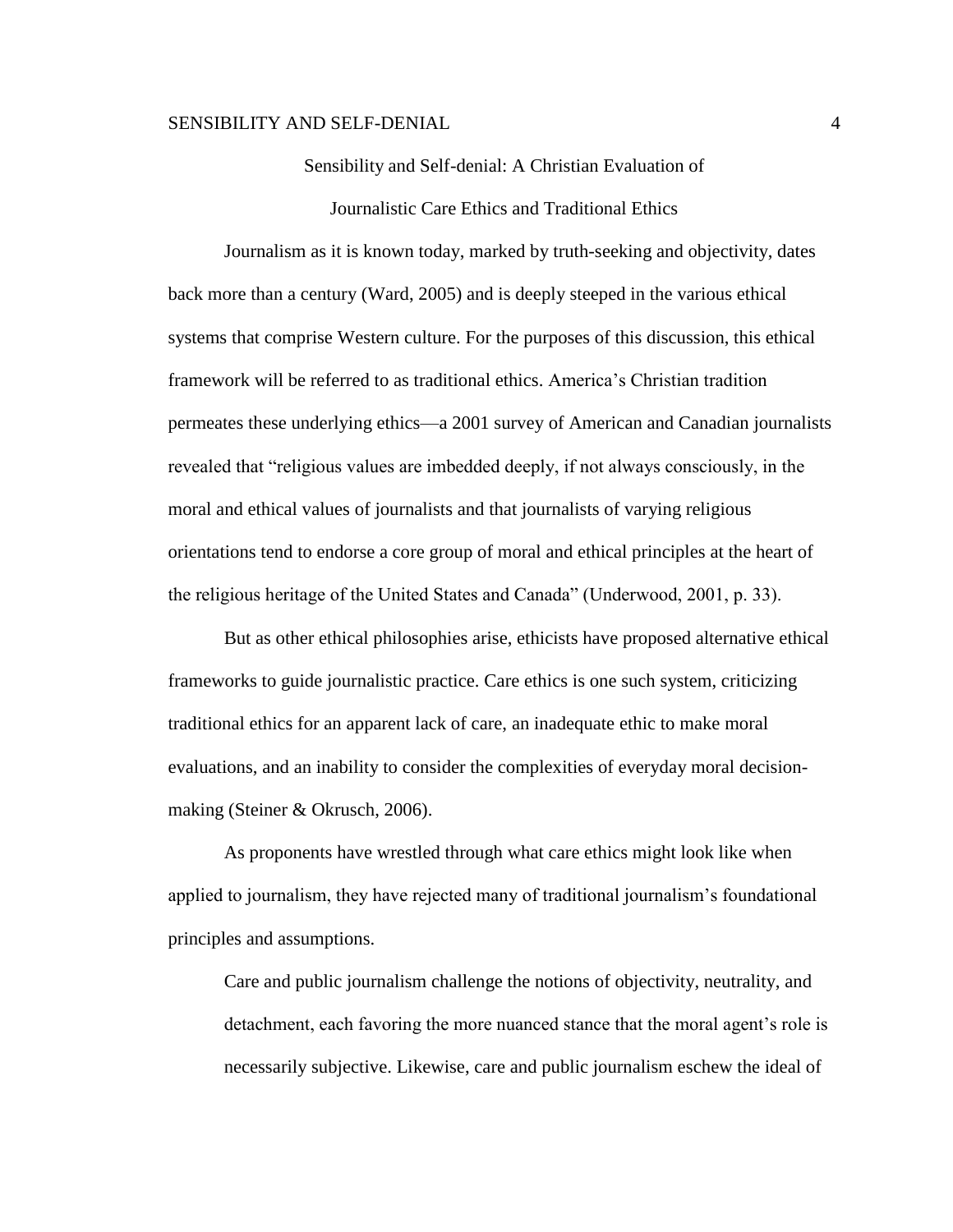neutrality, believing instead that citizens are inextricably bound to each other and thus obligated to act for the common (public) good. (Steiner  $&$  Okrusch, 2006, p.

117)

Ethicists often view traditional ethics and care ethics as in tension with each another, but many of the fundamental values undergirding both—truth-telling, impartiality, treating the vulnerable with care, and an interconnected humanity—seem to find commonality in a single source: God's character as revealed in the Bible. At the same time, elements of both systems also seem to reflect aspects of a secularized ethical understanding, standing in conflict with Christian ethics.

For Christian journalists attempting to navigate the changing landscape of journalism, a biblical analysis of both systems can help shed light on which elements to retain or discard from their personal journalistic ethics, granting the peace of mind that comes with a biblically justified understanding of media practice. The following analysis overviews the ethical systems, identifies underlying assumptions, evaluates those assumptions through a biblical lens, and suggests ideas for how a Christian journalist can harmonize traditional and care ethics.

#### **An Overview of Care Ethics**

Care ethics is a relationship-oriented theory for ethical reasoning. It sees humanity as relationally interconnected and mutually dependent, with individuals serving as caregivers and care-receivers at different points throughout their lives. In the context of care ethics, care is a sentiment and an action—caring about a person, as well as caring for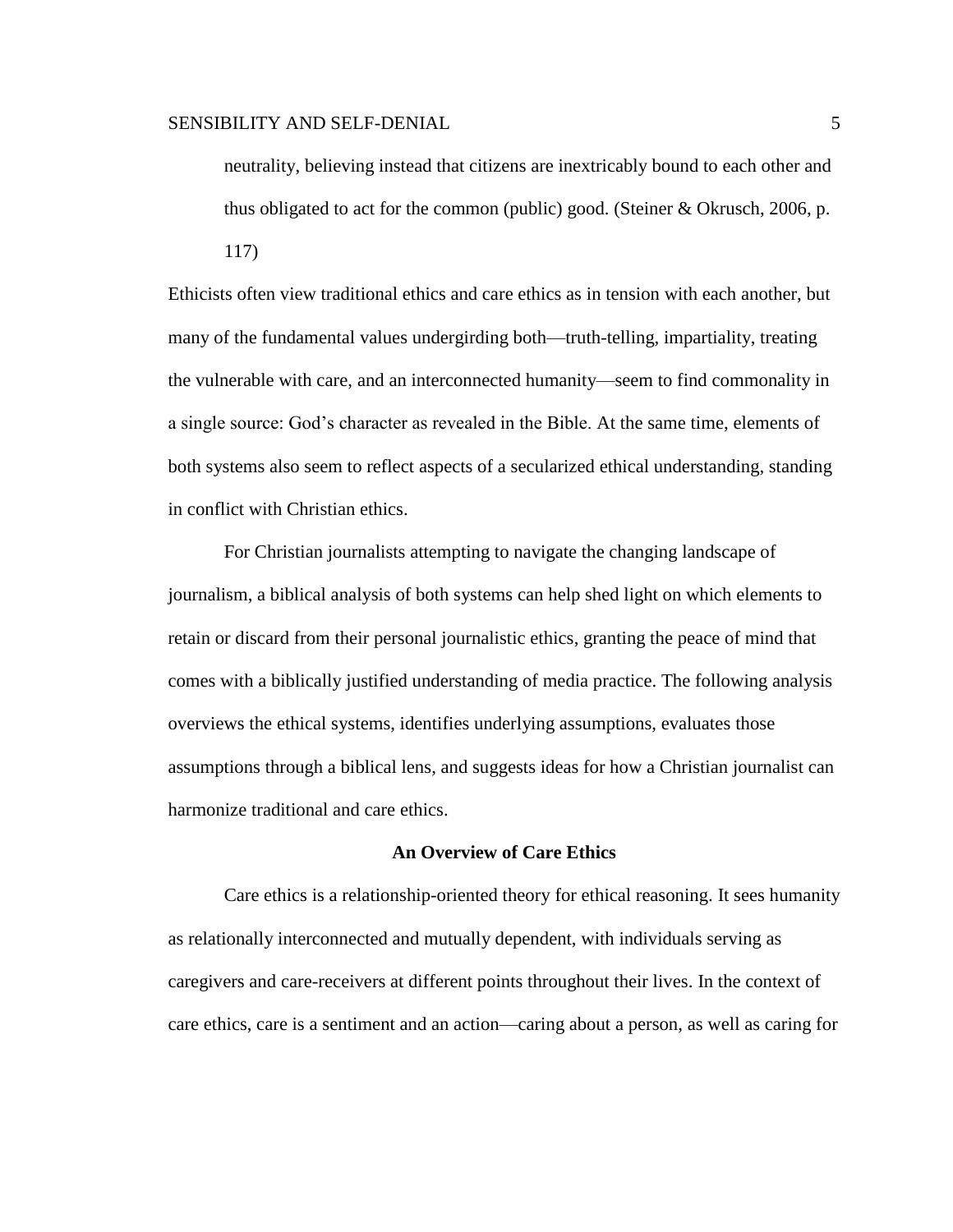a person. The theory particularly focuses on taking action on behalf of the needy and vulnerable.

Care ethics is subjective and situational, rejecting universal principles for moral obligation (Noddings, 1984). Care ethicists have felt that relying on abstract principles of justice and fairness, for example, lead people to dehumanize others and treat them inhumanely (Vanacker & Breslin, 2006). Instead, they propose that the originating point for ethical duties is specific relationships (Vanacker  $\&$  Breslin, 2006). The system relies on context and takes into account the complex situations of everyday life. Because context is such a fundamental component of care ethics, care is necessarily limited in scope—a caregiver has less and less context the more distant a care-receiver is.

#### **History and Founders**

Psychologist Carol Gilligan and philosopher Nel Noddings pioneered the ethics of care in the early 1980s. Gilligan argued that traditional forms of ethics flowed from a male perspective that sees human beings as autonomous and independent (Gilligan, 1982). Care ethics, she affirmed, is an alternative means of moral evaluation that takes into account a female perspective that sees humanity as interdependent and interrelated.

Noddings also approached the theory from a feminist perspective, especially from one of nurturing motherhood. She developed the distinct ethical stages of caring about people and caring for them (Noddings, 1984). The first refers to a state of harboring caring ideas and intentions toward a person, while the second refers to the application of those intentions through caring service.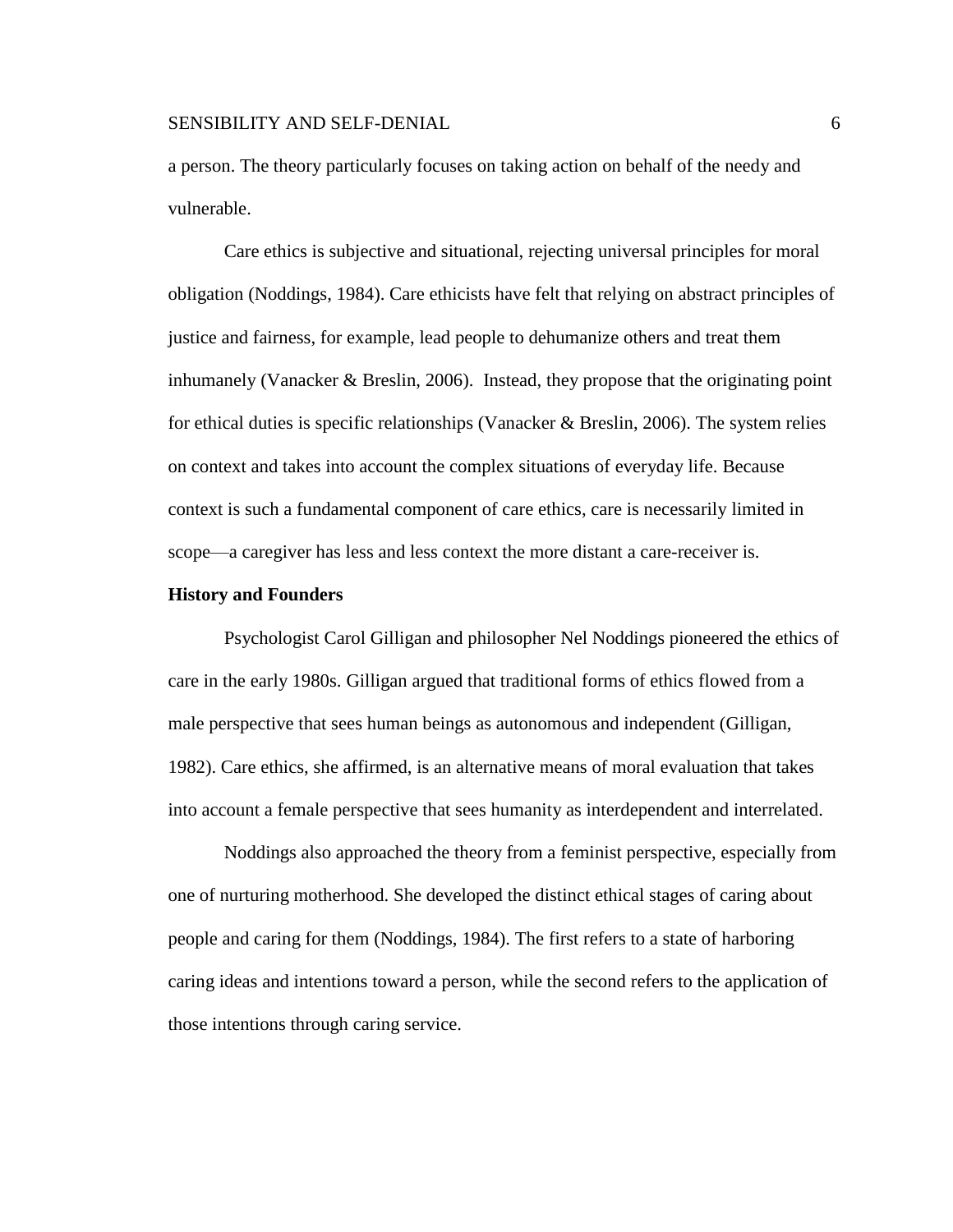# **Defining Care**

 Care is nebulous in definition because it depends on the context of practical situations, and because care ethicists differ among themselves on its precise nature. Care ethicists often divide care into two categories: the disposition of caring about someone and the action of caring for them (Pech & Leibel, 2006). The two work together—by caring about someone and intentionally immersing oneself in them and their needs, the caring person is ready and willing to offer care in tangible ways. Selma Sevenhuijsten (1998) describes care as "an ability and a willingness to 'see' and to 'hear' needs, and to take responsibility for these needs being met" (p. 84). Held (2006) adds that "in addition to being the meeting of objective needs, care seems to be at least partly an attitude and motive, as well as a value" (p. 33). Some, like Diemut Bubeck (1995), offer more detailed specifications of care, stressing face-to-face interaction and meeting the needs of people incapable of meeting those needs themselves. While most view care as inherently relational, others, including Joan Tronto and Bernice Fisher (1990), have seen care primarily as a form of labor that includes "everything that we do to maintain, continue, and repair our 'world' so that we can live in it as well as possible" (p. 40). When acting out of an ethic of care, caregivers are to avoid projecting themselves onto those they are caring for; rather, they enter the other person's world and care for that person on his or her own terms (Noddings, 1984).

# **Care Ethics in Practice**

Several authors have proposed ways to apply the system to journalism. Because care ethics tends to reject strict rule-following in favor of situational decisions guided by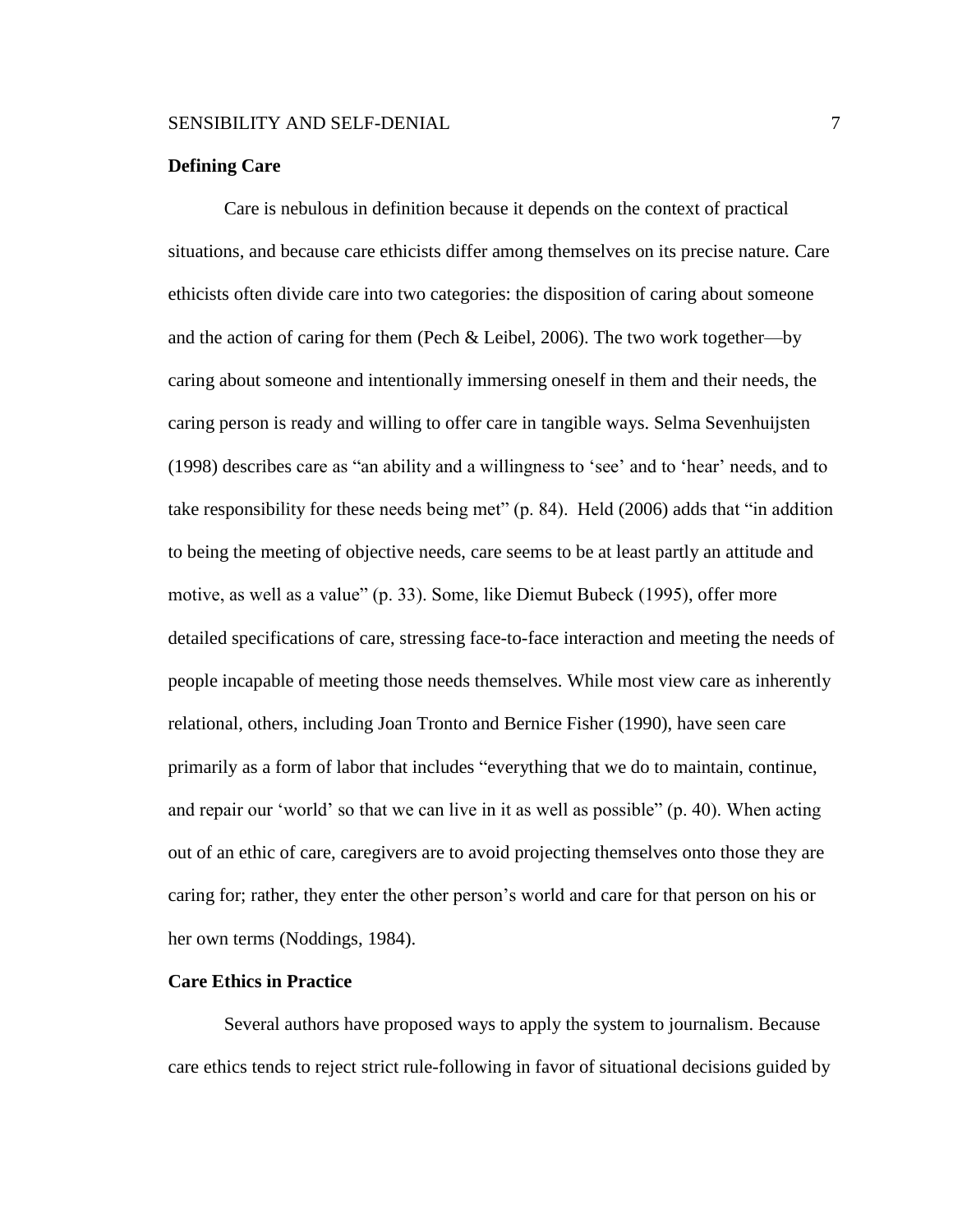a moral framework, many of the proposed harmonizations emphasize a changed mentality rather than a change in specific practices. However, several authors have also offered specifics in certain hypothetical case studies.

Pech and Leibel (2006) take a harmonizing viewpoint—neither replacing the traditional value matrix nor merely tacking care ethics onto an already developed network of values and practice. They believe that care ethics can be added in such a way as to "promote solidarity and mutual concern among community members" (p. 142). Instead of a social contract model that views traditional journalism as "a kind of conduit or portal that supplies citizens with reliable information about events and issues of the day, information they are not able to acquire (or easily acquire) themselves" (pp. 145-146), they propose that each news organization develop its own "caring for" telos which orients how its members think and act (p. 148).

Pech and Leibel propose that the first step in carrying out this telos begins with determining which facts and events are reportable. They view traditional considerations such as the psychological impact on an audience as insufficient for evaluating ethicality, and instead recommend focusing on whether the news element would uphold and promote corporate solidarity. As a case study, they evaluate publishing photographs of suicide. They assess the potential for dehumanization of the individual reported on, exploitation of agony and suffering, feeding viewers' voyeuristic tendencies, and opening individuals to ridicule. They argue that this type of evaluation would be impossible to execute by utilizing a set of definitions or rules because it relies on a journalist's "sensibility, being able to experience on behalf of others whether a certain course of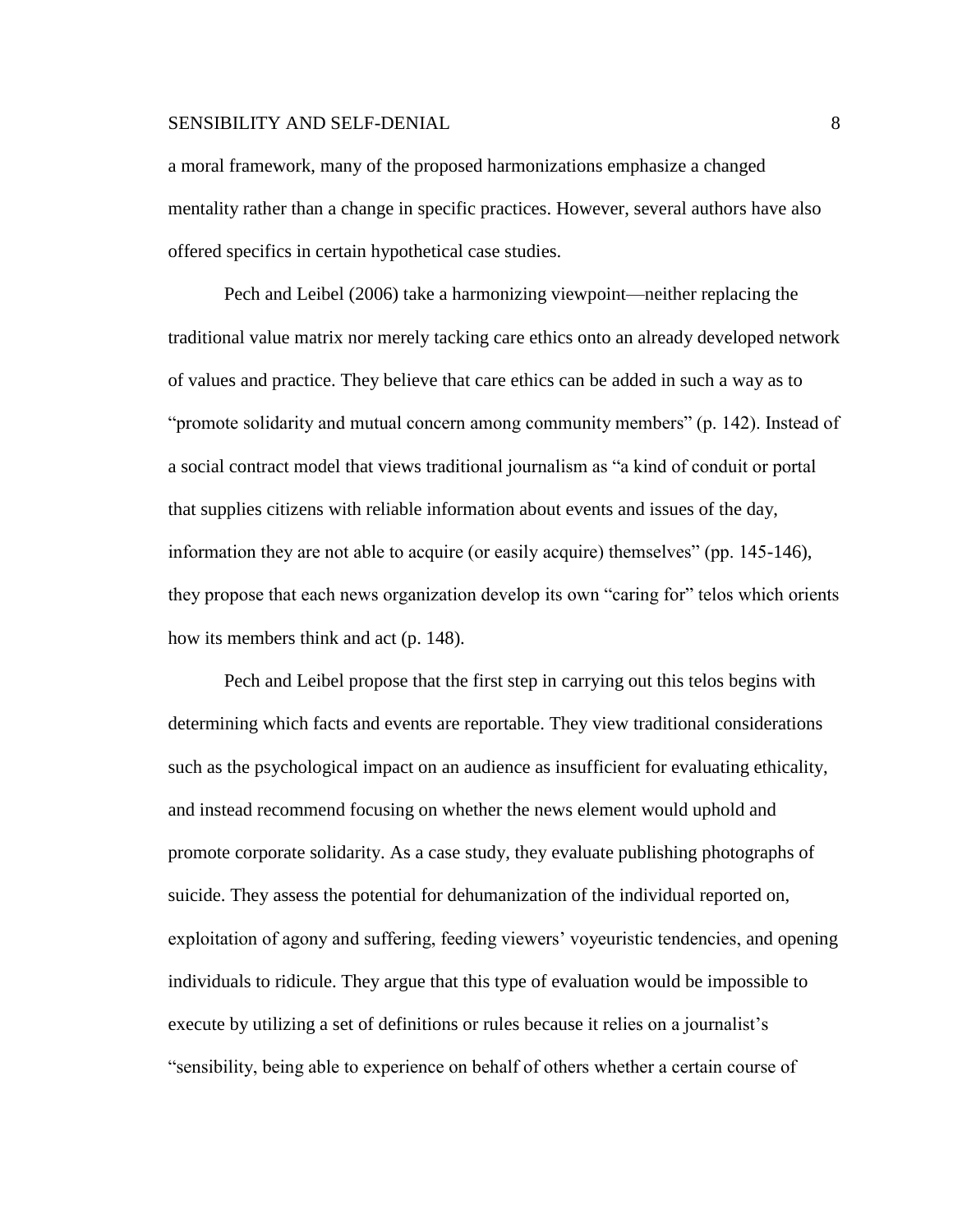action will or will not promote solidarity, or whether it violates our sense of human connectedness" (p. 152).

If in this scenario the journalist chose to proceed with publishing the photos, Pech and Leibel recommend anticipating unhealthy audience reactions and crafting a story that attempts to mitigate them, potentially explaining why the photos align with the organization's telos. They suggest that journalists might even comment on how, in circumstances such as these, collective humanity can objectify the victim through curiosity, exposing them to ridicule, or enjoying the horror of the situation. They conclude that "journalism, on this model, is unavoidably self-reflexive and self-conscious in its actions" (p. 154). Pech and Leibel acknowledge, however, that these applications of care begin to blur the lines between news and editorial reporting.

Vanacker and Breslin (2006) also promote a harmonizing viewpoint by stressing vulnerability as a key consideration. They acknowledge that care primarily functions within a framework of personal relationships and does not easily carry over on a public and institutional level. However, by defining vulnerability as "a feature that arises when one's interests are dependent on the decisions or behavior of another person," they suggest that a care ethic based on this vulnerability could extend into the public domain (p. 204). They view care as a limited resource to be spent on certain people in certain cases when the potential to affect the interest of another is large. Examples include children, crime victims, or those who did not seek the media spotlight. "We believe that such an intermediate position is the only way that a care ethic can have any practical relevance for journalism," they conclude (p. 203). Singling out the vulnerable as special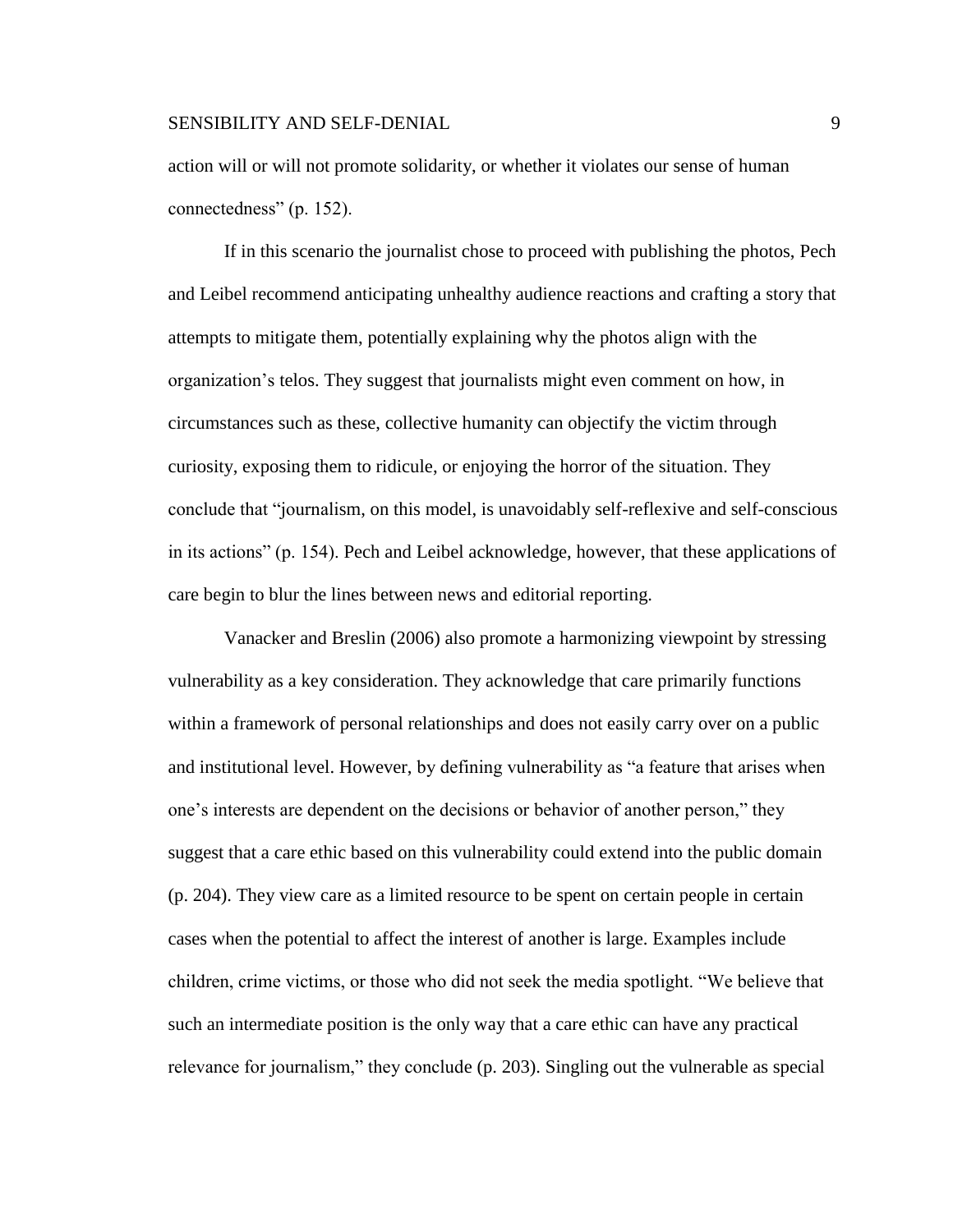recipients of care in journalism, Vanacker and Breslin went so far as to propose that "the more vulnerable a person is, the more the value of compassion should trump values such as objectivity and truth telling" (p. 210).

Vanacker and Breslin cite several specific examples of care applied to the vulnerable. They note the recommendation of Stanford University professor William F. Woo that when reporting on poverty, journalists can feel free to provide a meal or take up a collection in the newsroom for poverty-stricken sources (McBride, 2002), relying on care and emotion to guide their conduct instead of abstract or justice-based rules like refraining from paying sources. They also suggest that a public official's right to privacy might in some cases take precedence over the public's need to know. They propose that care is especially relevant in crime reporting, where victims are especially vulnerable. Journalists should therefore be careful to avoid exploiting so-called body bag footage or embarrassing private details not relevant to the crime (p. 208). They recommend obtaining the victim's informed consent before publishing details about the victim and ensuring that publicizing those details would support the victim's best interests, because in a state of trauma, victims might not understand the full implications of their consent. Finally, Vanacker and Breslin recommend avoiding moral decisions based on categorizations (whistle-blower, corrupt official, etc.) and urge journalists to individually assess the vulnerability of each figure.

Steiner and Okrusch (2006) note that care ethics is "theoretically rich but practically poor," whereas traditional ethics is the opposite (p. 117). They suggest that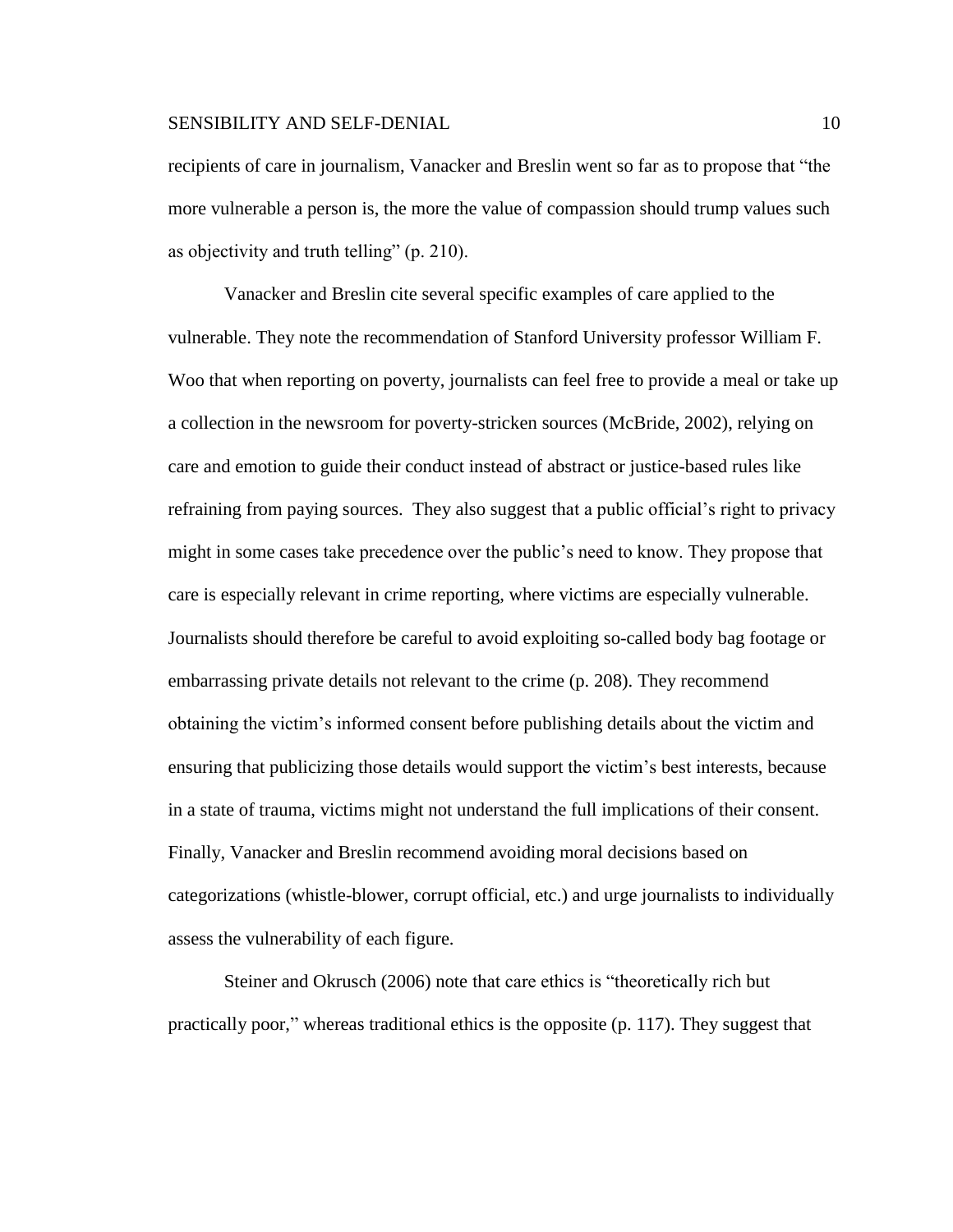applying care ethics would not so much involve creating new rules and as providing a guiding framework.

Indeed, the development and articulation of an ethic of care in journalism is less about radically changing journalists' behavior than revising journalism mythology in ways that give them permission and validation to do what they, as human beings, already may want to do and even try to do—to care about problems and to acknowledge that they care that their work has impact, produces caring responses and actions. (p. 115)

Nevertheless, they propose several specific points for application. They believe journalists should listen more carefully to people, especially the powerless or marginalized. Additionally, by ethical obligation, journalists should "evaluate and help readers evaluate claims to caring and suffering and to evaluate policies and proposals to ameliorate suffering" (p. 114). Journalists should demonstrate their own care in every aspect of their practice—in the stories they tell, in how they tell them, and in their treatment of sources and subjects. The goal is for care to become contagious: "Stories that reveal respect for caregiving (at the society and global level) may encourage other people, other sources, to speak in this register. Stories written in this register may literally permit other reporters to attend to caring" (p. 115). They acknowledge the difficulty of such an undertaking, however, citing Taylor (1998), who observes that the ethic of care is more labor- and time-intensive than traditional justice ethics that simply follows formal rules.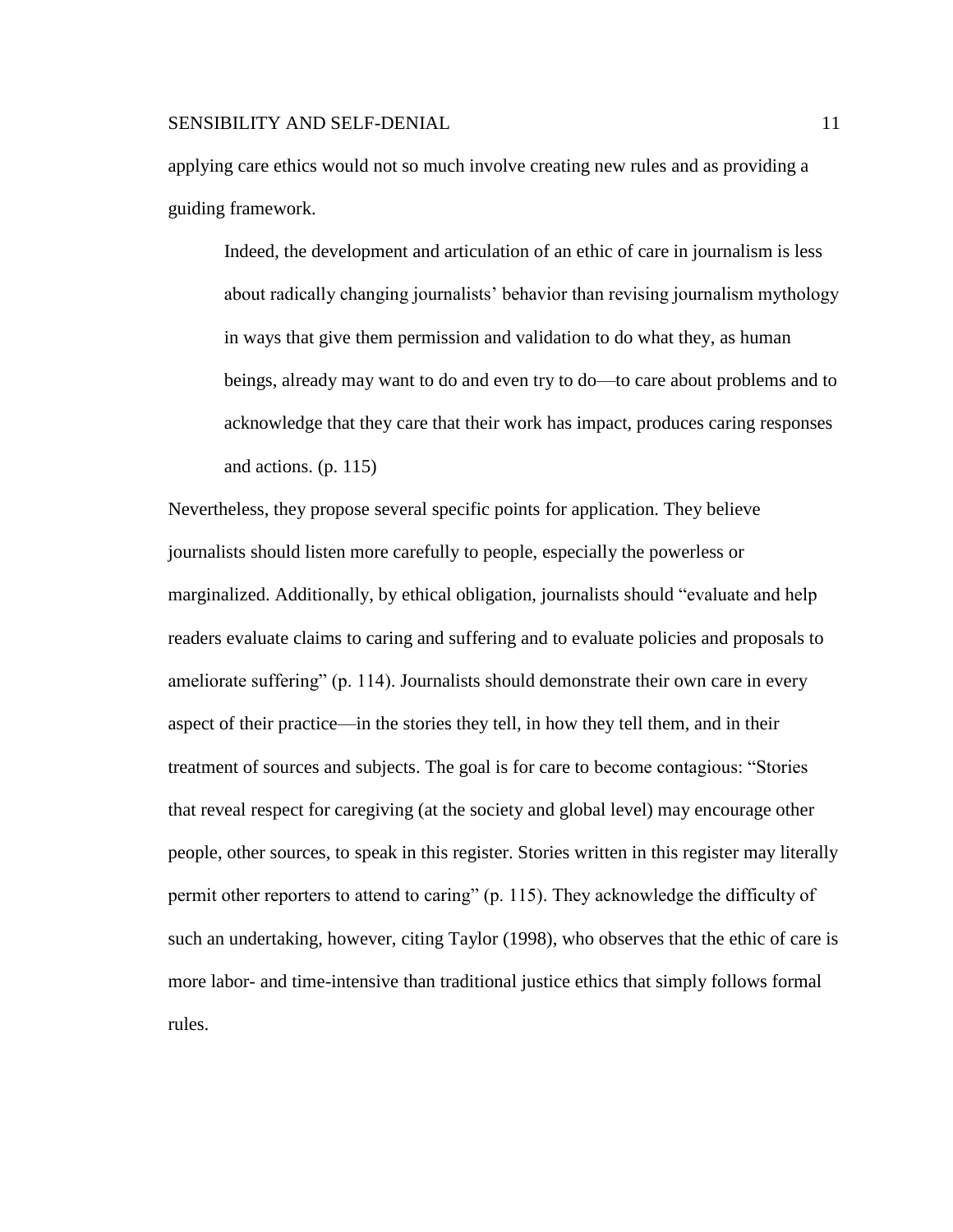Most relevantly to this thesis, Craig and Ferré (2006) attempt to harmonize care ethics with traditional ethics using the biblical concept of *agape*—the self-sacrificial love portrayed in the New Testament. Along with self-sacrifice, it contains connotations of commitment and the unique characteristic of love for enemies, according to Craig and Ferré. In application, it would serve as "a challenge to pursue the best of journalism steadfastly—especially journalism that serves the ill-treated and those lacking power—in the face of market pressures or desires for professional self-advancement" (p. 127). They propose writing regular follow-up stories to maintain public interest on important issues. Secondly, it entails an increased commitment to fairness, especially toward sources, treating them with equal worth and respect. This means extending fairness to aggravating sources and striving to keep assumptions about disliked officials from causing positive material about them to be downplayed. At the same time, it involves revealing a source's worst for the sake of preventing public harm. Finally, the *agape* ethic would serve as "a beacon when strong feelings make true fairness difficult, and it asks hard questions whenever it encounters estrangement and exclusion" (p. 130). Craig and Ferré also suggest that journalists might need to depart from pure objectivity to include moral judgements—for example, when policy choices fail those who are suffering. But they note the subjective problem of determining which policies are in humanity's best interest and which should take priority. They also acknowledge that reporters could develop emotional attachments to certain issues, skewing their reporting. Craig and Ferré ultimately suggest that rather than calling for an overhaul in practices, "the narratives of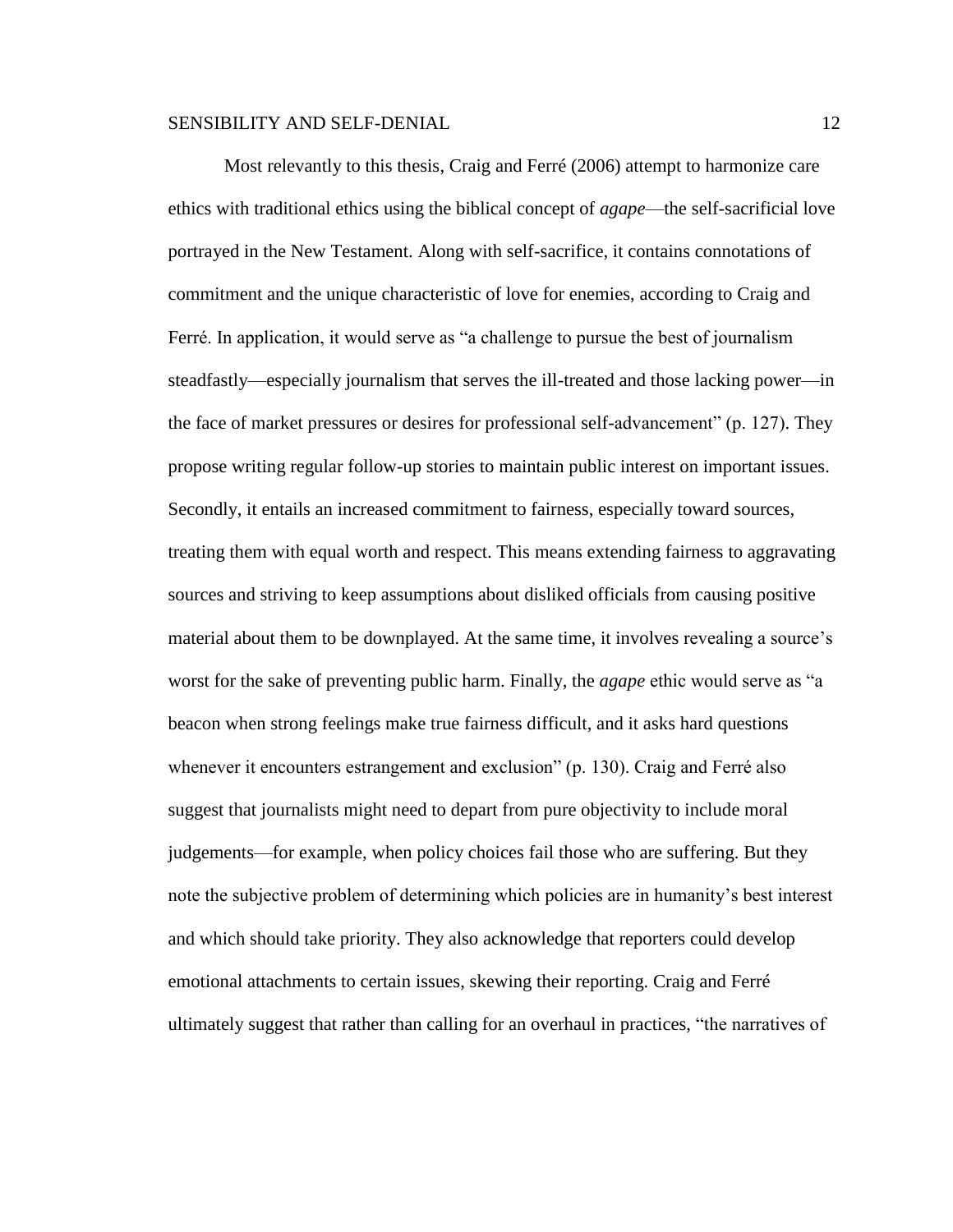religions may provide additional motivation for the best of what journalists already do" (p. 138).

Several common themes emerge from these recommendations. Newsrooms should maintain an extra consciousness of how reporting will affect audience, sources, subjects, and even other journalists, all with the goal of promoting care and solidarity. Conversely, they should avoid any reportage that would disrupt human connectedness and care. They should specifically highlight their own care and tease out threads of care with the goal of influencing others in that direction. This may at times involve intermingling editorial content with straight news content. They should particularly elevate the voices of the marginalized and powerless. Finally, they should refrain from blind rule-following and instead allow the ethical framework of care to guide each decision.

# **An Overview of Traditional Ethics**

While a care ethics perspective on journalism upholds care as the primary virtue, a historically ethical view has elevated truth and objectivity as the central virtues of journalism for the last century (Ward, 2005). This emphasis stems from a combination of normative philosophical influences, including consequentialist ethics, deontological ethics, and virtue ethics.

Consequentialist ethics evaluates an action's ethicality by focusing solely on its outcome. Falling within this ethical branch is utilitarianism, which affirms that the best action is the one that results in the greatest happiness or well-being for the greatest number of people (Benn, 1998). Journalists often rely on consequentialist ethics when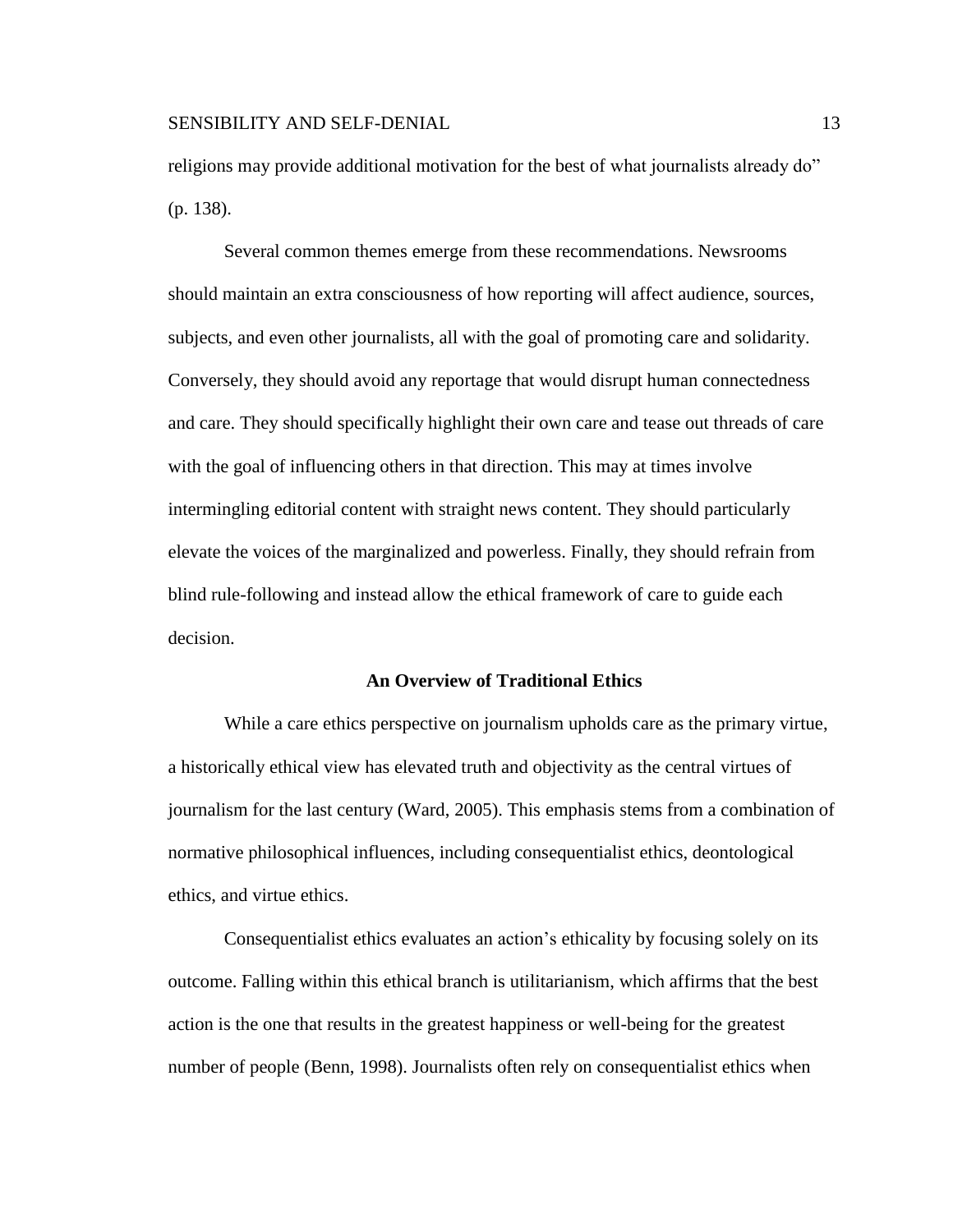they must determine whether to publish sensitive or possibly harmful information. When covering a death, for example, they weigh informing the public against the possible trauma of relatives who have not yet heard of the tragedy. When covering the latest hacking incident, they balance informing the public against informing other rookie hackers who might replicate it. In scenarios such as these, reporters place positive and negative outcomes on the scales of two imperfect choices and generally choose the option that harms the least number of people.

Deontological ethics focuses on the action itself and its ethicality in comparison to a moral rule or standard. Individuals are agents bound by duty to these standards and are obligated to conform their actions to them. Kantianism fits within this branch of ethics, stating that individuals should unconditionally follow certain rules, called "categorical imperatives," regardless of outcome or personal feelings, such that they only follow actions they are willing to see become universal law (Roth, 2005, pp. 804-805). Deontological ethics also includes divine-command theory, which holds that God's commands are right and obligatory (Roth, 2005). Deontology has heavily influenced journalistic theory and practice—as early as 1922, journalists such as the American Society of News Editors were creating ethical codes to govern their conduct (ASNE, n.d.). Thus, journalists were encouraged to adhere to these external and universal codes to the best of their ability. A journalist's hierarchy of allegiance exemplifies this duty-

oriented mindset: their first loyalty is to members of the public instead of to their own personal beliefs or to the sources they interact with.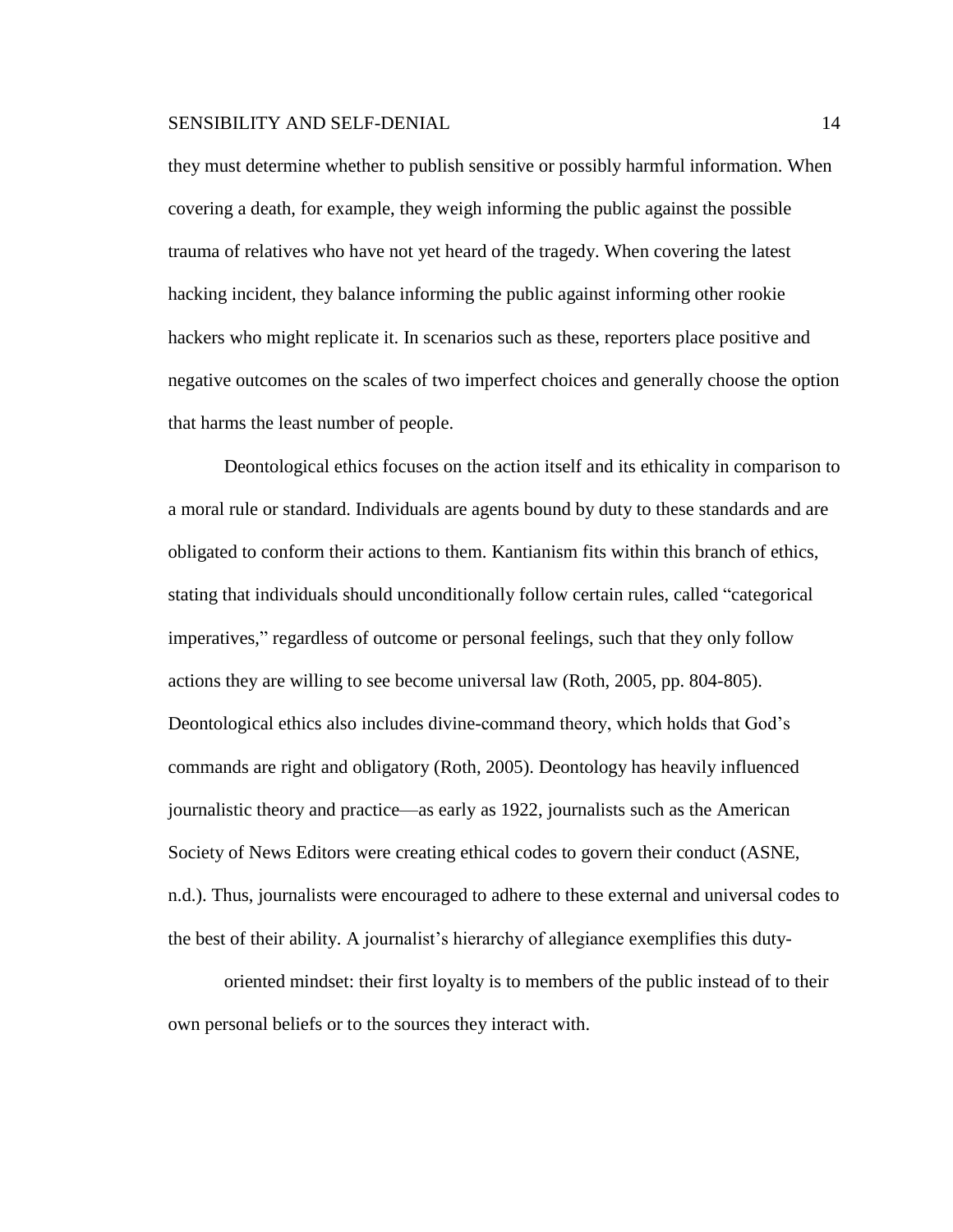Virtue ethics, associated with Aristotle, Plato, and Socrates, focuses on the acting agents and their moral character or virtue (Crisp, 2010). An action is evaluated based on whether a virtuous person would perform that action under the same conditions, according to Lawler and Salzman (2013). Of all the virtues, truthfulness has most strongly guided reporters. Because of it, journalists have so highly prized objectivity and therefore attempt to remain detached from the people and topics they cover.

# **Traditional Ethics in Practice**

One of the best sources for discovering how these ethical systems have shaped journalism is the Society of Professional Journalists' (SPJ) Code of Ethics, likely journalism's most widely-used code of ethics. The code's specific points fall under four main categories: "Seek truth and report it," "Minimize harm," "Act independently," and "Be accountable and transparent" (SPJ, 2014, paras. 4, 24, 33  $\&$  40).

Specifically, journalists direct their action in service to the public. The code states that serving the public is the "highest and primary obligation of ethical journalism" (SPJ, 2014, para. 35). This does not equate to treating other individuals as lesser; in fact, the code also states that "ethical journalism treats sources, subjects, colleagues and members of the public as human beings deserving of respect" (para. 25). However, the journalist is expected to put the interest of the public above the interests of sources, subjects and colleagues.

If truth exists to be uncovered and reported, then the goal of journalists is to access and distribute it in an as unmediated form as possible—in other words, in an objective way. Protecting objectivity dominates a large focus of the SPJ Code. It advises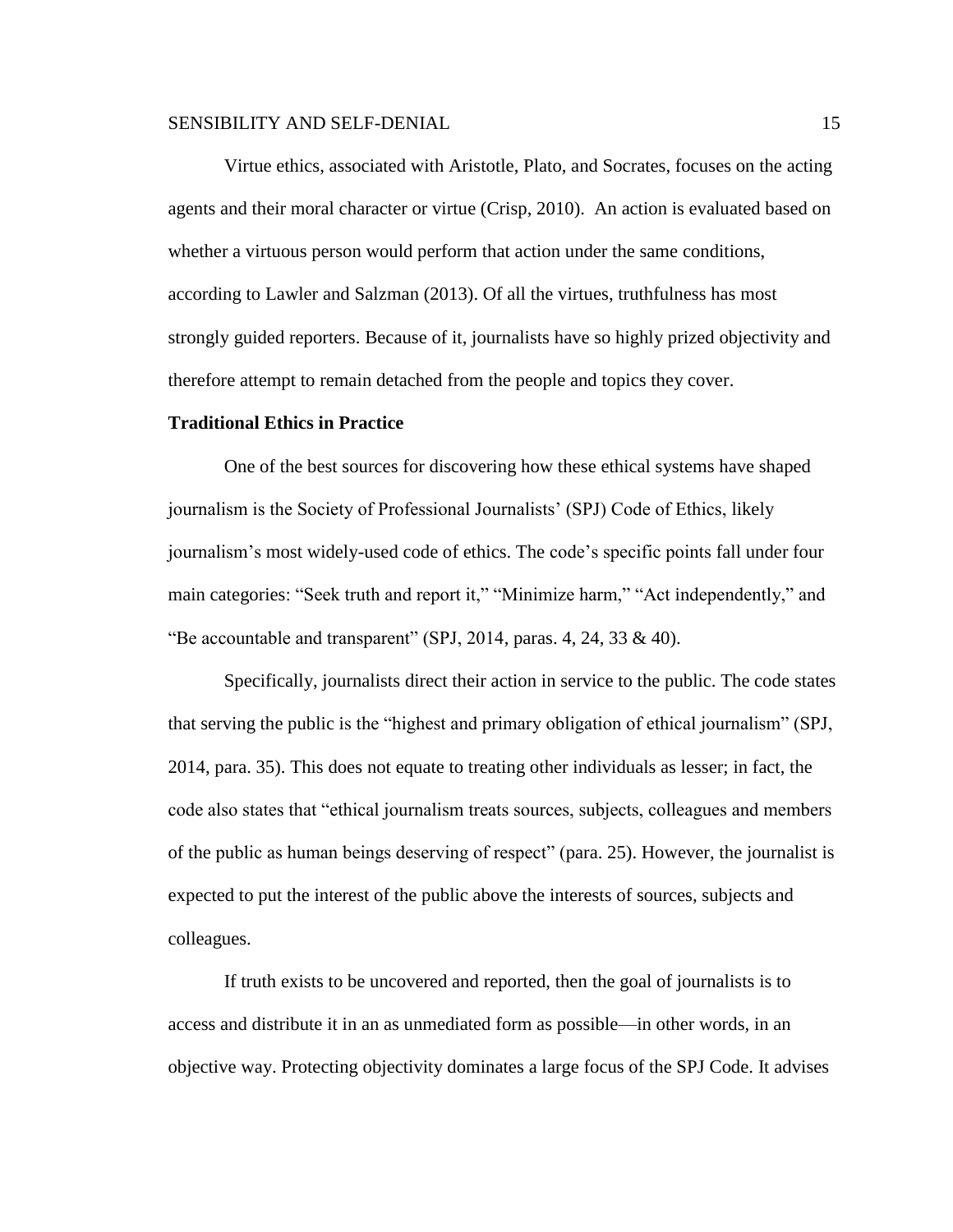journalists to "avoid conflicts of interest, real or perceived" and to "disclose unavoidable conflicts" (para. 35). Ethical journalists "refuse gifts, favors, fees, free travel and special treatment, and avoid political and other outside activities that may compromise integrity or impartiality, or may damage credibility" (para. 36). They should not give special interests favored treatment and resist "internal and external pressure to influence coverage" (para. 38). In a position paper attached to the code, the SPJ expounds upon retaining the appearance of objectivity by recommending that "reporters not take a position on an issue, or in a candidate race, that they are covering. They may do so privately, but they definitely should not do so in a public or visible way" (Brown, n.d., para. 17). The SPJ also draws a hard line between news and advocacy reporting, allowing analysis and commentary only when specifically labeled as such (Brown, n.d.).

Journalists operating under the traditional ethical model tend to value and protect their autonomy. This includes maintaining professional boundaries with sources rather than developing friendships. In a certain sense, they attempt to even remain autonomous from themselves—trying to avoid acting out of their biases and preferences, even if they feel strongly about them. This includes biases as fundamental as a personal sense of religious morality. According to Ryan (2011),

Objective journalists make every effort to ensure that all relevant information is obtained and disseminated—even that which they or powerful interests would prefer to see suppressed—for reports must be complete if they are (a) to describe (as they must) both the event or issue and the context within which persons act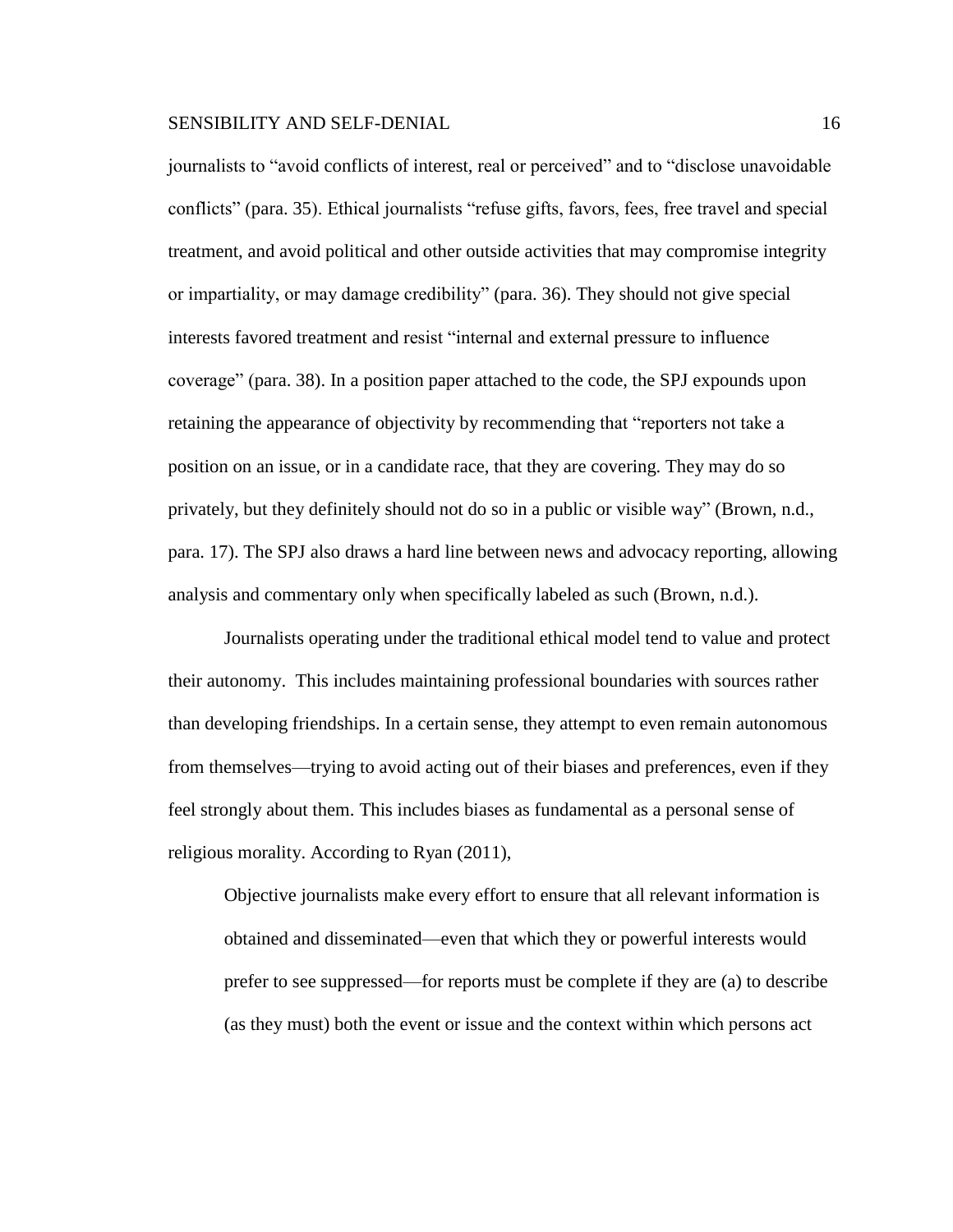and events occur and (b) to help audiences decide which of several truth claims are, in fact, most compelling. (p. 4)

Achieving objectivity takes on numerous practical forms, five of which Mindich (1998) identified as detachment (using neutral language), nonpartisanship (inclusion of all relevant sides of a story; fairness), the inverted pyramid style of writing (presenting facts in order of importance), naïve empiricism (factual accuracy), and balance (lack of distortion, such as by omission of relevant facts), according to Figdor (2010). Adherence to traditional ethics also encourages a firm adherence to codes, precedents, and law, and generally rejects subjective or situational decision-making that might contradict these previously-established markers for conduct.

#### **Underlying Assumptions of Care Ethics and Traditional Ethics**

Discerning the difference between traditional ethics and care ethics lies in examining their underlying assumptions that tend to conflict: the purpose of journalism and the nature of social relationships, truth, and human nature.

# **Traditional Ethics**

**Purpose.** In traditional ethics, journalism takes on a very specific function: reporting facts. Figdor (2010) summarizes news as "a means for acquiring belief about states of affairs not experienced or otherwise known firsthand" (p. 22). Similarly, Ryan (2001) states that the primary value for objective journalists is "the collection and dissemination of information that describes reality as accurately as possible" (p. 3). Journalists and their work act like a pane of glass, allowing those standing outside a closed room to view its inside as clearly as possible.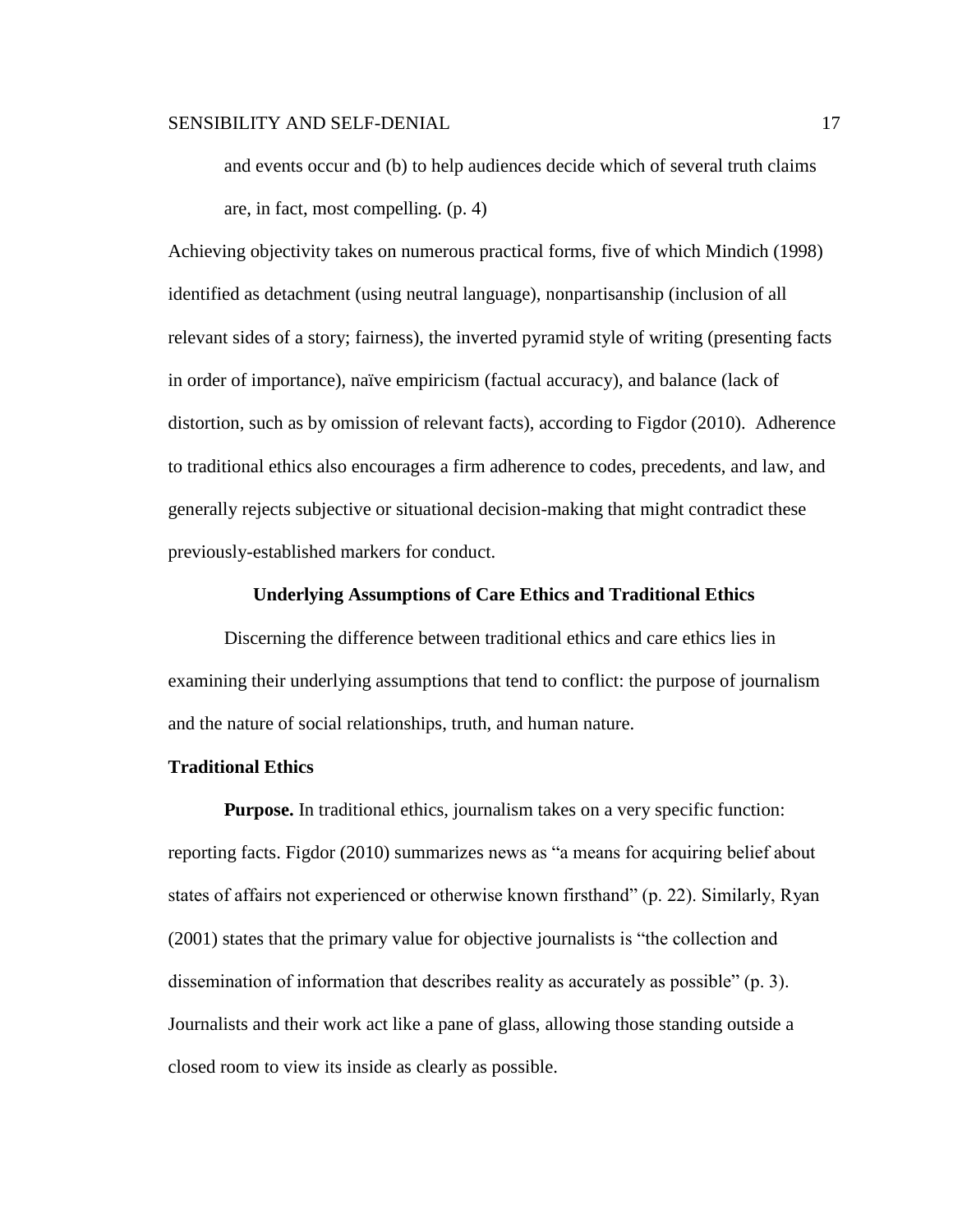As a derivative purpose, journalism informs the public so that they can make informed decisions (Mencher, 2011). According to Ryan, this type of objective reporting allows audiences to examine multiple truth claims and decide which is most compelling. Conversely, he argues that when these varying perspectives are unavailable, good decisions are inhibited. This perspective hearkens back to the thought of John Stuart Mill, who argued against censorship on the basis that even wrong claims can contain elements of truth (Mill & Alexander, 1999). Therefore, journalism exists to provide an avenue of expressing all ideas—even wrong ideas—rather than attempting to editorially identify socalled right ideas and suppress the public exposure of so-called wrong ideas.

Due to its specific purpose, journalism becomes a highly specific job. Traditional journalists tend to lump advocacy into a job category distinct from the job of informing (Kovach & Rosenstiel, 2007). Similarly, if elements such as friendship, relational bonding, partisanship, and activism fall outside of this function, they fall outside the bounds of the job. Ryan (2001) conveys this sentiment, stating that "[objective journalists] do not worry because their job is not to persuade or to privilege but to report objectively" (p. 15).

**Social relationships.** Traditional journalists affirm the basic concepts of free will and autonomy. They assume that audience members function as individuals and do not need to rely on others to discover truth through observation. Thus, journalists do not provide opinion or guidance—they assume the audience can, or perhaps should, arrive at their own conclusions. Further, journalists assume readers can make good decisions if equipped with the proper information. From this perspective, the individual is also in the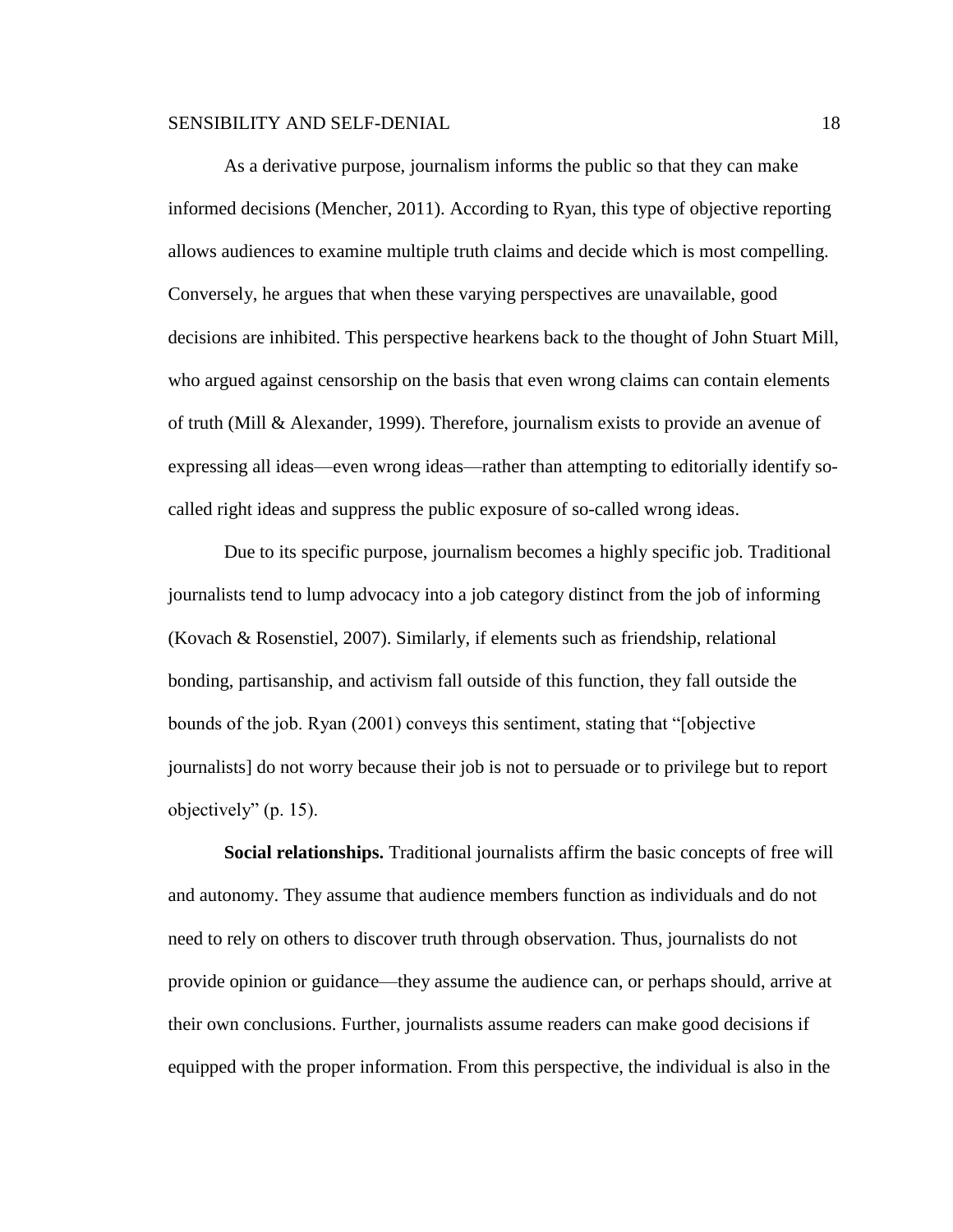best position to decide what is best for his or her own interests. Traditional journalism recognizes that even though absolute truth exists, the free will individuals possess to hold their own opinions also exists. By providing an open avenue for these ideas, traditional journalism upholds the expression of free will rather than attempting to limit that avenue to one particular standpoint.

**Truth.** Traditional ethics assumes the existence of absolute truth and its inherent power. The notion of objectivity assumes "the existence of a 'real' world about which humans can be right or wrong" (Ryan, 2001, p. 5). That reflected reality carries the power of its attachment to reality—something that no illusion, no matter how grand, can boast as its foundation. In the words of Ryan (2001), "It is cliché, but the facts do speak for themselves. If one side is more compelling, that is apparent from the objective journalist's report" (p. 7). To a certain degree, understanding the power of truth mitigates the urge to mix persuasion into journalistic work. Traditional journalists are activists in presenting truth, but they allow the facts to do the work of persuasion.

**Human nature.** Perhaps one of the most understated but influential assumptions in traditional ethics is humanity's bent toward self-interest and corruption. According to Bivins (2009), "ethical action often comes into conflict with our instinct to act in our own self-interest" (p. 15). Correspondingly, traditional journalists seek to protect the public from the abuses of others and also protect themselves from abusing the public. From this mentality flow practices such as not accepting gifts or payment from sources, maintaining a degree of personal detachment, and abstaining from covering stories or events which involve conflict of interest. This understanding of human nature also explains the need to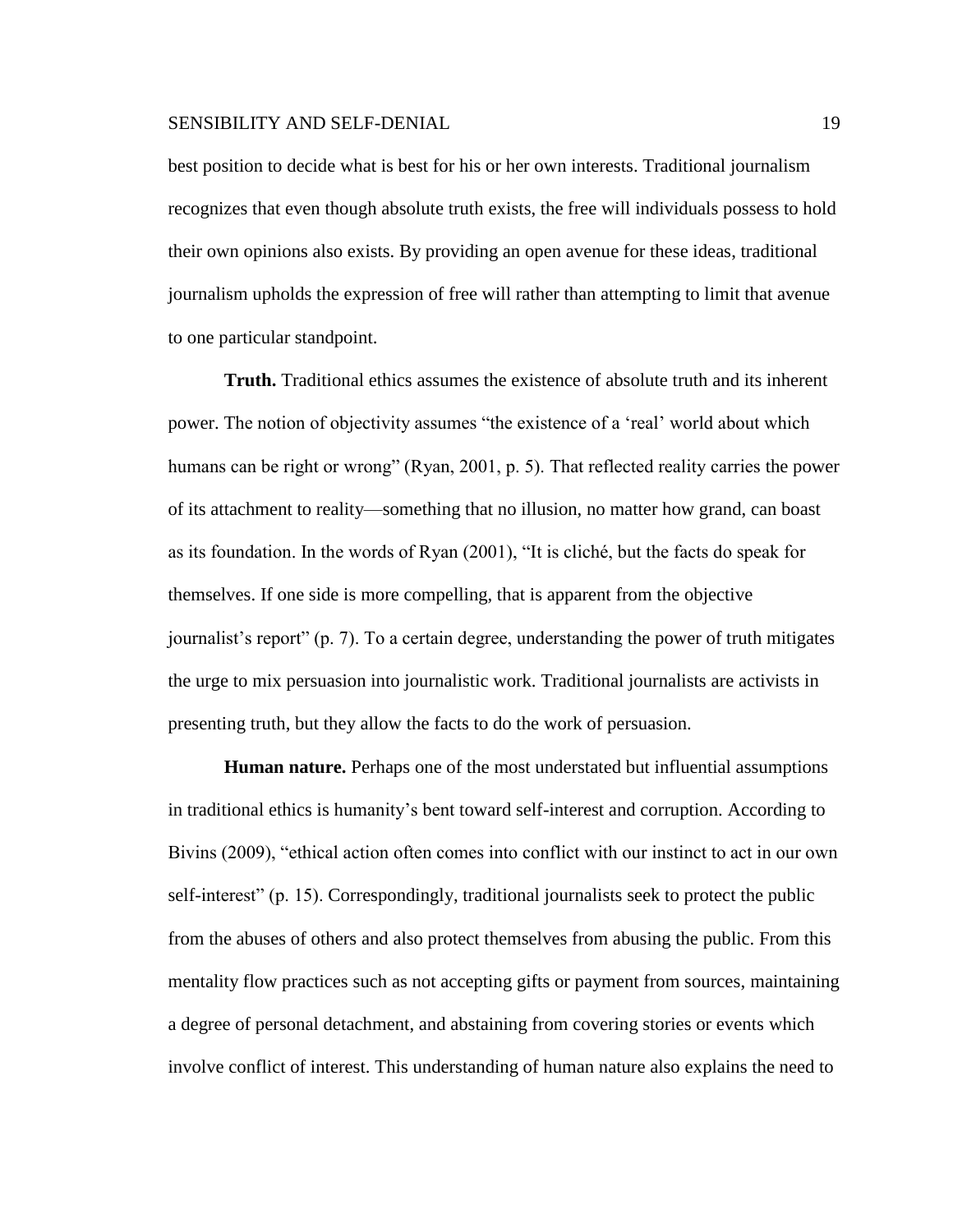avoid personal bias in coverage, because the public understands that passion can easily distort perspective and compromise action. While traditional codes of conduct can appear undesirable and even at times harsh and unnatural, traditional journalism assumes that they will adequately counteract temptation when personal desires overshadow vague and less compelling notions of duty. Thus, traditional journalism clings to external codes while feeling correspondingly nervous about situational decision-making guided by an internal ethical compass.

# **Care Ethics**

**Purpose.** Care ethics, on the other hand, subscribes to a significantly different set of assumptions. According to Vanacker and Breslin (2006), "in an ethic of care, moral development of the cared for is just as important as that of the caregiver. … The relationships that define a care model of ethics create a sense of moral responsibility toward those with whom one is connected" (p. 119). This attitude stems from Nodding's (1984) position that "contrary to Kant, who insisted that each person's moral perfection is his or her own project, we remain at least partly responsible for the moral development of each person we encounter" (p.15). Under care ethics, journalism takes on a moralized purpose "to promote in others the range of virtues that constitute a care orientation" (Pech & Leibel, 2006, p. 148). Under this paradigm, the institution of journalism would be "committed not only to providing information to its community, but also to doing so in such a way that its practices promote solidarity and mutual concern among community members" (Pech & Leibel, 2006, 142). Since journalism's purpose moves beyond simply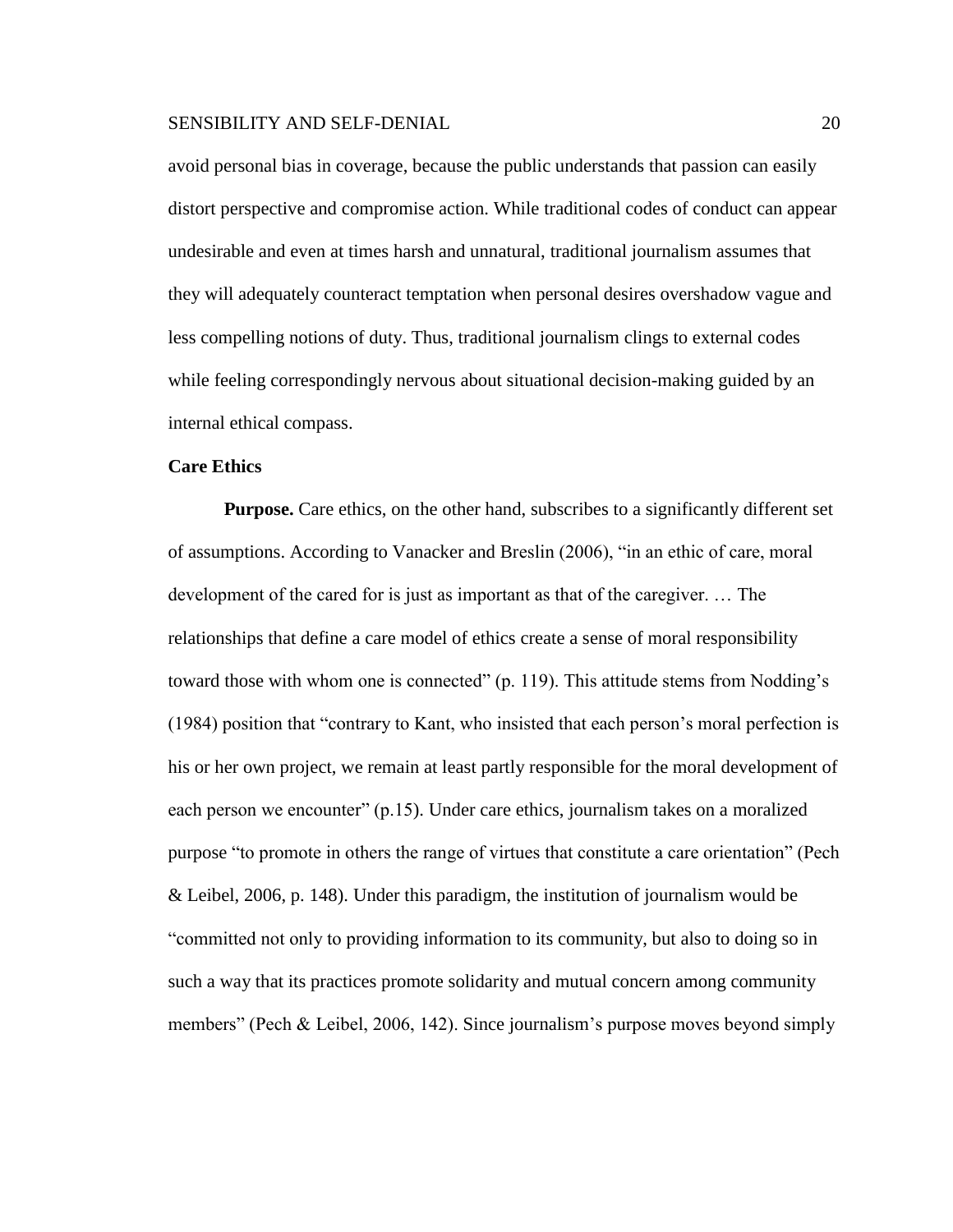# SENSIBILITY AND SELF-DENIAL 21 and 22 and 22 and 22 and 22 and 22 and 22 and 22 and 22 and 22 and 22 and 22 and 22 and 22 and 22 and 22 and 22 and 22 and 22 and 22 and 22 and 22 and 22 and 22 and 22 and 22 and 22 and 22 an

providing facts and information, they claim advocacy and editorializing can, at times, become acceptable.

**Social relationships.** Care ethics sees humanity in interdependent relationships with one another, considering this a natural state of being (Noddings, 1984). This means acknowledging a position of personal vulnerability, according to Tronto (2009).

This is not an idea that most people easily accept. … It assumes that we abandon the feeling of full autonomy. And it requires that we stop thinking that 'individual autonomy' is the solution for all of society's problems. In effect, true acknowledgement of our profound vulnerability and that it is what ties us to

others can very well change the way we think about social responsibilities. (p. 51) Vanacker and Breslin (2006) imply that a greater state of vulnerability should correspond to a greater sensitivity for care toward that person (i.e., the level of care adults show to infants versus to other adults.) They argue that "a care-based approach is more paternalistic and assumes that the best decision for the care recipient emerges from the dual relationship between caregiver and receiver" (p. 209). What follows is the view that individuals are not always well positioned to make decisions autonomously—trauma, sickness, or other debilitations can inhibit their ability to accurately assess their best interest. Providing them with information or obtaining consent is not ethically sufficient if their judgement is compromised. Under care ethics, individuals implicitly have the responsibility to protect and elevate those subjugated in a vulnerable state. This includes giving a voice to the voiceless, for example.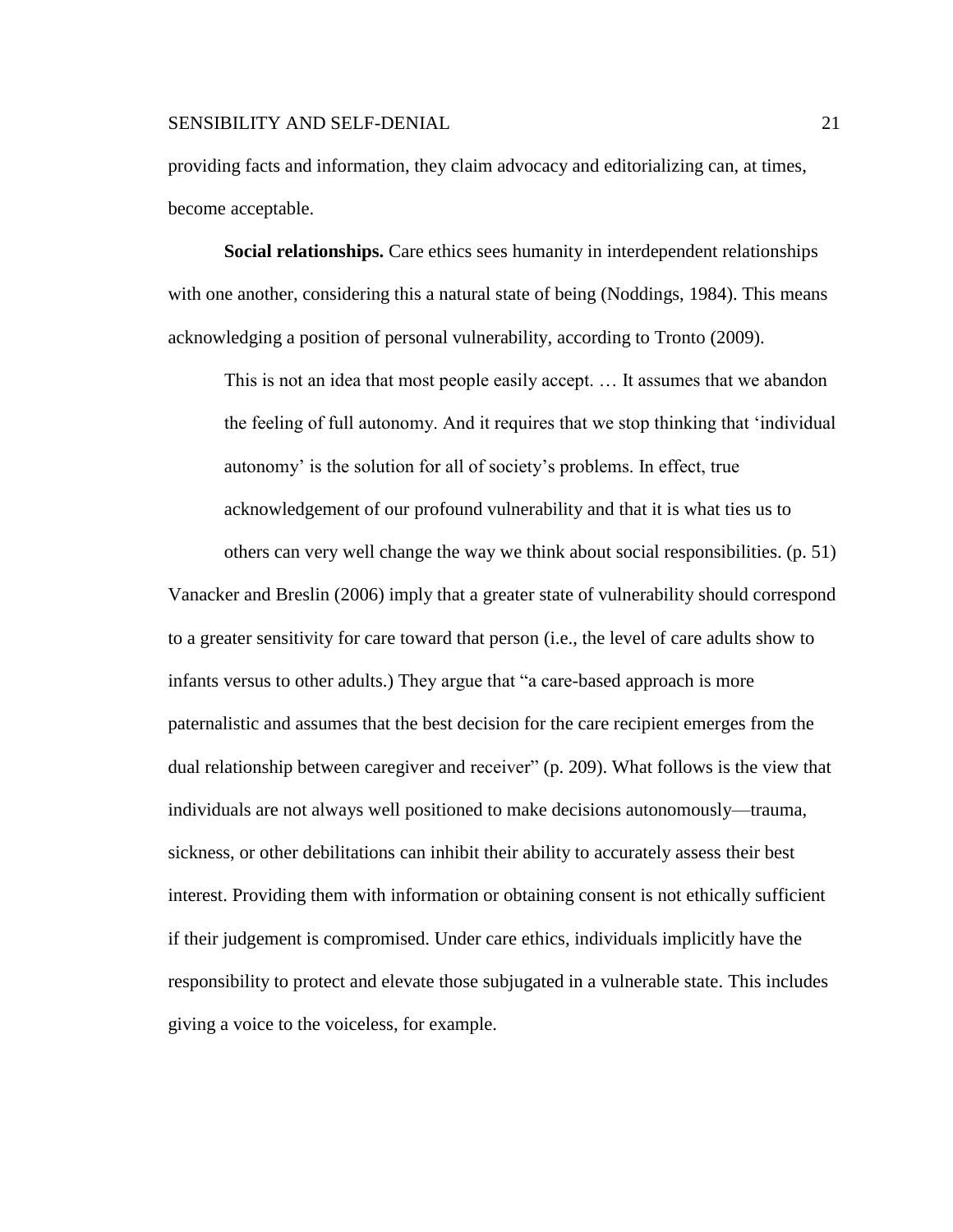**Truth.** One of the major differences between care ethics and traditional ethics is that care ethicists do not operate on the basis of absolute truth. According to Vanacker and Breslin (2006),

Care ethics are situationalist ethics and criticize the tendency of the imperialist tradition to formulate general laws and principles that need to be followed by everyone under all circumstances. In doing so, care theorists claim, imperialist ethics ignore the nuances and complexity of specific situations. What is morally right or wrong has to be determined individually in every situation and no abstract general rules can determine what course of action to take. (p. 205)

This basic assumption flows into the assumptions journalists carry into reporting. According to Steiner and Okrusch (2006), care challenges "the notions of objectivity, neutrality, and detachment, … favoring the more nuanced stance that the moral agent's role is necessarily subjective" (p. 117).

The idea of value-neutral knowledge has come to be seen not only as empirically unlikely but perhaps even conceptually incoherent. Critical literatures provide strong support for the claim that both the process of choosing and creating news are inevitably framed in particular, substantive ways, either implicitly or explicitly. There is no "view from nowhere," no perspective without framing. There is no simple process of providing value-free facts. (Pech & Leibel, 2006, p. 141)

Truth does not possess inherent power in this view, leaving the work of persuasion to the individual presenting it. Interestingly enough, despite departing from absolute truth, the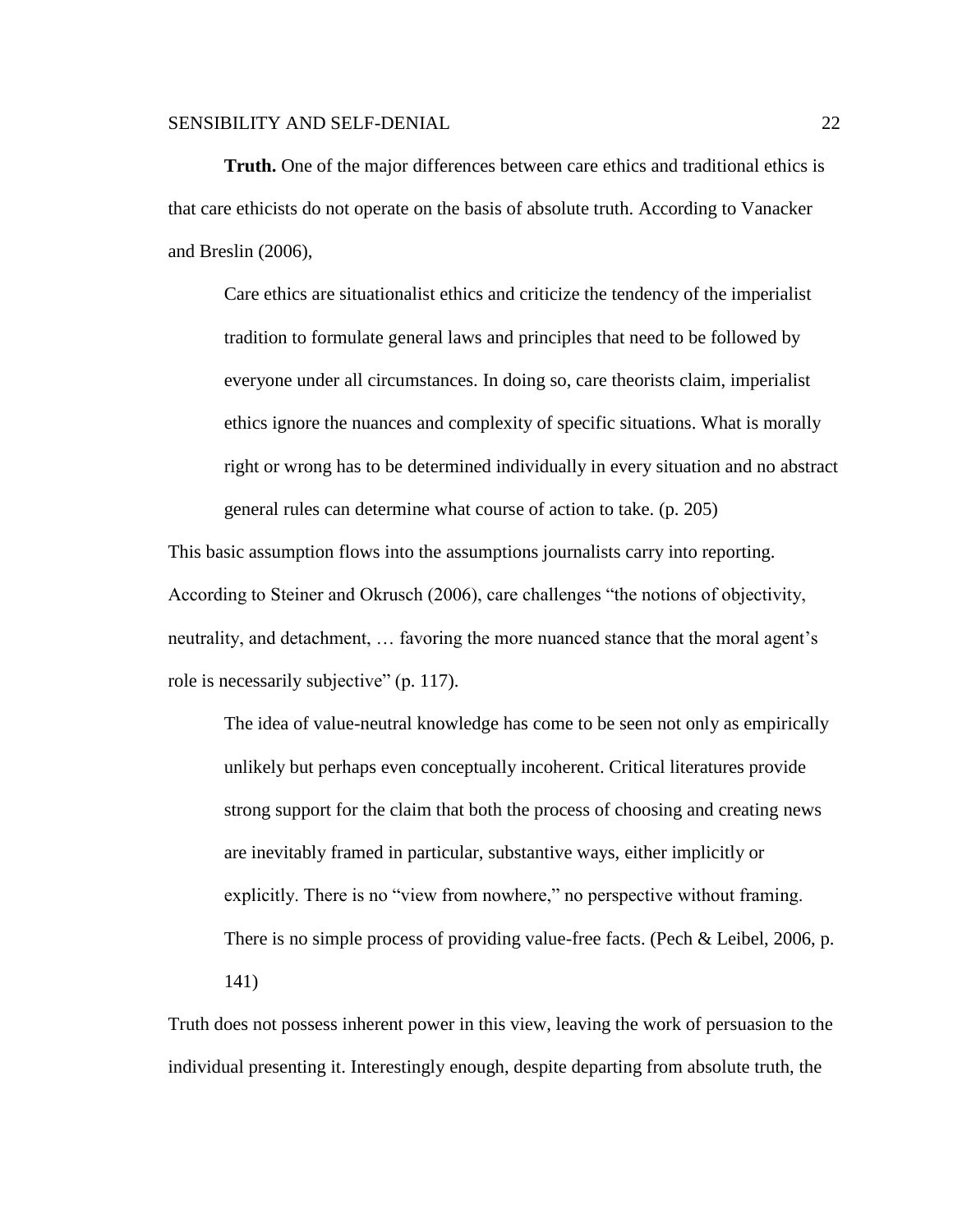system is far from chaotically uncertain of its beliefs. Care ethicists passionately feel the value of relationships, caring, and so on, enough to want others to embrace them as well. But perhaps lacking confidence in their absolute qualities, they call attention to these things and persuade and influence others toward them. Hence the restlessness against self-denying restraints; according to Glasser (1984), "objective reporting has denied journalists their citizenship; as disinterested observers, as impartial reporters, journalists are expected to be morally disengaged and politically inactive" (p.15). Care ethicists instead assume that journalists should embrace individual beliefs and passions in their work to the extent possible.

**Human nature.** The care ethics model implicitly views humanity as capable of caring purely for others, but explains those who do not as either uninformed, suppressed, or shaped by the wrong influences. Care ethics is a call to become more human, to awaken the inner care that resides in each person. Thus, by embracing the care ideal and seeing it modeled by others, journalists can release their inner care. Steiner and Okrusch (2006) reflect this attitude when they conclude that introducing an ethic of care in journalism

is less about radically changing journalists' behavior than revising journalism mythology in ways that give them permission and validation to do what they, as human beings, already may want to do and even try to do—to care about problems and acknowledge that they care that their work has impact, produces caring responses and actions. A caring ethic enables journalists to be ethical decision makers as well as moral agents. (p. 115)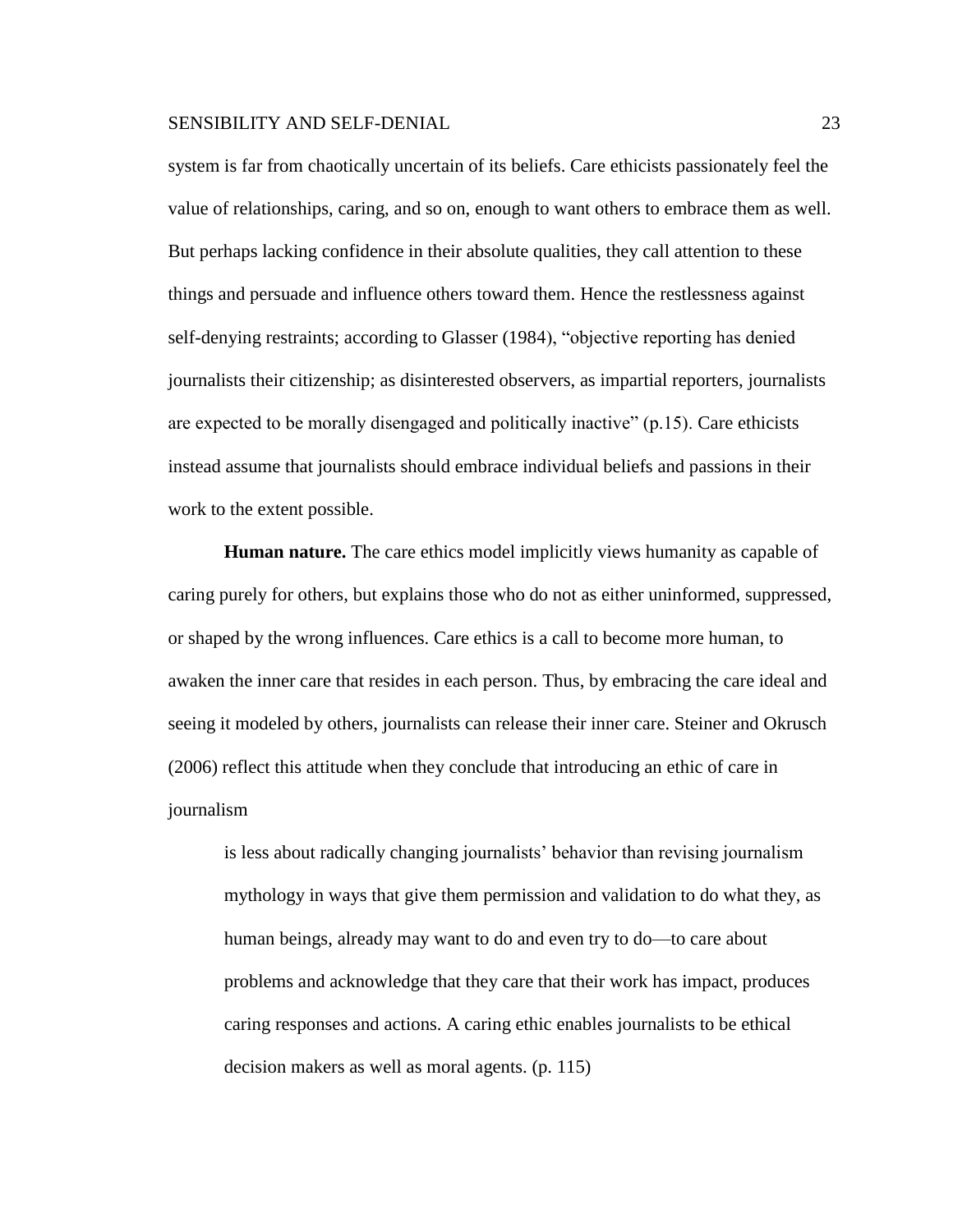Pech and Leibel (2006) propose that journalists must possess this inborn sense of care in order to navigate journalism's complex ethical decision-making processes. Prescribed standards or even an intellectual understanding of care or human solidarity will not prove sufficient.

Rather, in many cases this understanding is the result of a certain sensibility, being able to experience on behalf of others whether a certain course of action will or will not promote solidarity, or whether it violates our sense of human connectedness. This suggests that journalists will need to have this sensibility, this capacity for emotions, feelings, and attitudes that serve to reveal the presence or lack of solidarity, as an important avenue of understanding that notion. (Pech & Leibel, 2006, p. 152)

Certain individuals seem to naturally embody care, but for those who tend toward a socalled rational and justice-based mentality, care is still considered achievable. Steiner and Okrusch (2006) acknowledge that care may not come easily—it is not a "natural and intuitive quality so much as an acquired and motivated disposition, presumably learned by being modeled" (p. 103).

#### **Biblical Analysis of Care Ethics and Traditional Ethics**

Having understood each system's overall tenets and their underlying assumptions that tend to conflict, a biblical analysis can provide insight into where the two systems align with or depart from biblical principles.

# **Overview of the Christian Worldview**

In this system, God is the only true good (Mark 10:18, New American Standard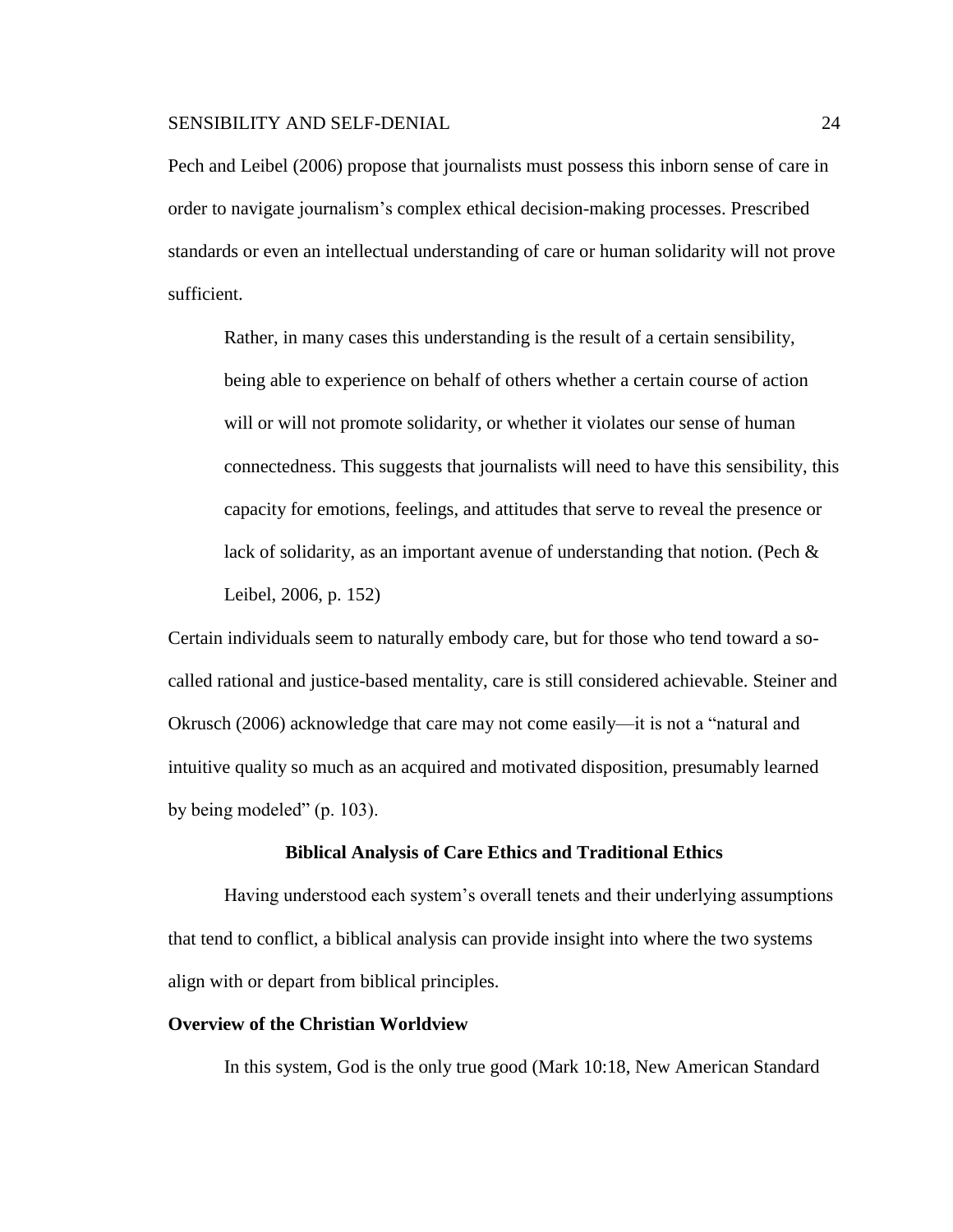Bible), though he has been consistently misunderstood and rejected. He created the world and humanity in perfection as a reflection of his goodness. His goodness, wisdom, truth, etc. permeate tangible reality and form *all* of the goodness, wisdom, truth, etc. in the world. When humanity first acted in opposition to God's instructions, they turned away from the only good in the world, introducing evil to the previously utopian world (Gen. 3). It manifested itself in physical death and a newly dangerous creation. This evil also changed the inclination of human nature—hence the term sin nature. From then on, humanity followed the precedent of choosing "not God" (Rom. 3:11), with their ultimate post-death destination a place where a relationship with God, and therefore all goodness, is absent.

The world is not divided into so-called good people—the average person—and so-called bad people—the criminals, the corrupt, and the puppy-kickers of the world. Rather, the Bible reveals that each person has an essential nature that ultimately prioritizes self-interest before the interests of others and before God and his directives to humanity. The actions of criminals are merely an extreme symptom of the same metaphorical disease that infects each person. And while humanity at large recognizes that something has gone terribly wrong with the world when destruction, suffering and betrayal occur, they often fail to identify that same disease in themselves that manifests itself in smaller instances of harm. When they do identify it, the instincts to justify, conceal, or shift blame rise to protect the self, because it is one of the most terrifyingly unnatural feelings to embrace the horror that something is inherently wrong and evil within one's very essence. The problem intensifies when individuals discover that no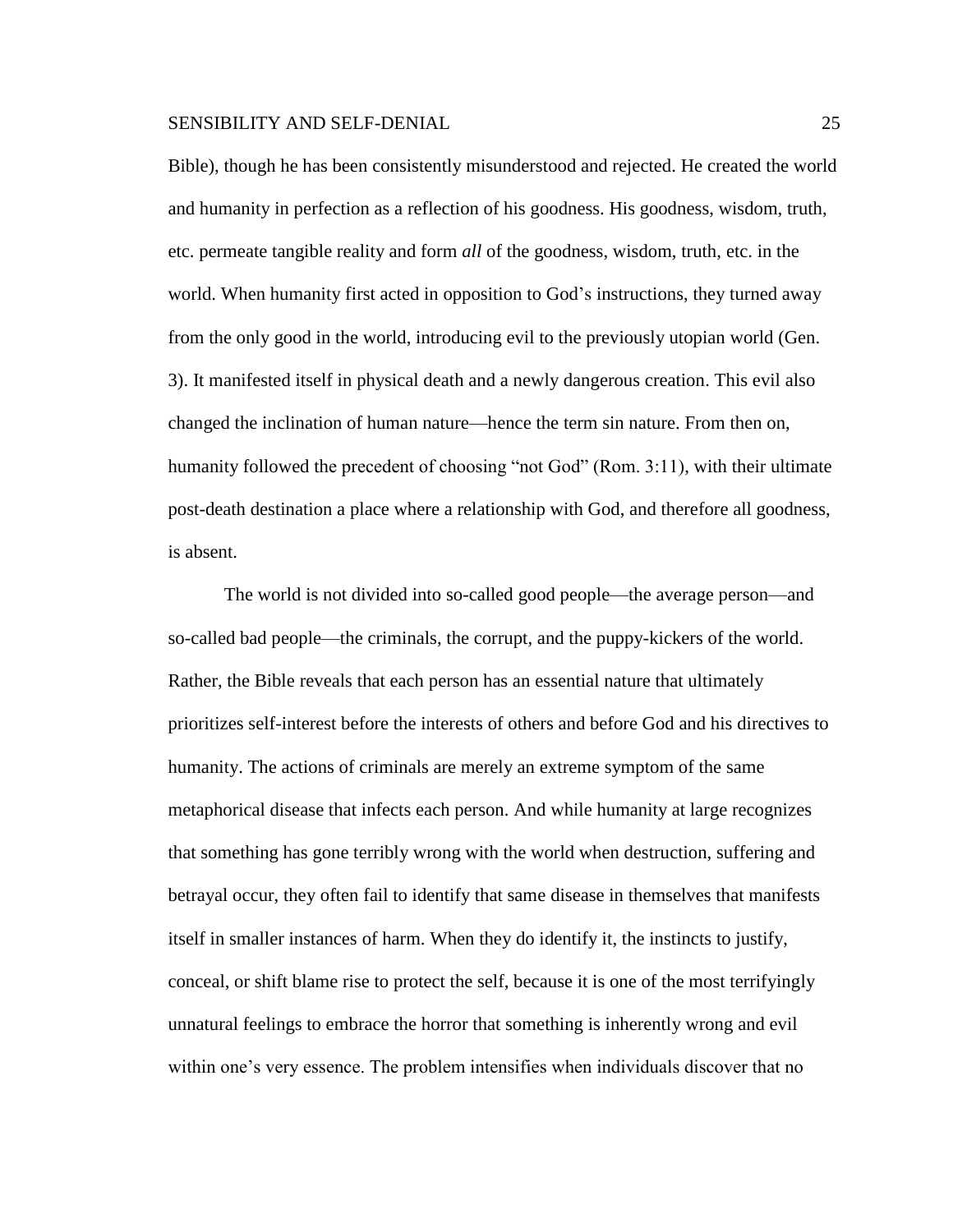matter what they do—no matter how much virtue they learn or how much good they do for other people—they cannot jettison this sin nature hopelessly rooted in their essence and inclinations (Rom. 6:6). It eventually will reveal itself in thought, word, or deed, no matter how staunchly repressed or denied. This nature inclines individuals to temptation (James 1:14), and they regularly and—consciously or subconsciously—willingly succumb to it to varying degrees.

God now is the only hope for the restoration of the human essence back to God's standard as measured by his nature—the defining qualities that humanity often instinctively recognize as good. He accomplished this through Jesus, who, in a mysterious merging of humanity and divinity, lived for a time on the earth as the only human to ever successfully live life in perfect goodness (Hebrews 4:15). In his death as an innocent man and his subsequent return to life, he vicariously atoned for all the evil humanity brought into God's world (1 John 2:2). On the basis of his life, he became the means by which humanity could be restored to life with God after death (John 14:6) and introduced the possibly of humanity possessing a pure essence that would no longer perpetually introduce more destruction and pain into the world but would rather be infused with God's own good essence (Rom. 6:4). For those who believe that Jesus is who he said he is and entrust themselves to him, God promised in the Bible to begin that process of restoring them—changing their nature and inclinations (Ezekiel 36:26). He places his own spirit within them to guide them, expose their inner corruption and enable them to leave it behind, and give them understanding for how to live in a life-producing way, among other ministrations (John 14:26; 16:7-15, Gal. 5:22-23). This process is not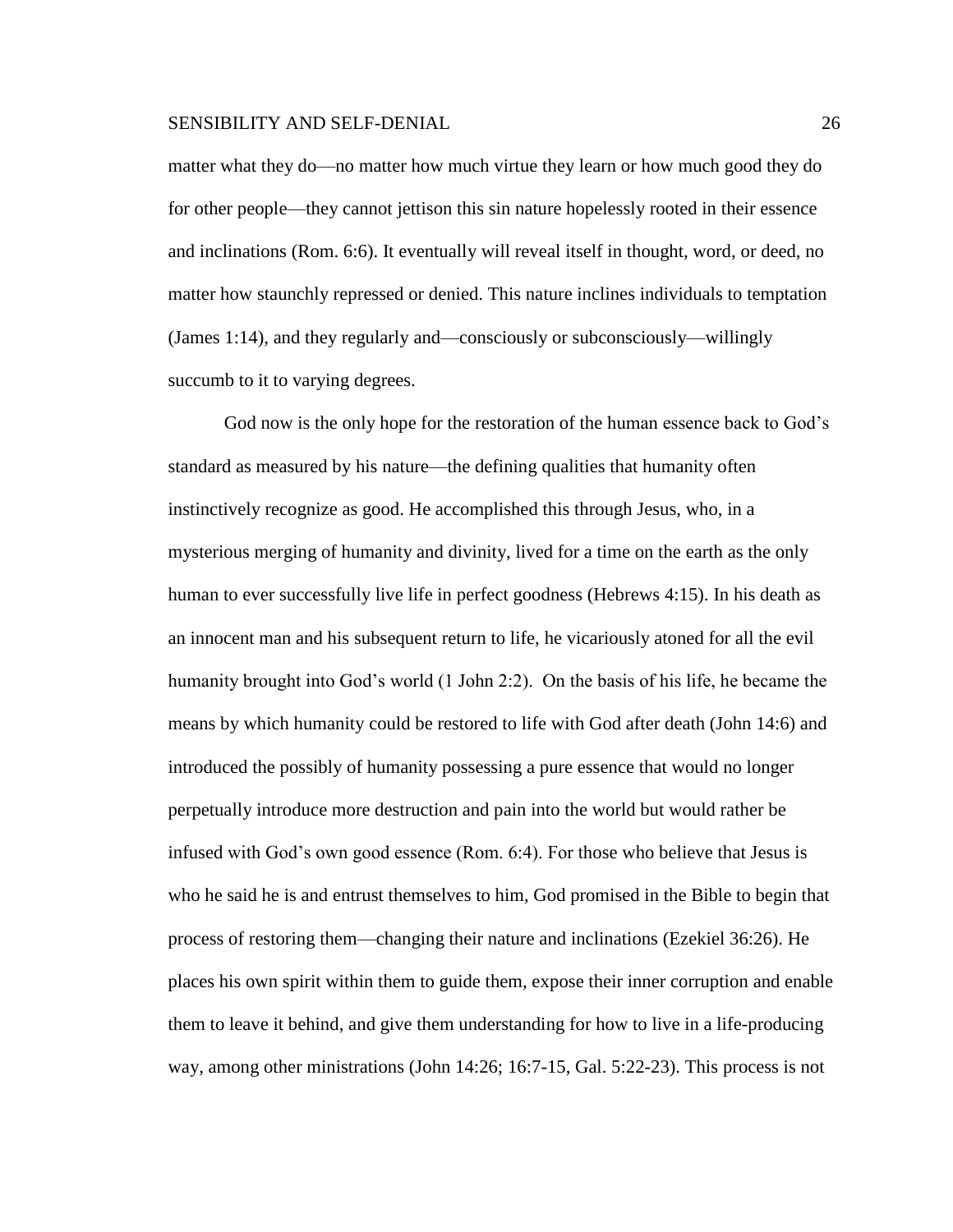instant, but is a gradual and internally-conflicted process of phasing out the formerly dominant nature and phasing in the new one (Rom. 8:13). Although those who have believed in Jesus have the capability to act apart from selfish ways, the sin nature still influences and tempts them to choose to act in accordance with it, and all do with varying degrees of regularity (1 John 1:8, Rom. 7:14-25).

# **Biblical Analysis**

Against this biblical backdrop, the systems of traditional ethics and care ethics can be critiqued and harmonized.

**Human nature.** Traditional ethics implicitly acknowledges the sinful condition of the human nature, one of the largest points of separation between care ethics and traditional ethics. While Christian traditional ethicists affirm the genuine, God-produced altruism Christian journalists can bring into their work, this does not mean those journalists will not still succumb to the temptation to act in their own interest at the expense of others. Additionally, human finitude—the lack of a complete perspective, for example—inevitably guarantees a certain amount of imperfection and harm. Therefore, traditional ethics does not trust its agents to remain virtuous at all times, and correspondingly establishes checks, balances, and safety nets to minimize potential harm.

Care ethics, on the other hand, implicitly sees humanity as basically good but with a need for the right ideals, a need to learn the right sensibilities, and a need for the right influences. Under these conditions, individuals should be able to navigate the complexities of real-life decision-making by referencing their correctly calibrated internal moral compass. But although care ethics acknowledges evil from without, it fails to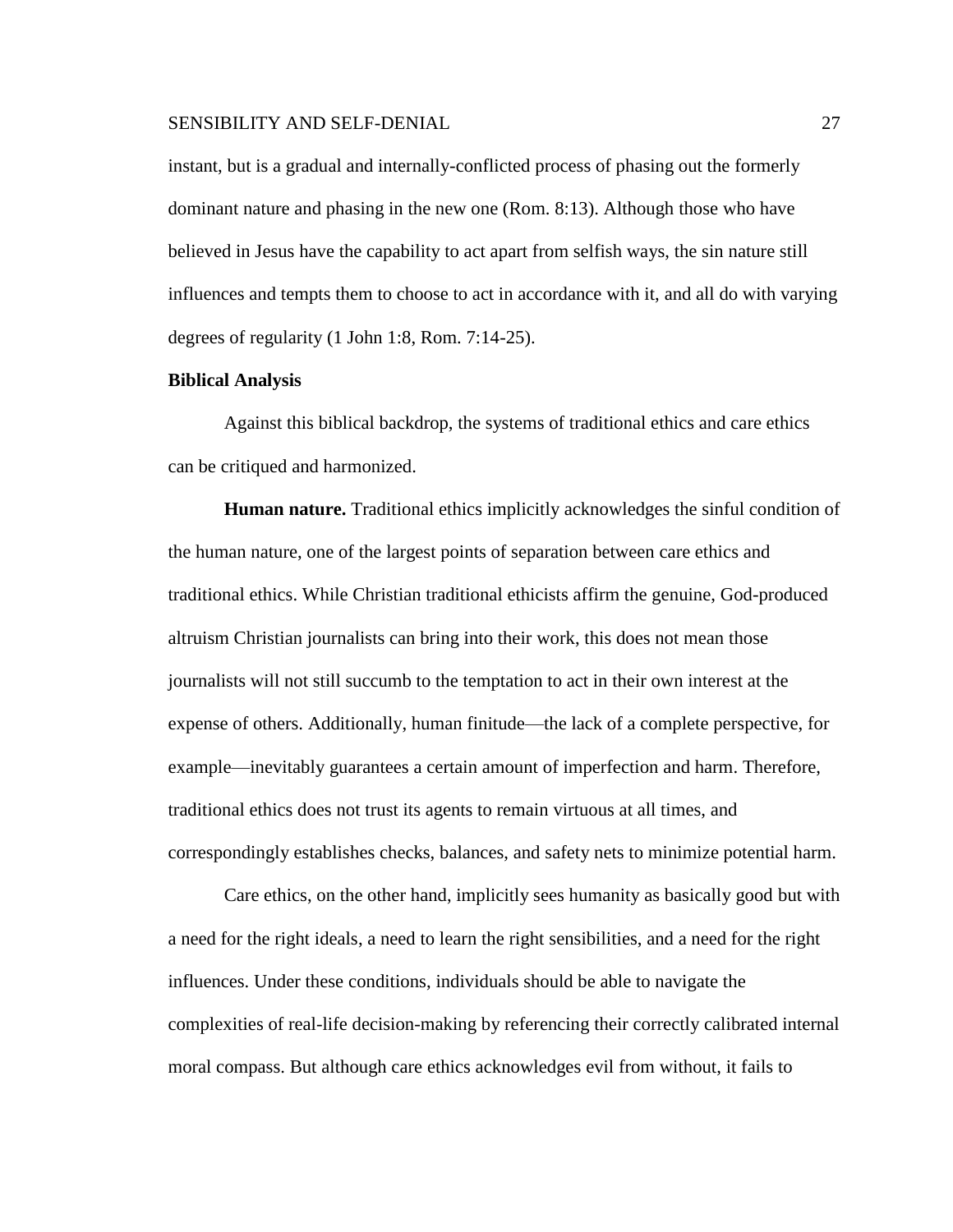adequately understand and embrace the existence of evil from within, leaving the system vulnerable to internal abuse.

However, care ethics does correspond with several aspects of the biblical view on human nature. Identifying moral ideals, attaining to them, and seeing others model them can help people begin to embody those ideals. They need not possess an inherent affinity for a virtue—patience, compassion, and so on—to have a hope of learning it. After all, given the broken human condition, it would be unreasonable to expect these godly virtues to come naturally. Care ethics also identifies the need for a genuine core to this behavior—not just mimicry or a literal adherence to a set of rules, but an inborn sensibility and understanding from which the qualities flow. While realizing these qualities in their purest form is doubtful without the enablement and transformation of the Holy Spirit, God's work in people who have demonstrated traits antithetical to those qualities offers hope for genuinely embodying them.

Embracing and embodying the biblical virtue of care adds valuable clarity to Christian journalists seeking to live in a way consistent with God's nature. Exploring, understanding, and holding care as a standard can help them achieve biblically ethical journalism, and, as Pech and Leibel (2006) note, serve as a reminder that caring-for does not occur organically.

But ultimately, this strategy is not robust enough to counteract the sin nature. From a biblical standpoint, looking to the self to determine right or wrong choices instead of looking outside the self to God's directives will ultimately lead a person into unethical ground. And relying on the self in the context of a man-made system of morality is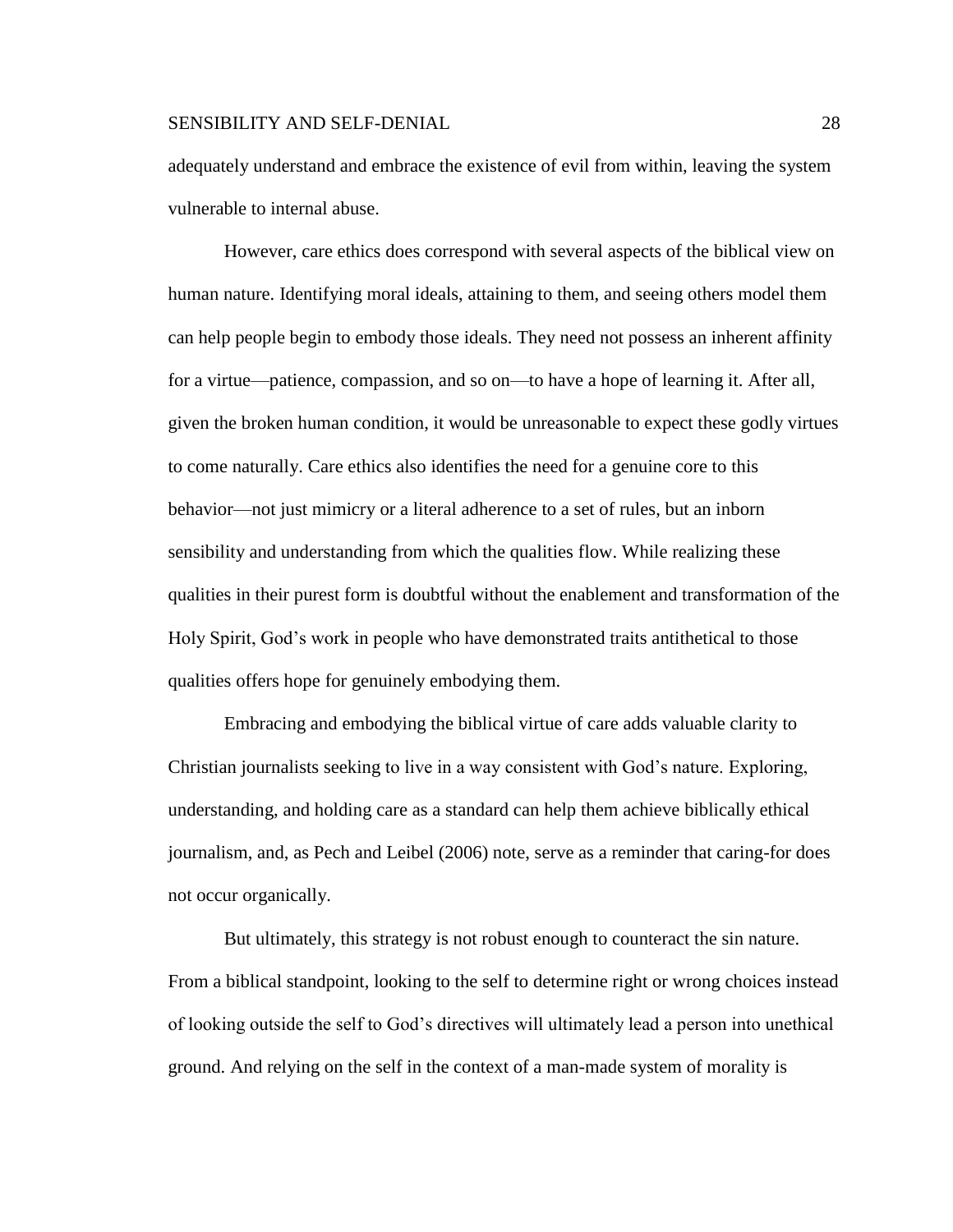doubly dangerous. The combination of sin and finitude guarantees abuse and limitation within that system—only God has the pure nature and full perspective sufficient to create a functional and ethical system of morality.

Practically, situationalism and a reliance on pure virtue ethics is unsustainable. Levy (2004) identified journalism as a "morally dangerous profession," partly because it constantly requires journalists to make decisions when the ethically correct action is unclear (p. 113). He criticized a reliance on virtue alone, identifying three conditions that lead to a near-certain overwhelming of situational character: reassurance that an action is ethically acceptable, a figure of authority and experience offering that reassurance, and a process of crossing ethical lines so gradual that the individual cannot identify why any one step was acceptable and the next was not. Under these conditions, journalists can find themselves participating in unethical practices, knowingly or unknowingly.

**Attempts to counteract the sin nature.** Traditional ethics employs multiple tactics to account for the sin nature, including following external guidelines, avoiding partisanship and activism, refraining from editorializing, and remaining independent.

Following external guidelines provides several advantages. Journalists can have reasonable assurance that they are acting ethically when they lack complete information or face a snap decision they have not mentally prepared for—others have already deeply considered the matter and have prescribed an ethical action. External guidelines also provide a point of reference in gray areas and make self-deception and self-justification more difficult. During a period of temptation, they provide something tangible to cling to. External rules inform ethical conduct when the truly ethical action feels unethical. They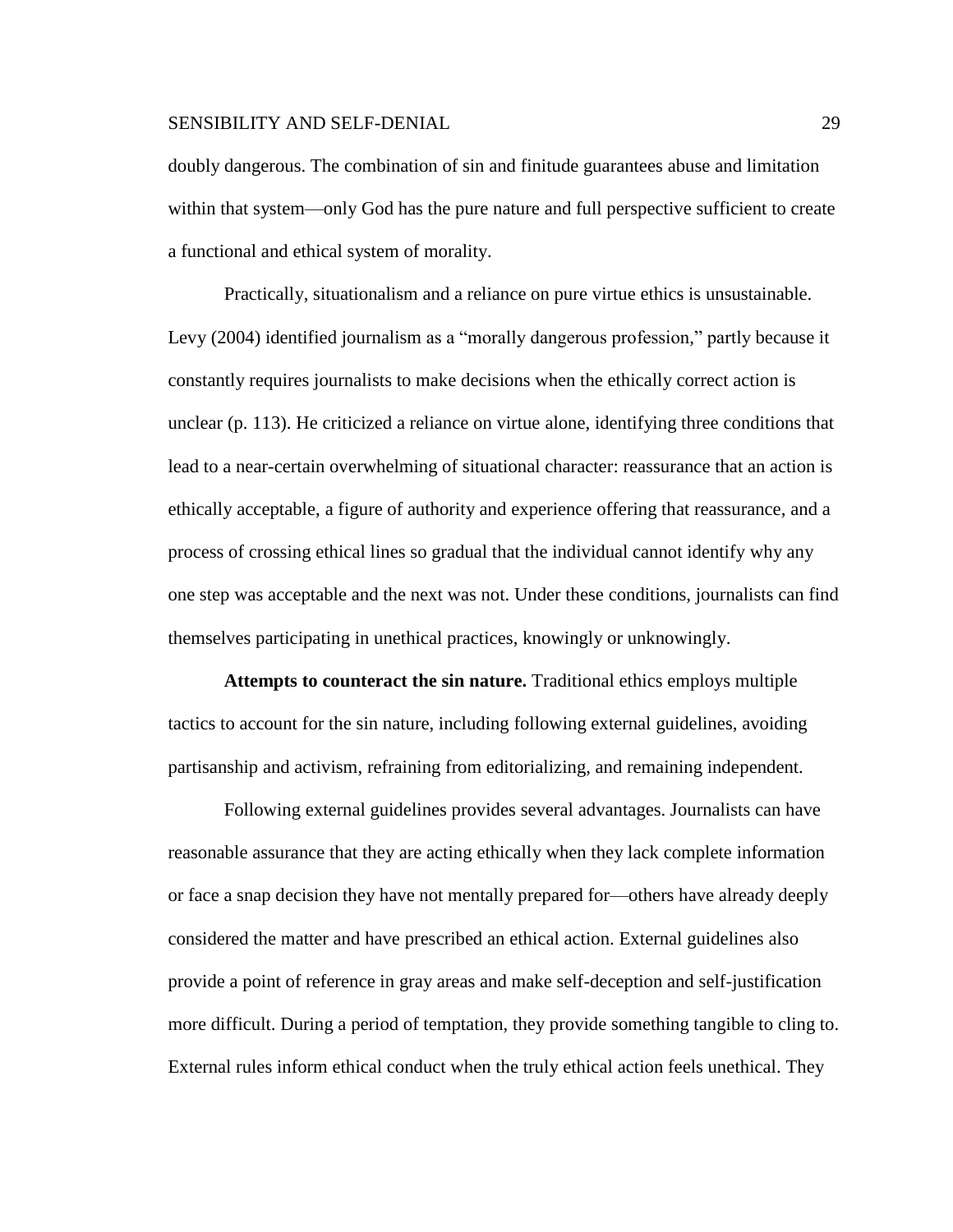may serve as a starting point for education—journalists can learn to adopt the values behind them as they think through why each rule exists. Lastly, they provide a clear standard for evaluation, allowing others with clearer perspectives and less biased perspectives to hold journalists accountable.

However, care ethics is right to identify the futility in relying solely on law. No code or set of rules can cover every circumstance—they are inherently limited (Bivins, 2009). Care ethicists point out that real-life complexities require subjective moral reasoning (Vanacker & Breslin, 2006). Another problem arises when the letter is followed but the spirit is neglected, whether due to ignorance or corruption. According to Bivins (2009), "All media, at one time or another, have used the 'It's not illegal so it must be all right' dodge" (p. 18). Lastly, overregulation can become a problem when the probability for abuse is minimal, creating cumbersome procedures that hamper individuals' capability to responsibly make ethical decisions.

A Biblical perspective tends to agree with both systems: rules cannot generate morality, but they are essential for maintaining and cultivating it. Because God's rules flow from his nature, some overarching rules are true at all times for all people—not murdering the innocent and caring for one's children, for example. On a functional level, however, many gray areas exist where subjective reasoning is necessary and broad rules apparently do not suffice. For example, the Hebrew midwives lied to Pharaoh to save babies' lives, at least appearing to violate God's directives against falsehood (Proverbs 6:17; 12:22; Psalm 101:7), yet God treated them favorably because they acted out of respect for God's values instead of Pharaoh's (Exodus 1:16-21). Whether the midwives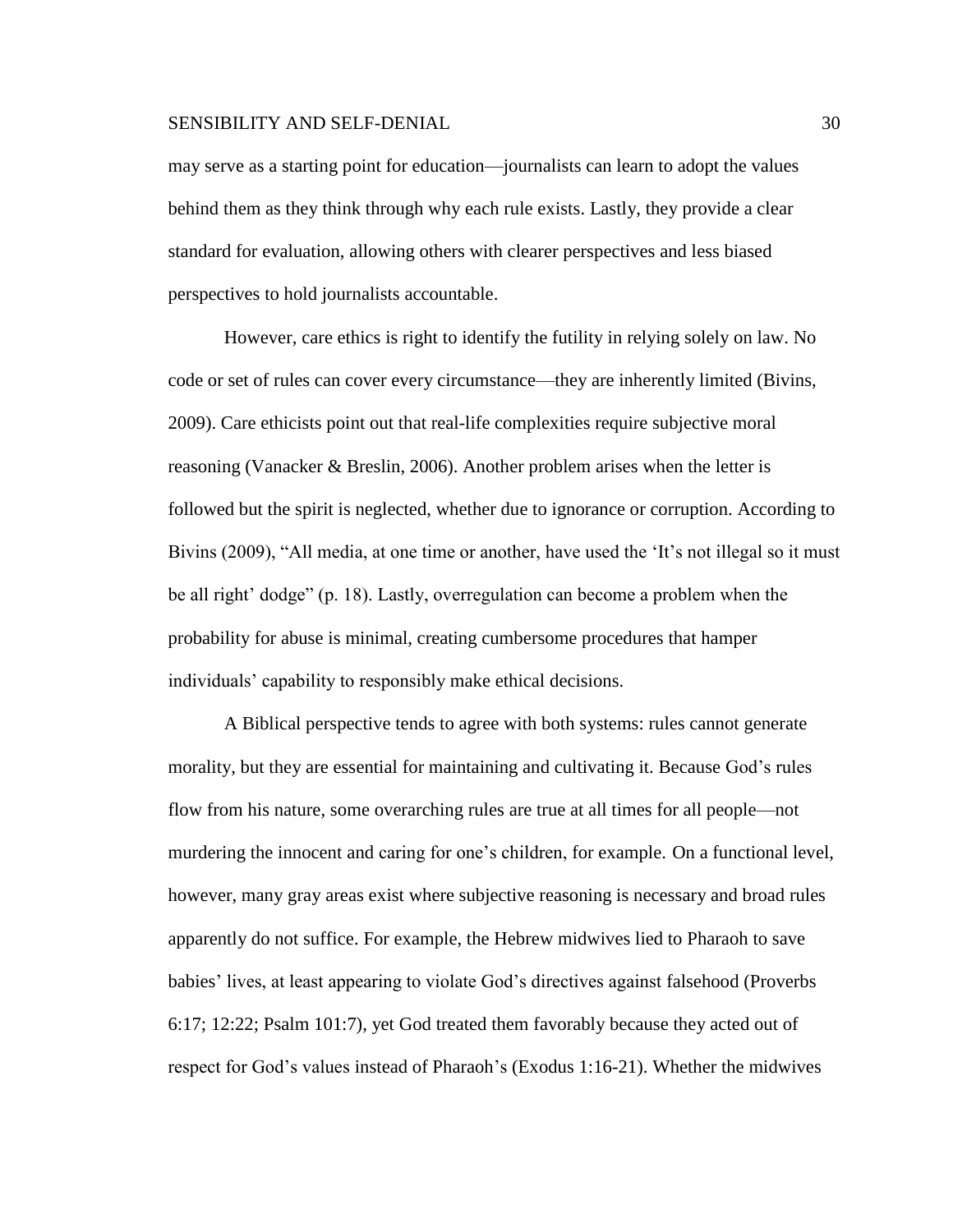were right or wrong to lie is debatable and beyond the scope of this discussion, but one could conclude that lesser rules sometimes practically give way to higher rules for the sake of ethicality. Navigating these issues without situational ethical judgment would be impossible.

But the Bible is also not structured as a comprehensive list of rules. Certain specifics are identified, but many of the biblical laws and directives serve to illuminate the values and principles behind them that correspond to God's nature. Because God's nature is cohesive, none of the rules are arbitrary and ultimately separate—they interrelate. The collection of rules and laws can interpret one another without fear of conflict since God's nature does not contradict itself. Thus, the Bible provides overarching principles and values that will apply to every situation, if properly interpreted. For example, Jesus said the entirety of the Old Testament Law could be summed up by the commands to love God and love neighbor (Matt. 22:37-39). In other words, if a person could perfectly love God and perfectly love neighbor, that person would naturally follow all the other laws, because those laws are subcategories and practical outworkings of love. Understanding these major values and principles can aid Christians in situational decision-making, just as it led the Hebrew midwives to disobey Pharaoh (because he was asking them to violate the command of a higher authority) and lie (because they understood that God did not endorse the taking of innocent life).

From God's perspective, all is unified; however, human access to that unification is another matter. Due to a finite or warped perspective, people often fail to interpret God's rules correctly or fail to understand the values and principles behind them. The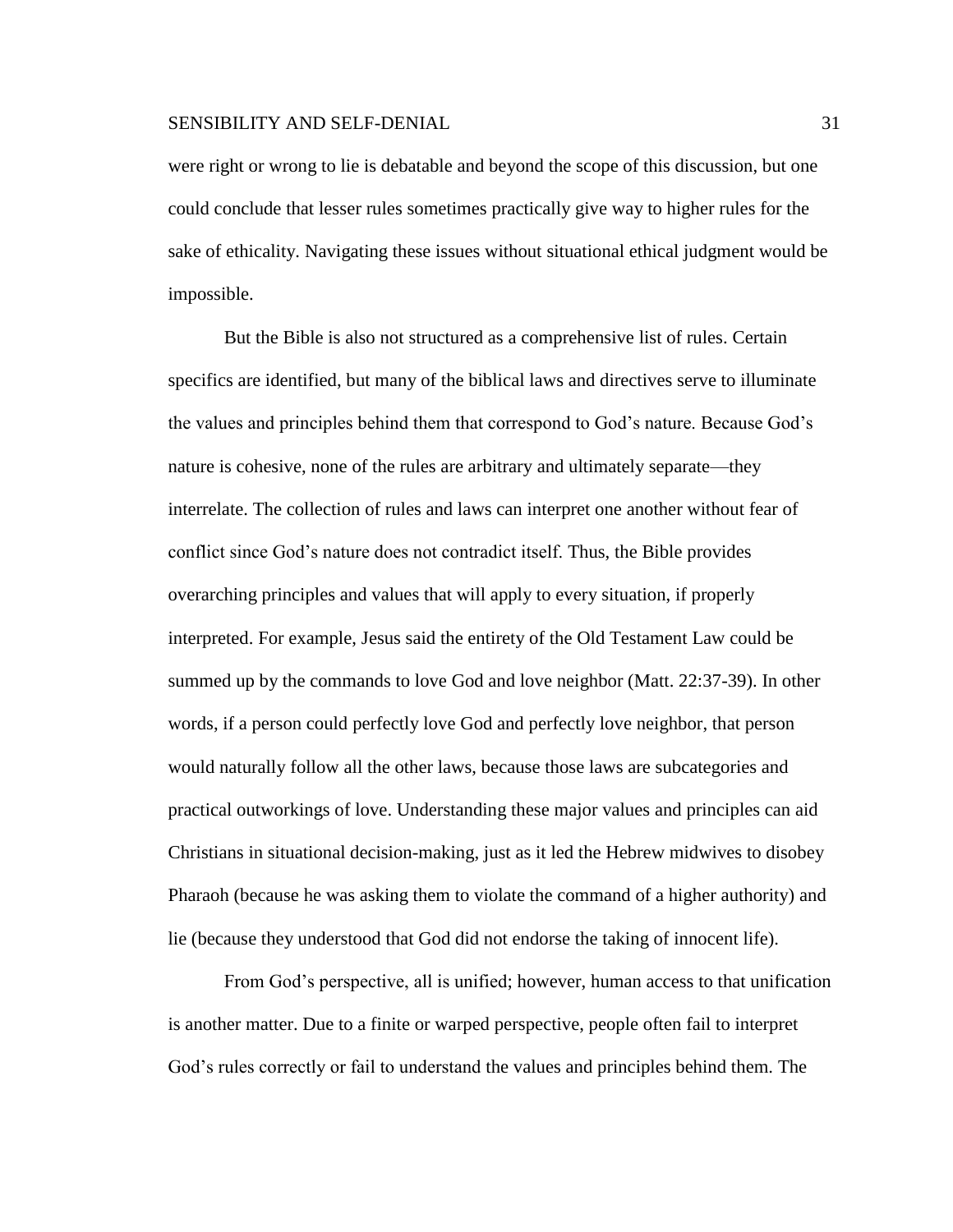Holy Spirit guides Christians in their understanding, but this too is not the ultimate solution—Christians differ constantly on matters of interpretation.

The problem becomes even more complex when a Christian journalist is attempting to create, interpret, or follow man-made rules. These rules are two steps removed from God, so there is more room for misinterpretation. Confidence in ethical conduct is less certain. However, if those man-made rules exist as subcategories and specific applications of all of God's values, a journalist can be reasonably confident that they will support biblically ethical outcomes.

While care ethics is right to address the need for caring intent and a genuinely virtuous character, this alone is also insufficient. To broadly reject universal rules and attempt to determine right and wrong on a case-by-case basis is antithetical to biblical teaching and highly unwise since only God can grasp and account for all variables of human existence. His system runs with optimum functionality in a sinful world where nothing functions the way it was originally intended. A truly ethical Christian journalist will need rules, as well as the Holy Spirit, wisdom, and biblical understanding in order to navigate the real-life complexities and gray areas of journalism. These will not perfectly counteract finitude and sinfulness, but they certainly will mitigate it more effectively than any other system available.

Beyond employing external rules and codes of conduct, traditional ethics attempts to deal with the sin nature and finitude by following the biblical approach of fleeing temptation. The rationale behind this approach is to avoid situations that are technically navigable but introduce such a high level of temptation the individual has a near certain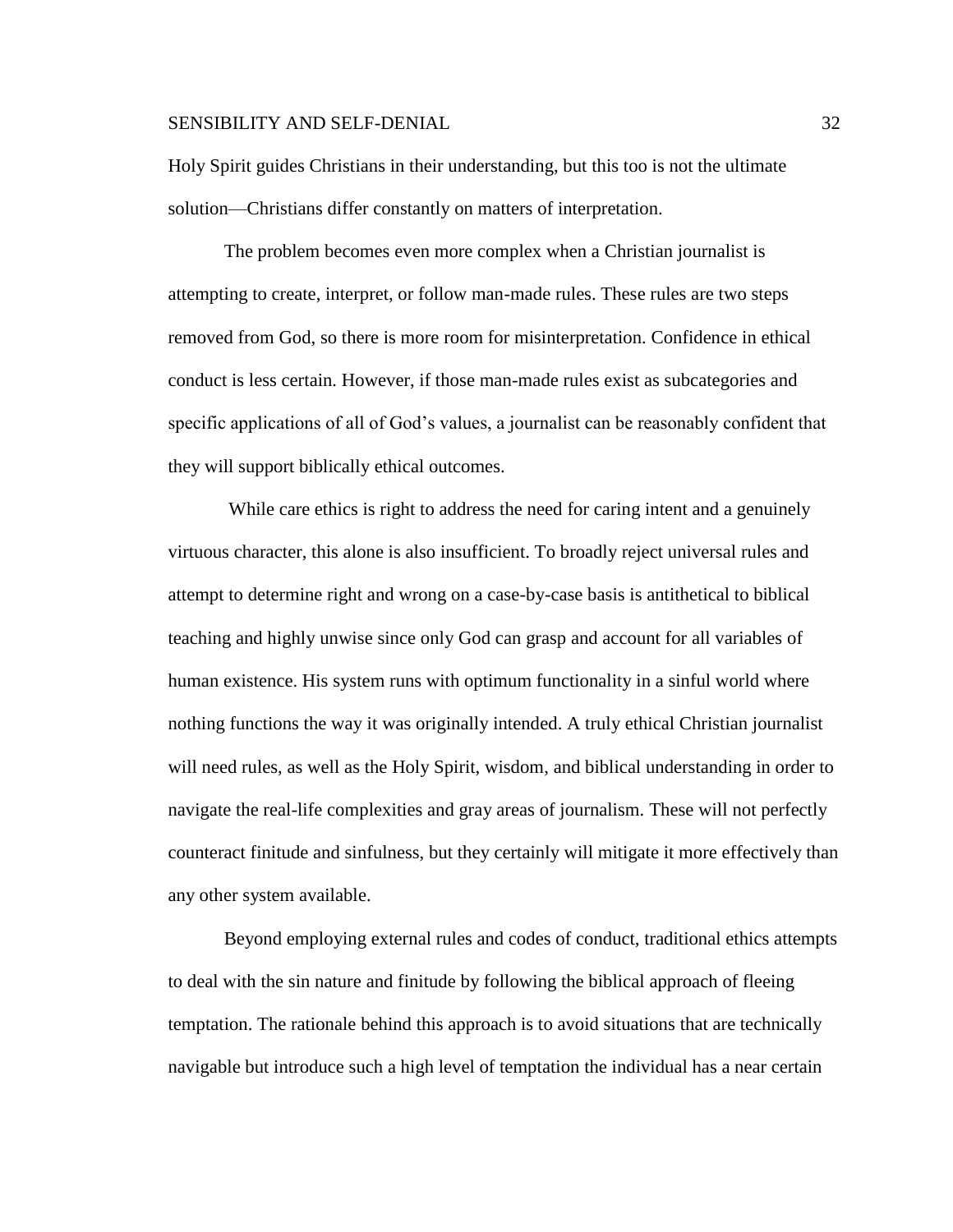probability of falling into unethical practice. Within this category emerge the practices of refusing to editorialize, abstaining from activism, and maintaining detachment.

Traditional ethics limits opinion to clearly labeled editorials, while care ethics is comfortable inserting it when it serves a higher moral good. From a biblical standpoint, one wants to side with the care ethicists—after all, the Bible has no qualms about structuring historical narrative around theological and moral lessons. It represents the true version of events—a peek into God's perspective on the world, which is the clearest, most factual perspective of reality that exists. Journalists who are certain of theological truths may feel the urge to convey them in news to more accurately portray the truth. But traditional ethics understands humanity's limited and warped perspective and recognizes that opening the floor to one person's truth means opening the floor to all peoples' truths. Similarly, traditional journalism is wary of framing its news because the public requires access to information that is as frameless as possible. Even though biblically-speaking a single, true frame exists, Christians are not always capable of identifying it correctly, and it creates the opportunity for individuals with unbiblical frames to become gatekeepers through which all facts are framed. Instead, traditional ethics seeks to preserve frameless and opinion-free news while still providing a channel for opinion and framing through editorial columns.

Similarly, avoiding partisanship and activism also takes the same approach of fleeing temptation, recognizing the power of temptation and the distorted perspective personal investment can create. Again, this limitation can be difficult for a morallyminded journalist to embrace amidst a deluge of pressing social and moral causes. To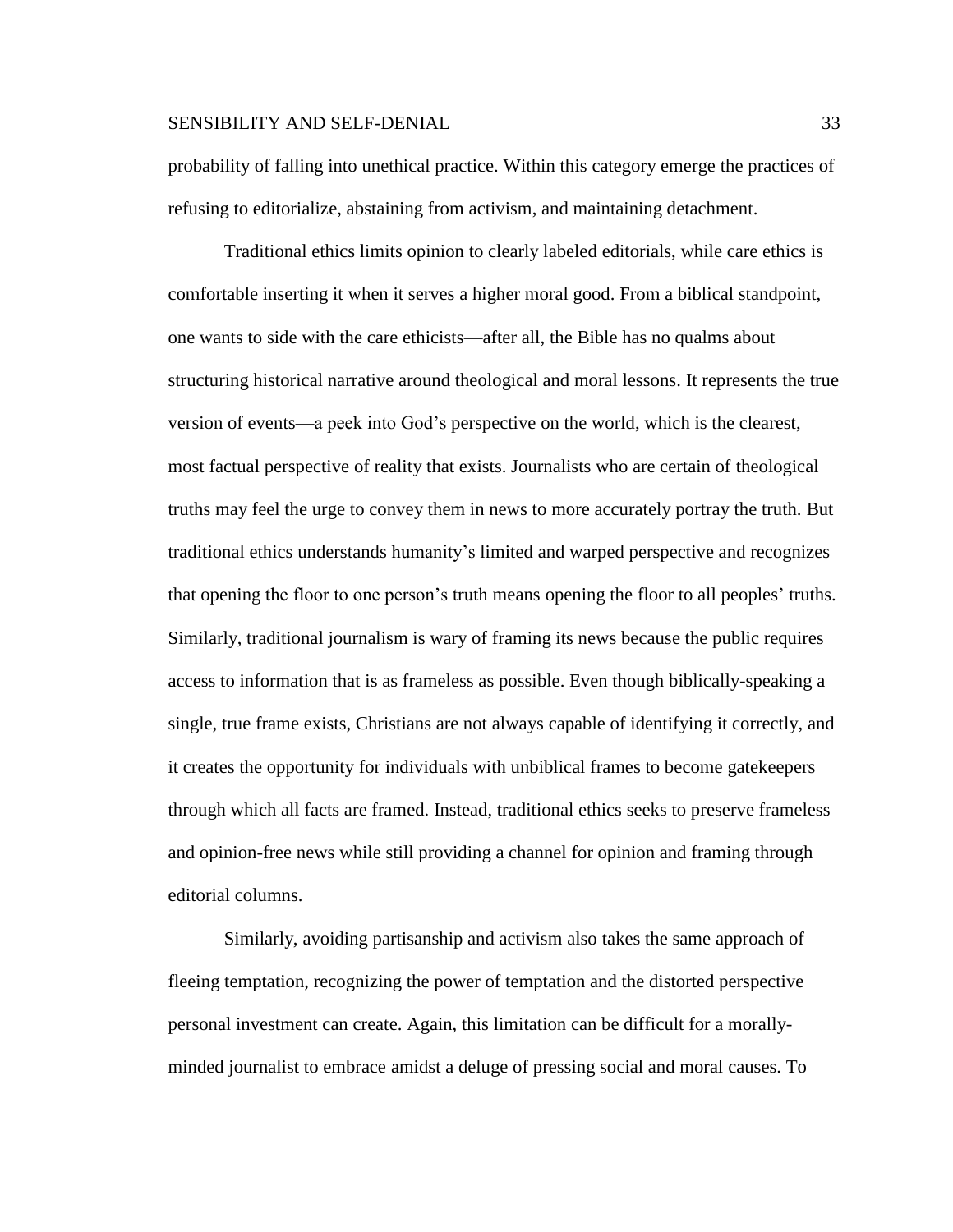many care ethicists, it seems to equal revoking one's citizenship (Glasser, 1984). Two points bear noting. First, people routinely deny themselves certain rights and expectations for the sake of fulfilling others. For example, an FBI agent lays aside the right to speak freely about work with close relatives. This sacrifice is unfortunate but necessary to maintain a functional system in a broken world. Transmitting the truth requires willingly taking up a difficult call that comes with self-sacrificial limitations. Second, journalists may set aside their rights to varying degrees. Some go so far as refraining to vote, while others merely avoid publicly disclosing their partisanship.

What care ethicists label detachment is another of traditional ethics' mechanisms for combating temptation. Journalists must try to remain as impartial as possible regarding sources and issues in order to convey the truth as closely as possible. In hard news, it may mean battling the urge to side with one position or another. This attitude can feel profoundly wrong, because it seems like a requirement to be morally disengaged (Glasser, 1984). As Pech and Leibel (2006) express, this behavior requires "a kind of institutional dissociation … where journalists' most profound human values have no place in shaping the concepts that make up the institution" (p.150). However, attempting to report impartially is not an attempt to "purge *ourselves* of values," according to Figdor (2010, p. 23). Rather, it is the self-restraint of personal values from influencing coverage for the specific goal of reporting tangible, observable happenings. An attitude of detachment can also feel wrong in source relationships, remaining detached from sources can also feel wrong, almost a call to detach from humanity. It need not be a complete detachment, however, only so much as to avoid conflicts of interest. Judges face the same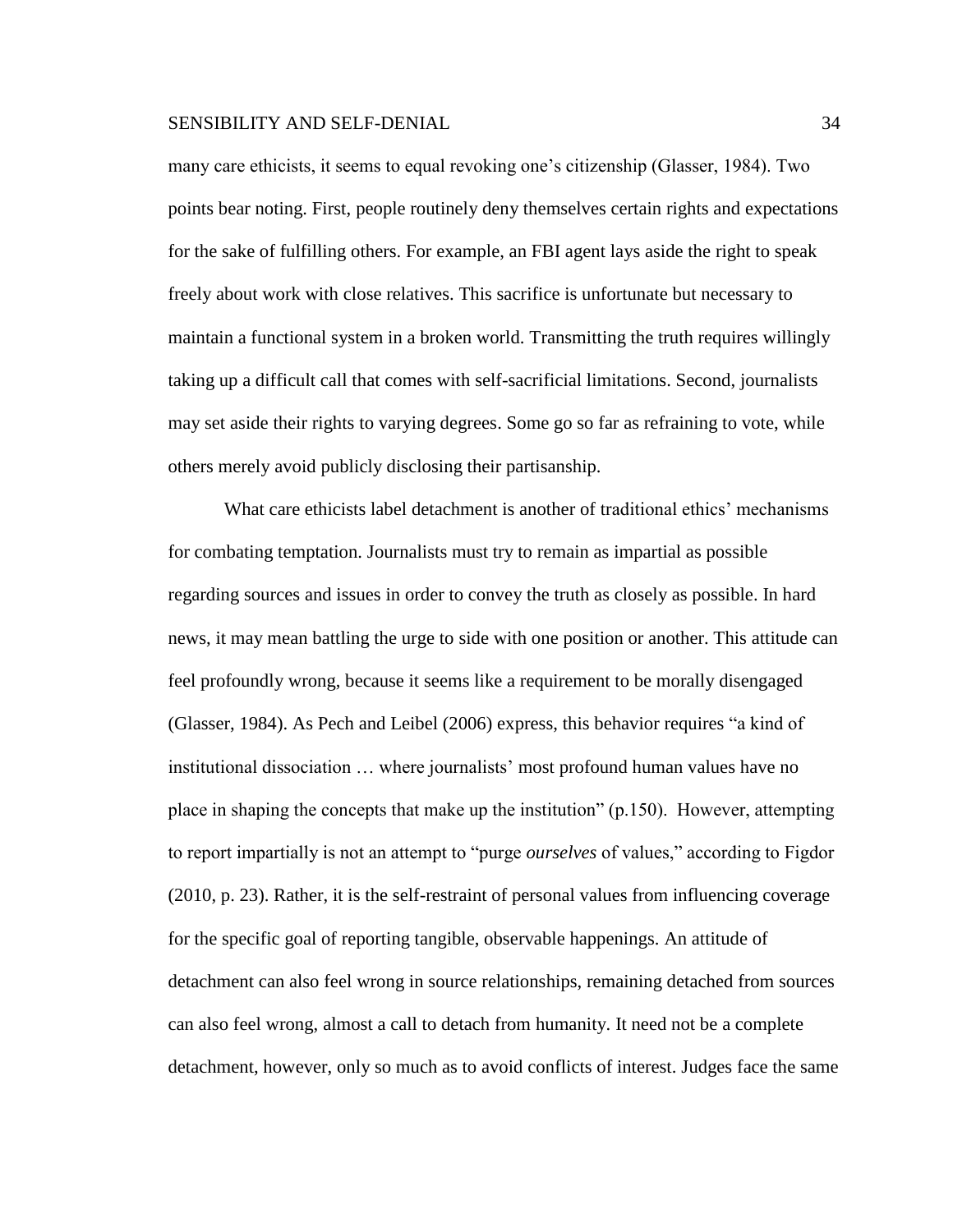sacrifice—remaining impartial while making value judgments requires detachment (evident in the need for recusal when detachment has been compromised), because clarity diminishes when an outside perspective ceases to be outside. Cultivating friendly, professional relationships without the ties associated with friendships—this line each journalist must draw according to personal conviction.

From a Christian standpoint, there is, perhaps, biblical merit to the idea of detachment—the Bible emphasizes impartiality (Lev. 19:15, Rom 2:11). Detachment serves as a tool in achieving impartiality against the pressures of temptation. It does not mean relinquishing values regarding those issues—if anything, the Bible calls Christians to hold tightly to a single view on many issues. Nor does it mean ignoring the higher callings of making Jesus known or helping people in need. For example, if a source opens up about a personal spiritual need, a Christian journalist might decide to lay aside an ethically professional relationship, because filling that need would become a matter of pointing that person to God. This is an area of discernment on the part of the journalist.

**Purpose.** All of this hearkens to the question of journalism's purpose from a Biblical standpoint. Do journalists serve a highly specialized function or a more holistic purpose? Compartmentalization—giving up a truly good thing for the sake of pursuing another good thing—finds a biblical precedent. This seems to be how Jesus lived, fulfilling a specific mission from God to the exclusion of bringing civic peace or healing every sick person, for example. He was preoccupied with a higher, more loving call. Similarly, if journalists must lay aside good things such as friendship with sources or participation in godly causes in order to fulfill the service of providing others with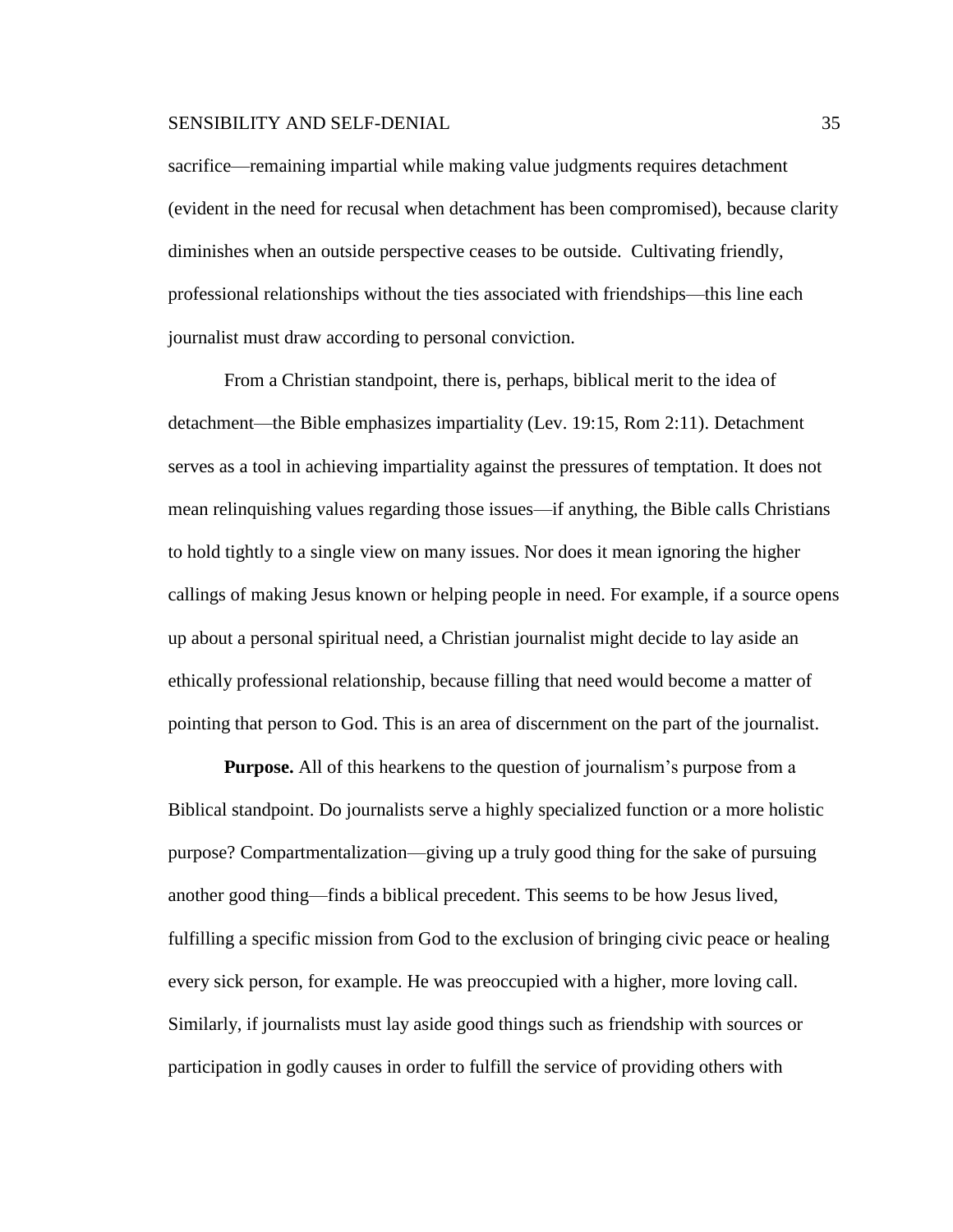unbiased information, they are still working faithfully toward God and others. The service may feel as ethically empty as shoemaking, but without a shoemaker, people would suffer. Journalism is truly a high and godly calling. It is also a highly unique vocation, strange to the human experience, in which a journalist is to serve as a pane of glass through which others may view otherwise obscured happenings. But in serving as that glass that attempts to become as invisible as possible to allow observers to see as clearly as possible, the glass is serving people in a crucially active way. It is just a very specific way that comes with inherent self-sacrificial limitations.

**Truth.** The call to report objective truth corresponds to the biblical view that absolute truth exists. The Bible assumes a single version of reality—the truth—with God as the only party who understands it in its full scope. Since it corresponds to an extant reality, truth has inherent power, whereas lies have very few or no substantial elements undergirding them. Finitude, a warped perception from the fall, and Satan's deceptions makes it difficult for humanity to access reality in its fullness, especially when many similar but false explanations of reality exist. But the Bible's revelation offers humanity the most comprehensive glimpse of God's clear, unbiased perspective on reality, along with his correct interpretation of unfolding events. Because human beings enter the world knowing nothing and accumulate knowledge in an environment of mixed truth and false perceptions, their perceptions about truth easily become subjectively unreliable. However, the existence of absolute truth and the divine identification of parts of it allow legitimate hope for accessing real truth. Additionally, the Bible treats truth as accessible,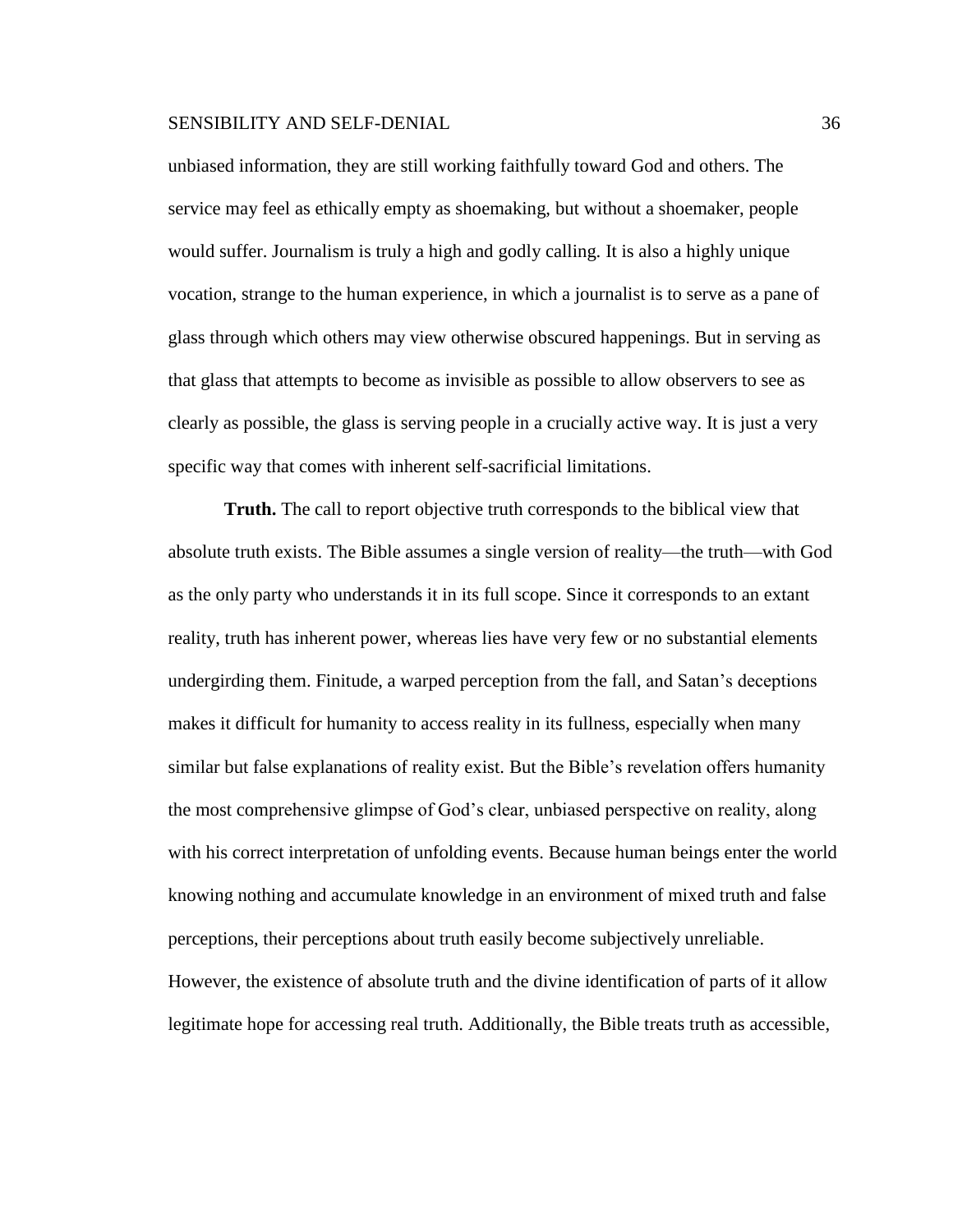despite acknowledging that humanity sees through a warped lens (Rom. 1:20; 1 Cor. 13:12).

In the overarching biblical narrative, God consistently reveals truth and Satan consistently lies and obscures it. History flows toward the day when God will reveal the full scope of his truth. In the meantime, truth tends to emerge, even though it may be obscured for a long time. As imitators of God, Christians engaged in truth-telling mimic God's nature—especially in the area of investigative reporting when corruption has obscured truth to the harm of innocents.

To address the problem of subjectivity, Christians can start by recognizing that they will rarely access the truth perfectly, but they can reasonably expect to access it functionally by following the practices of objective reporting. They can also confidently access universal truths from the Bible, with problems only arising from an improper understanding of what those truths mean. But in an interesting dilemma, journalists must restrain themselves from airing biblical truths in journalism, not because those truths are suspect, but because allowing them would also mean allowing false versions of reality to be aired for the sake of equality. Ultimately, inserting this type of value judgement in hard news eliminates the public's ability to access value-free facts and interpret them on their own.

So a Christian journalist can fulfill journalism's function by merely reporting what is—empirically observable facts and occurrences. But another dilemma arises when news includes socially accepted frames that derive from value judgments. Hard news has no qualms with reporting a murder as a tragedy, because the majority agrees upon it so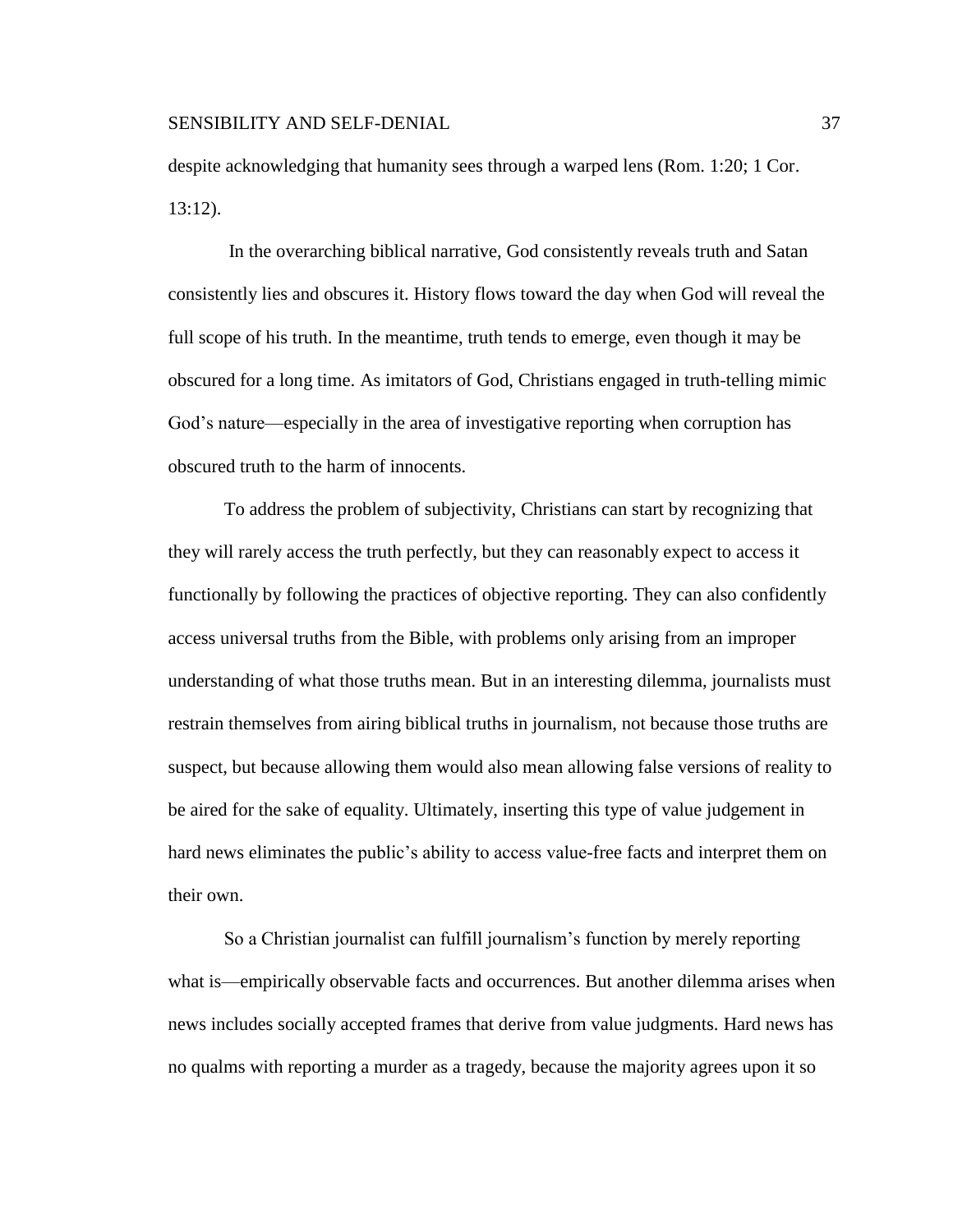overwhelmingly that it is considered fact. However, when society is divided or has settled against biblical views on issues such as homosexuality or abortion, for example, framing becomes a problem. Christian journalists could not in good conscience frame the story as a cultural good, feeling the need to not misrepresent God's truth. In this case, reporters can attempt to keep the story as factual and morally neutral as possible. It can feel frustrating because reporters understand the divinely objective viewpoint on the matter a genuinely fuller picture of the unfolding event—and desire to expose the "fruitless deeds of darkness" (Eph. 5:11). Happily, the traditional ethical system provides this opportunity by allowing journalists to seek out sources who present relevant, opposing viewpoints. While they must follow journalistic sanctions, Christian journalists can air the truth through the voice of another.

**Care.** Many care ethicists or care-inclined journalists chafe at the constraints of traditional journalism, viewing care as a fundamental, overarching aspect of humanity that should not be separated from it. They feel torn between their human and vocational identities (McBride, 2002) and yearn for what they call a journalism of attachment—"a journalism that cares as well as knows; that is aware of its responsibilities; that will not stand neutrally between good and evil, right and wrong, the victim and the oppressor" (Bell, 1998, p.19). It appears that they yearn after the biblical concepts of care that ought to stand behind journalistic behavior and rules—taking interest in others, putting their needs first, and desiring to alleviate pain and spur others on to well-being. They seem to cry out for the spirit behind the law—perhaps even the love that is supposed to biblically undergird every aspect of human life (1 Cor. 16:14).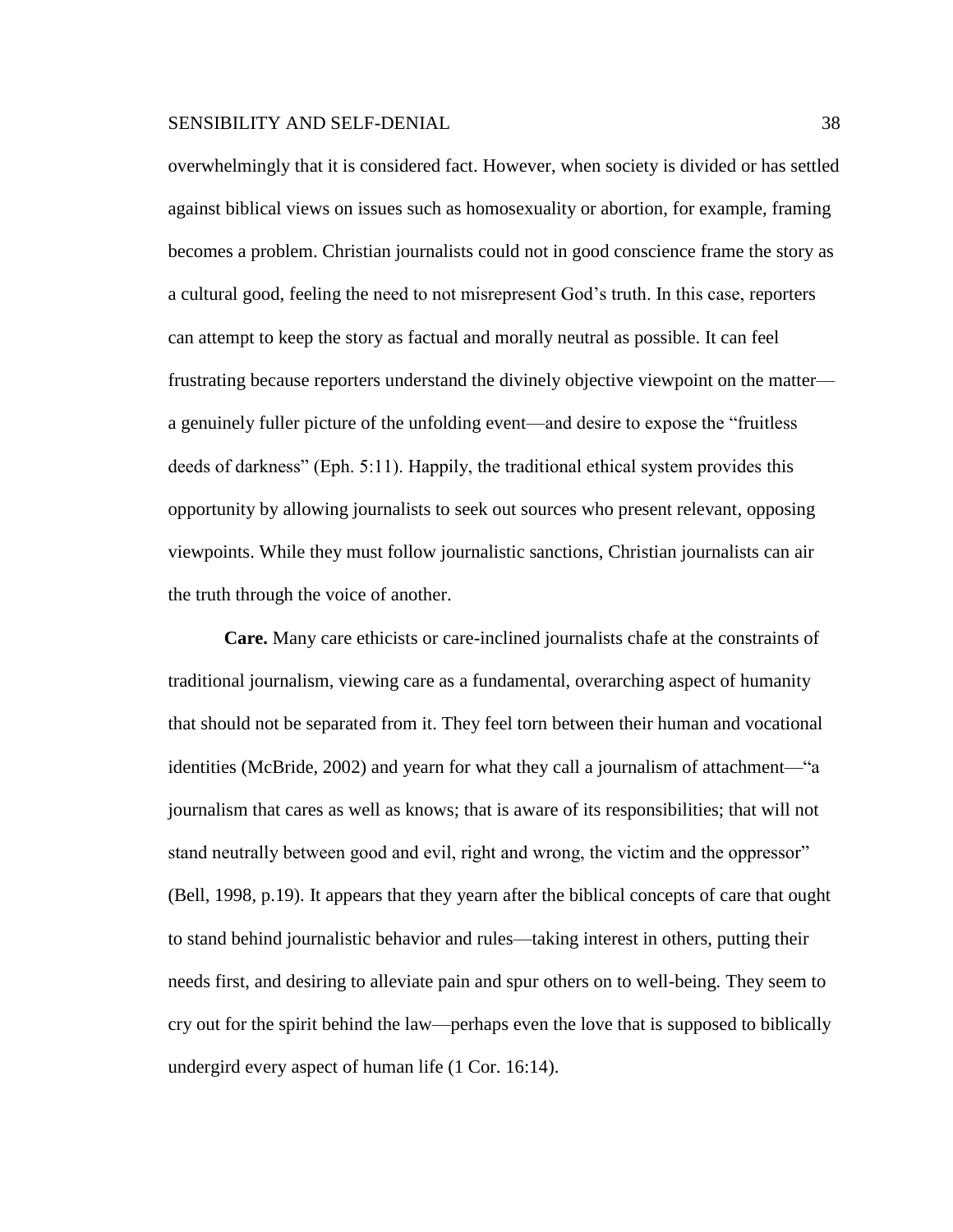Many of these principles align with biblical teaching. Every person is to act out of selfless love toward others, self-sacrificially placing the needs of others above one's own (Phil. 2:3-8) and putting on hearts of compassion (Col. 3:12). The type of biblical *agape* love as described in 1 Corinthians 13 involves not just feelings, but commitment, choice, and faithfulness, among other things. Noddings' (1984) conception of care reflects many of these biblical elements: "I am impelled to act as though on my own behalf, but in behalf of the other. Now, of course, this feeling that I must act may or may not be sustained. I must make a commitment to act"  $(p. 16)$ . Additionally, the strong theme of caring for the vulnerable and providing a voice to the voiceless, thereby recognizing their equal status with the more prominent in society, thoroughly mirror the biblical call to care for the weak and vulnerable (Ps. 82:3-4), to recognize universal equality (Prov. 22:2), and to "open your mouth for the mute, for the rights of all the unfortunate. Open your mouth, judge righteously, and defend the rights of the afflicted and needy" (Prov. 31:9).

Care ethicists rightly sense that some of these elements are missing from traditional journalistic practice. The reason for serving can be forgotten, leaving actions without a heart. Journalism can become a self-serving job just carried out to make money. It can foster abuses such as exploiting the vulnerable for the sake of a sensational story. And journalists can treat sources as a means to an end, manipulating them to wring out information.

But appearances can also be deceiving. Biblical care or love embodies very versatile expressions, due to its overarching nature of "fulfilling the law and prophets"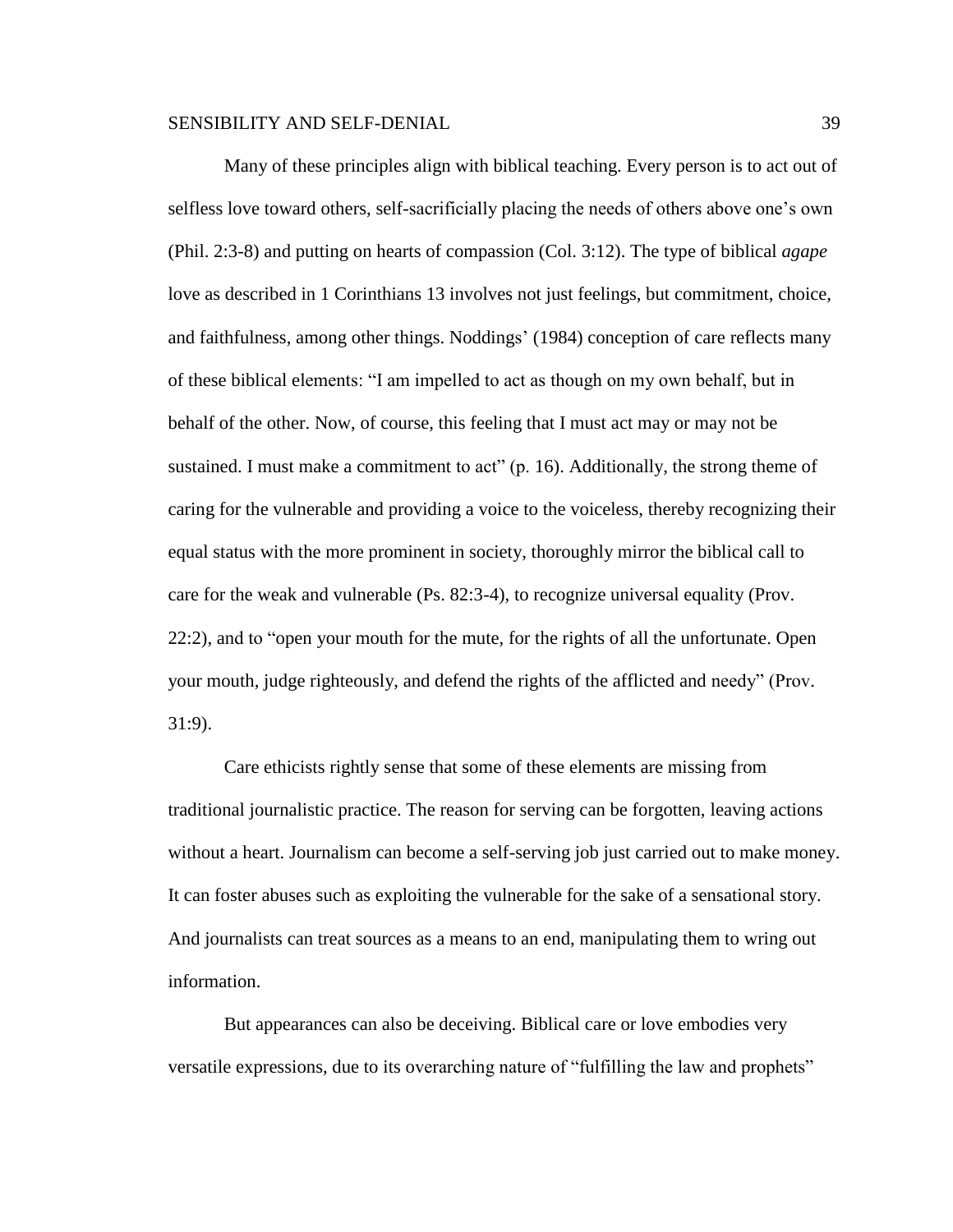(Matt. 27:37-40). In other words, certain actions *are* the love or care. For example, 1 John 5:3 equates obeying God's commandments with loving God. Similarly, in journalism, providing quality information to the public *is* loving and caring for the public, although it does not seem overtly loving. Camponez (2014) alluded to this dynamic, proposing that journalism

requires sensitive professionals concerned about the world around them (*care about*), competent professionals when addressing public issues (*care giving*), and professionals concerned for their trade and actively committed to self-regulation, while enjoying the protection of social institutions and law (*care receiving*). (p. 133)

This conception of love and care dispels some of the urge to make care the primary and overt goal of journalism. In this light, objective journalism is itself an act of care and selfsacrificial service to the public.

Part of the care ethics directive to avoid disrupting corporate solidarity also aligns with biblical teaching. Christians are instructed, "Let no corrupting talk come out of your mouths, but only such as is good for building up, as fits the occasion, that it may give grace to those who hear" (Eph. 4:29). Additionally, the Bible denounces the whisperer someone who goes about revealing secrets or slandering. Similar to sensationalism, the words of the whisperer "are like delicious morsels; they go down into the inner parts of the body" (Prov. 18:8). News that delves into celebrity gossip, for example, most closely falls within these categories and disrupts the corporate solidarity shared by humanity. Christian journalists may biblically reject writing this type of story, even though it may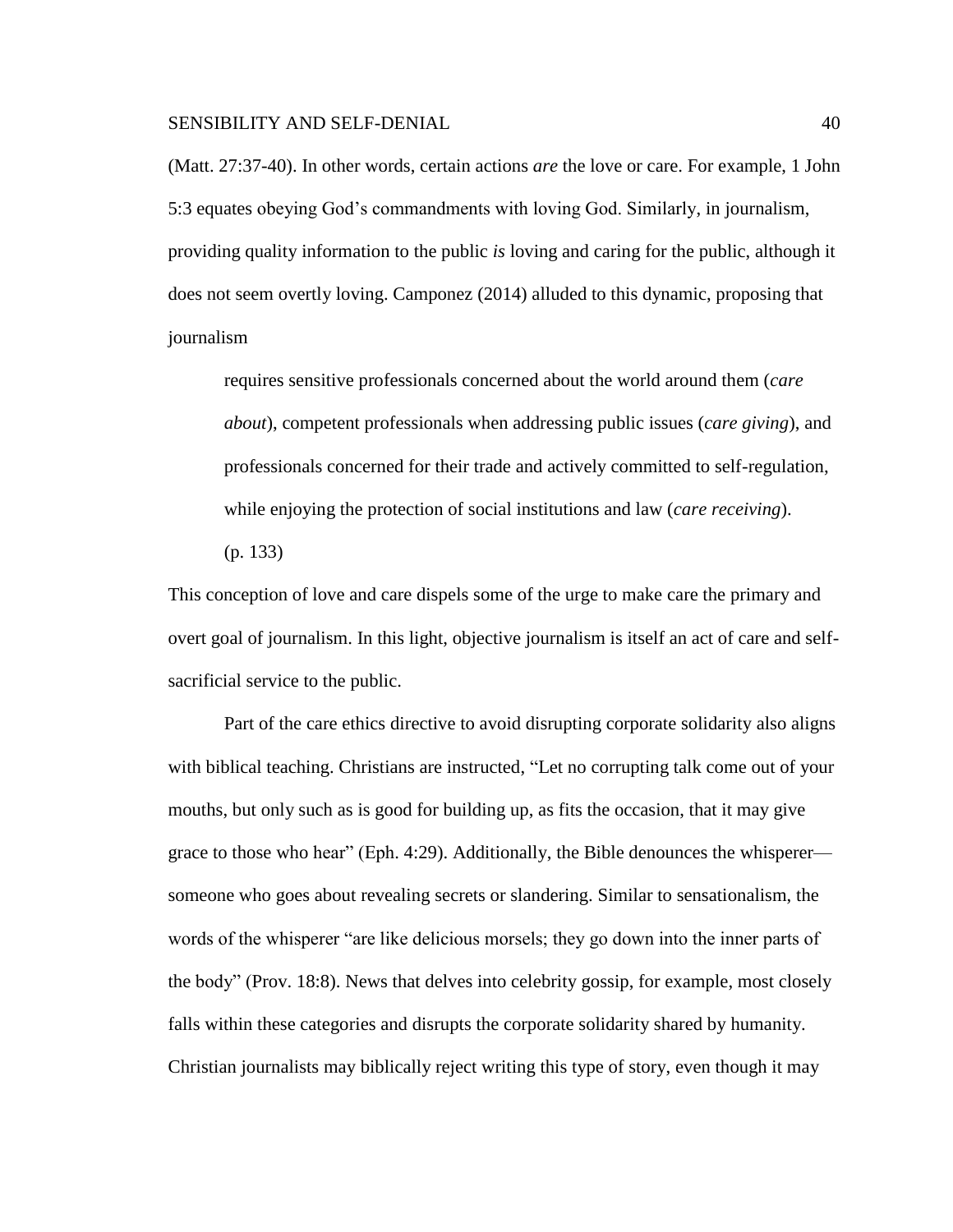be factually true, if it serves no larger purpose than sensationalism and money-making. This is not to be confused with open communication on rumor-fraught issues that sheds light on the issue and prevents a gossipy handling of it. Of course, journalists must carefully avoid the temptation to omit information they believe would damage a certain cause or goal, even if it is a noble one. For example, if Christian journalists decline to cover the construction of a pagan place of worship for fear that the piece would raise awareness and inspire the community to attend, they could also be denying the Christian community the awareness needed to pray for the pagan members. As a rule, traditional ethics avoids trying to predict how audiences will react to information and then trying to steer them by providing or withholding that information, except in very specific cases such as suicide. And it is noteworthy that suicide is still covered, although with key details omitted.

**Social relationships.** The care ethics' concern over how one's actions will influence others—the understanding that human beings are in relationship to one another—finds strong biblical support. For one thing, God's model for human existence implicitly assumes a communal existence as a natural state. In Genesis, God created woman soon after creating man, because it was "not good for the man to be alone" (Gen 2:18). Each subsequent human being is born into a family community and is designed to live in a physical community of Christians (Heb. 10:25) as a spiritual member of one unified whole in which all members suffer or rejoice together (1 Cor. 12:12-26). Ultimately this spiritual community will exist together for eternity with God, himself a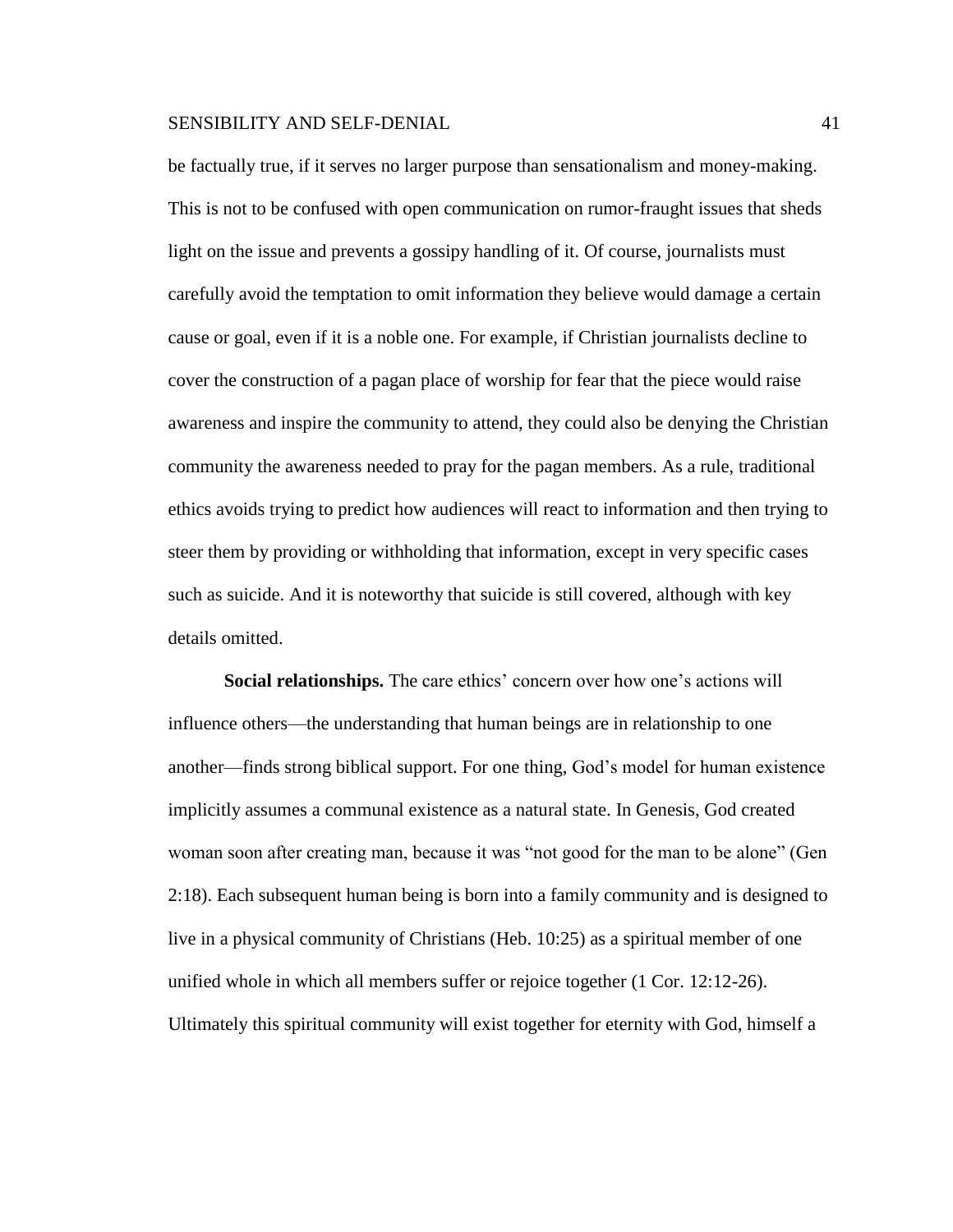community of the three members of the Trinity. The Bible paints a picture of dramatic interdependence.

Within this communal context, the Bible supports the idea that the actions of one affect the many, even in terms of their moral development, and assigns responsibility accordingly. For example, God condemned king Jeroboam for his sin "which he committed and with which he made Israel to sin" (1 Kings 14:16). Similarly, Jesus told his disciples, "It is inevitable that stumbling blocks come, but woe to him through whom they come! It would be better for him if a millstone were hung around his neck and he were thrown into the sea, than that he would cause one of these little ones to stumble" (Luke 17:1-2). Yet the Bible also teaches that individuals ultimately bear responsibility for their own actions, good or evil (Rom. 14:12). According to Ezekiel 18:20, "The son will not bear the punishment for the father's iniquity, nor will the father bear the punishment for the son's iniquity; the righteousness of the righteous will be upon himself, and the wickedness of the wicked will be upon himself." The idea of free will undergirds it all—no person can actually control another's actions or beliefs.

 All together then, the Bible presents a picture of free-will-based autonomy in personal accountability to God, but of corporate solidarity in relation to one another such that a person's actions can so strongly influence another that the other finds it nearly impossible to resist. Understanding corporate vulnerability and personal responsibility should alter the way people think about social responsibility, as noted by Tronto (2009). Acknowledging free will and personal autonomy also means that it is dangerous to question an individual's consent on the grounds that they might not know what is best for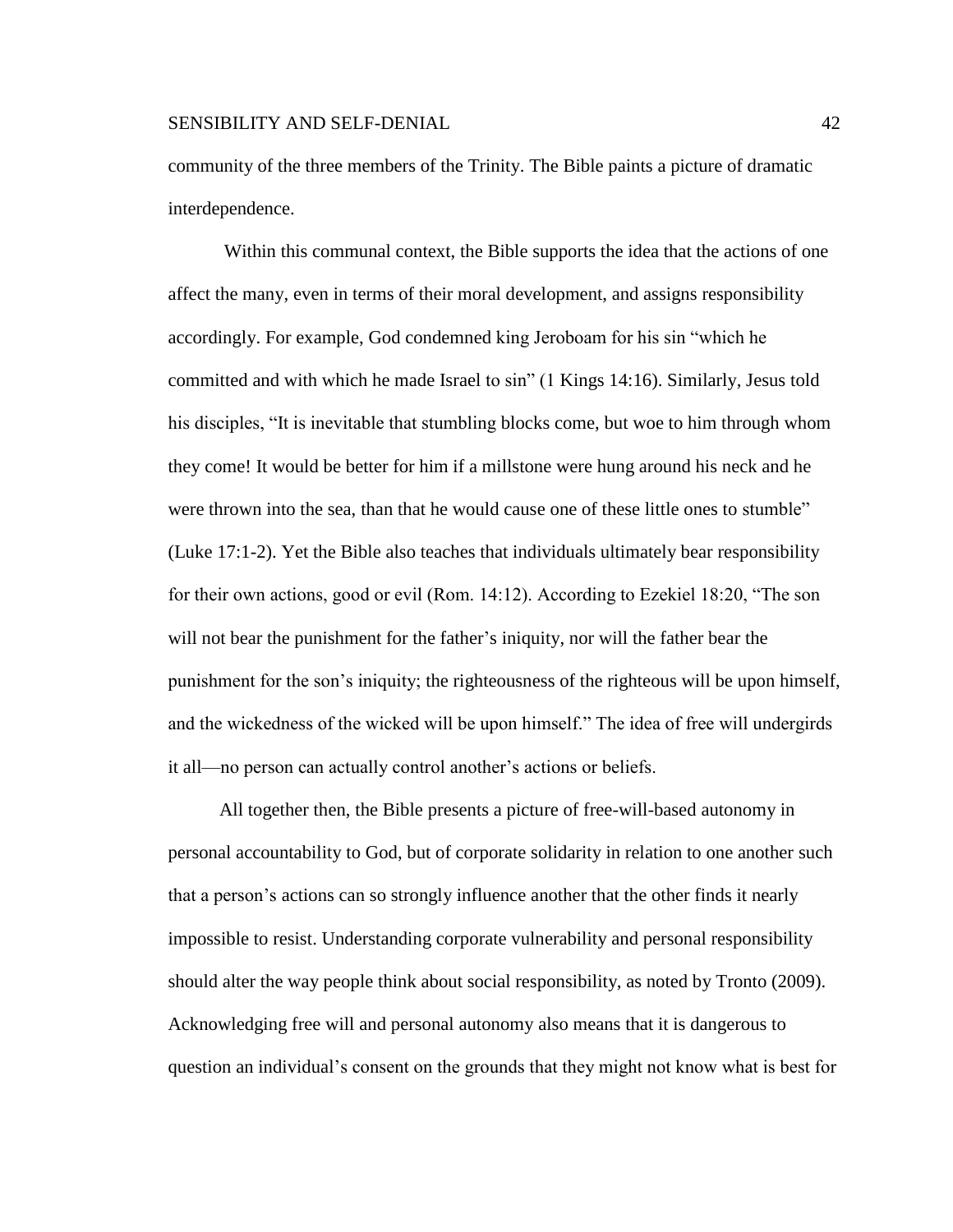them. The Bible calls people to show great care toward the vulnerable to make sure they are helped instead of taken advantage of, and at times they might truly require an outside agent to care for their best interests. But it is safe to default to allowing people to speak and act according to their own interest.

This delicate interplay works itself out in several aspects of reporting ethics. First, traditional ethics recognizes and respects the autonomy and free will of individuals by attempting to supply interpretation-free facts, allowing readers to arrive at their own conclusions. Whether they reach right or constructive conclusions with that information falls within their realm of responsibility—outside the scope of the journalist's function. Christian journalists, having legitimately discovered the true, single truth, or care ethicists with a strong sense of morality may feel a strong temptation to editorialize aspects of morality into the news. But if the news is supposed to represent fact, this crosses the line into attempted control of belief.

Second, each person has the biblical call to love and serve everyone they encounter (Luke 10:27-37). But limitations exist as a result of the journalistic vocation. It is easy to misunderstand this call and develop a savior complex, feeling responsible to care for everyone. But acknowledging the personal responsibility of each individual and God's position as caregiver for everyone shifts the paradigm. It allows journalists to contentedly embrace their personal responsibility and attempt to carry it out faithfully. This attitude recognizes personal finitude and understands the boundaries of authority God has assigned in varying measures to people in varying positions. Within the bounds of journalism's function, the realm of responsibility remains limited and specific. So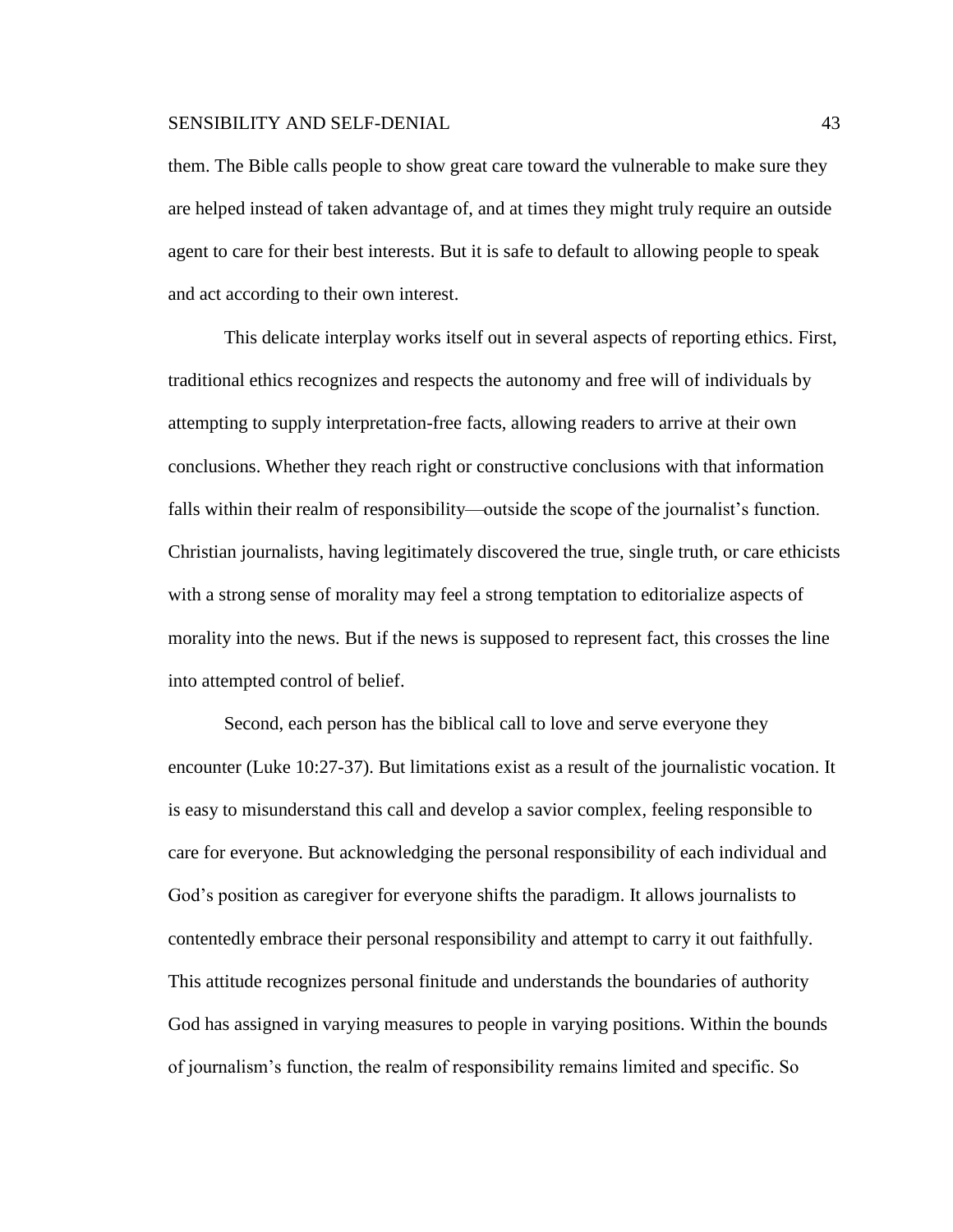while Christian journalists are called to serve all people universally, the specific call of journalism limits journalistic responsibility to serving the public.

# **Discussion and Suggestions**

Ultimately, Christian journalism cannot entirely dispense with either model. Traditional ethics acknowledges and deals with the crucial factor of the sin nature, operates on the basis of absolute truth, and looks to external guidance for moral decisionmaking. Care ethics calls for genuine and internal virtue that a rules-based system cannot provide. Similar to collectivistic ideologies that yearn after a pure and selfless community, care ethicists seem to seek the biblical love undergirding care that takes interest in others, puts them first, and desires to alleviate their pain and spur them on to wellbeing. But in the context of a fallen world where sin infects the heart of each individual and sabotages altruism, such a pure system cannot exist. Ultimately, a successful ethical model for journalism in a biblical world requires a pure and caring character as well as rules and codes to curb the human nature.

Both and more can be found in God's system: God's power to enable a right heart and pure conduct, biblical rules and principles from which situation-specific rules and codes can derive, and other elements as such as a commitment to God as the ultimate authority figure, God's own virtues developing inside the heart, and his Holy Spirit to provide wisdom and guidance in gray areas. God's system, if applied with understanding, will allow a Christian journalist to navigate a fallen world with optimum ethical success. As Christians seek to be in the world but not of it (John 17:15-16), the solution will not be to create a utopian Christian form of journalism as the industry standard, because this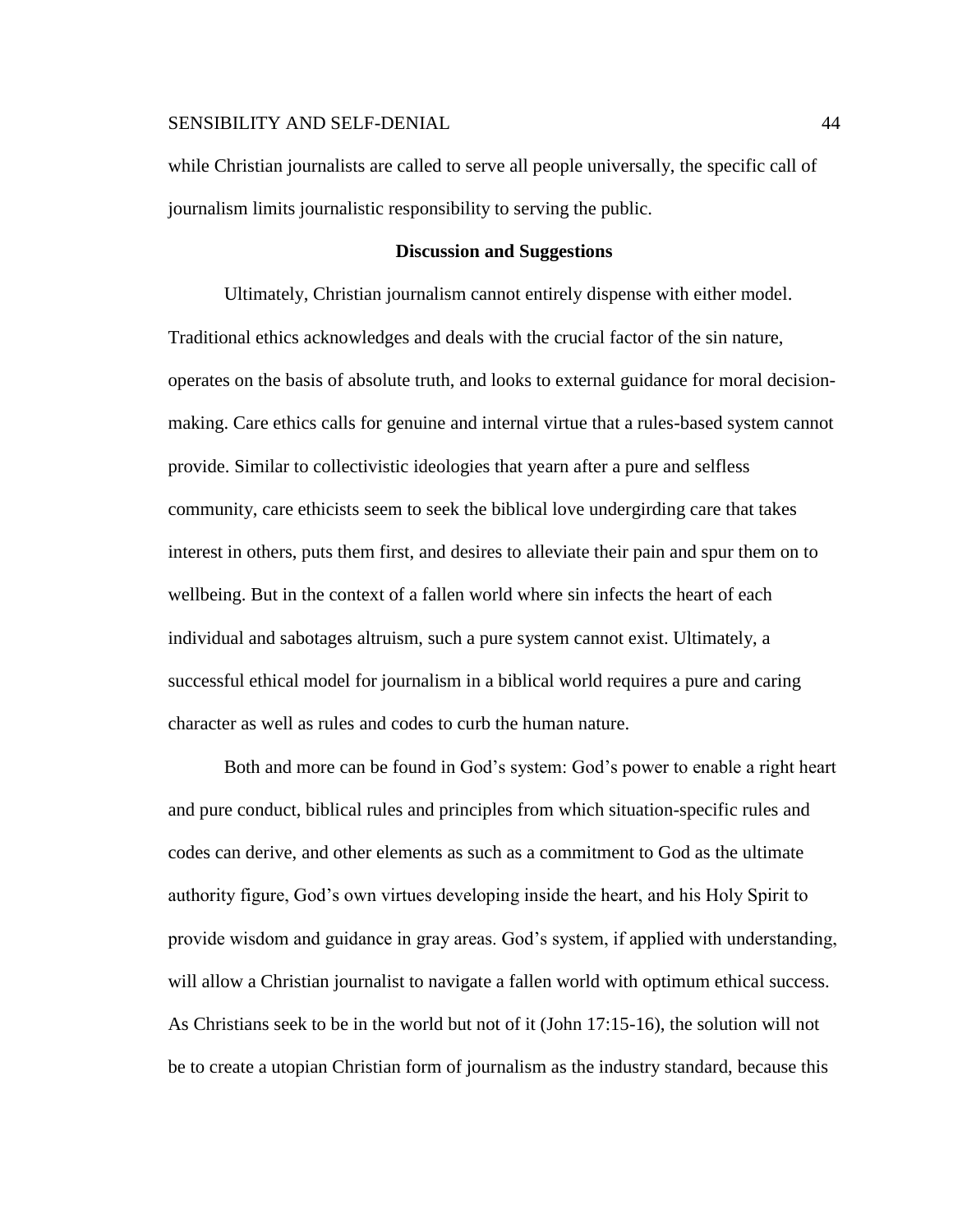is an impossible goal. Additionally, Christians must respect that not all of its members adhere to Christianity. Rather, they should seek to navigate the field within a less than optimal system that often feels constrained but nevertheless accomplishes the service in the best way available. And they can have confidence, knowing that they are carrying out God's work.

# **Suggestions for a Biblical Ethical Profile**

**Mindsets and expectations.** Christian journalists should:

- *Understand journalism's limited purpose* of providing quality, value-free information to an audience that cannot experience it directly.
- *Know that airing objective news is a form of activism* because absolute truth carries the power of reality.
- *View journalism as sacrificial service to others and to God*, laying aside freedom to function under checks and balances.
- *Evaluate their ethical actions in light of how they affect others*, showing special consideration to the vulnerable.
- *Focus on managing their own work faithfully*, trusting God with the outcome it will produce in others.

**Developing character and avoiding temptation.** Christian journalists should:

- *Seek to grow a caring character*, asking God to develop it in them.
- *Avoid situational decision-making* by educating emerging Christian journalists in Christian journalism ethics, while encouraging them to preemptively examine their beliefs, study the Bible's rules and principles,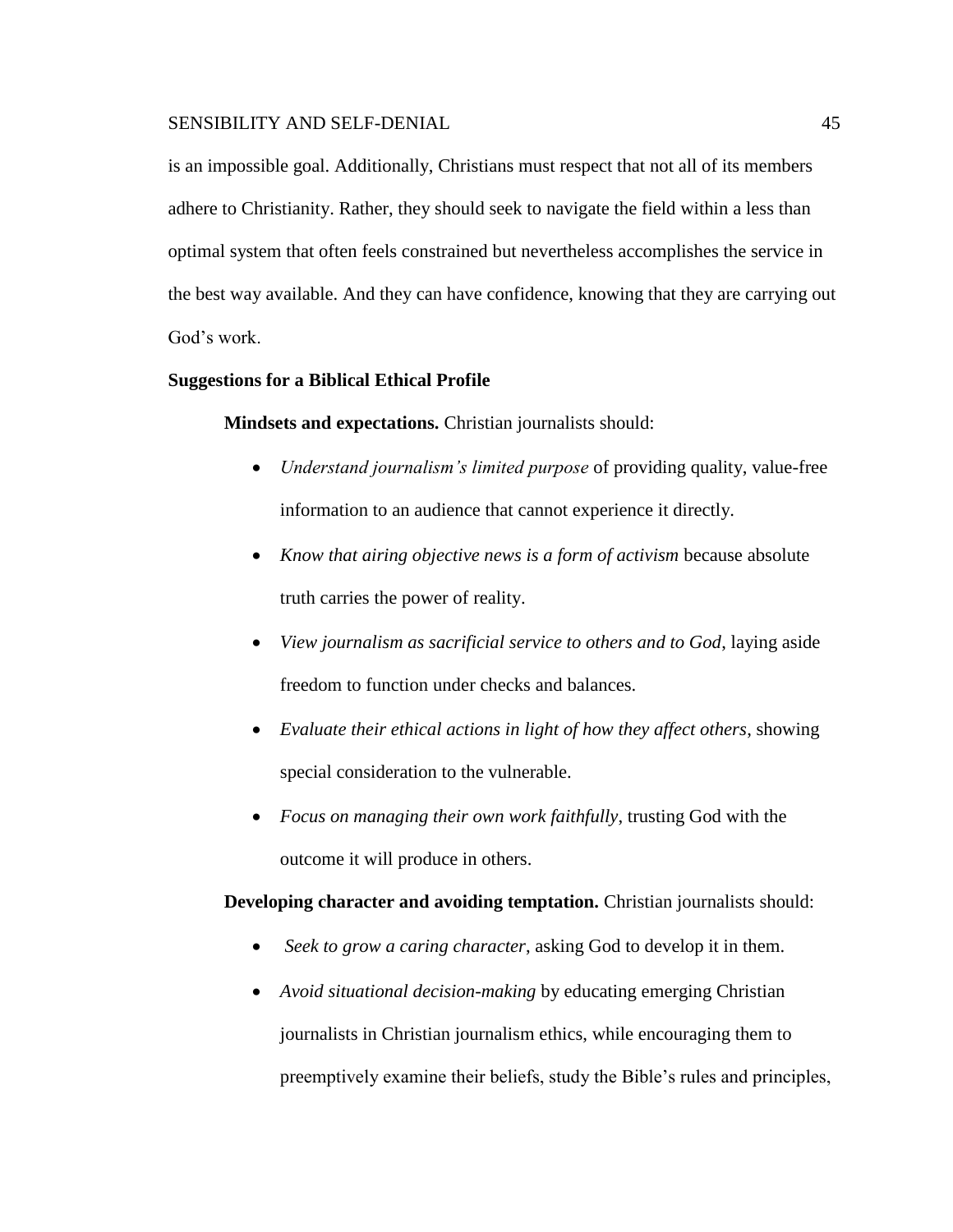and study codes of ethics, understanding where they align with or depart from God's higher code.

- *Follow the spirit of rules and codes,* resisting loopholes and only breaking them when they depart from God's code.
- *Pray for wisdom in gray areas,* considering what higher biblical principles might apply.
- *Identify influential values,* seeking to counteract them or abstaining from the story.
- *Abstain from partisanship and activism* to maintain impartiality.
- *Prayerfully resist temptation*, holding onto the ideals of virtue and the standards of rules and codes.

**Writing.** Christian journalists should:

- *Consider employing Christian sources in news stories* in order to represent Christian values in their work.
- *Carefully consider Christian principles and ideas in editorial or opinion columns* to provide a biblical perspective on issues*.*
- *Refrain from sensationalist gossip* that would harm others*.*

**Relationships with sources.** Christian journalists should:

- *Maintain friendly, professional relationships, avoiding attachment that* jeopardizes unbiased service to the audience.
- *Meet spiritual needs*, laying aside the lesser codes of journalistic duty when necessary.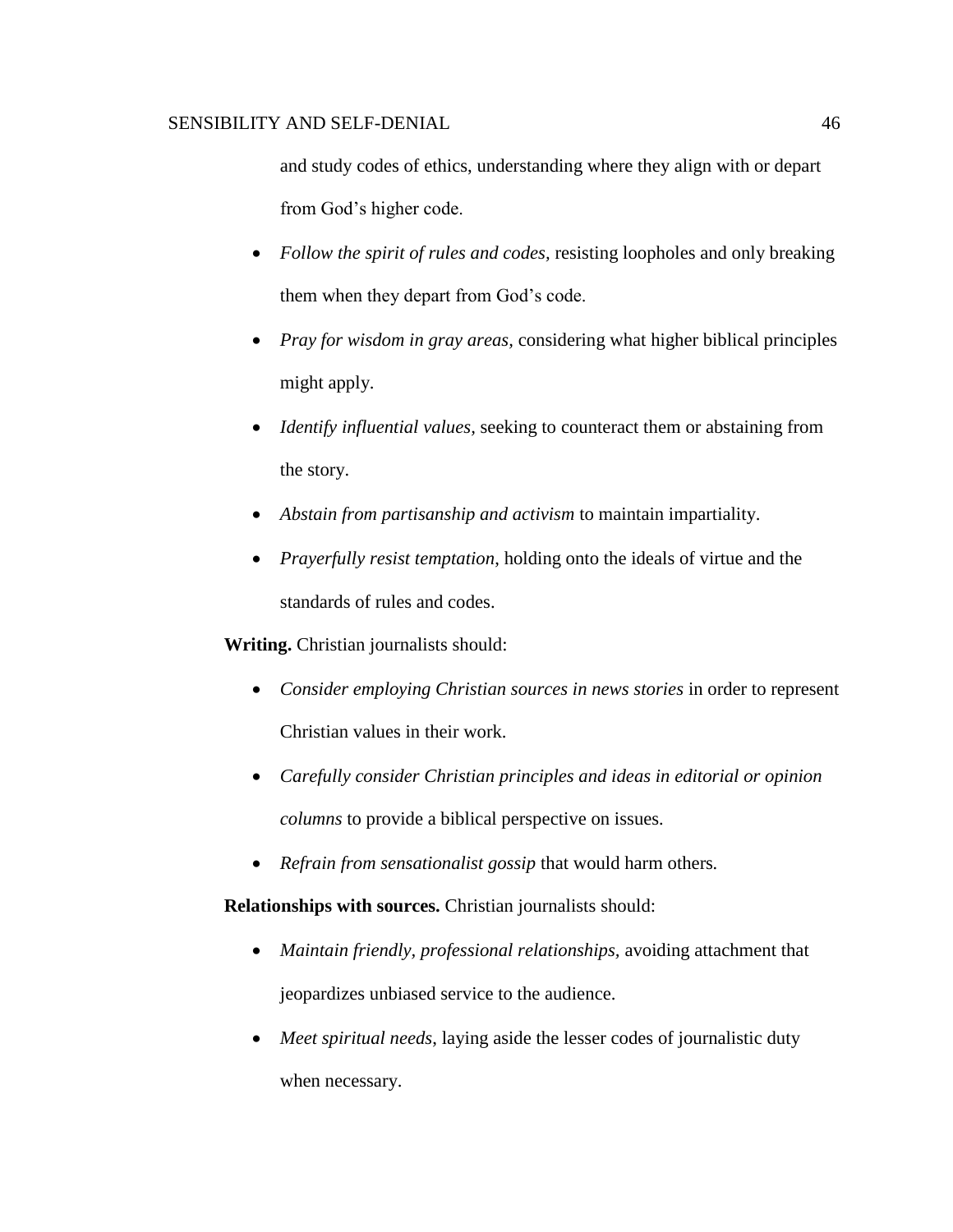- *Treat sources fairly,* extending respect and fair coverage even to distasteful sources.
- *Refuse to manipulate the vulnerable,* declining opportunities like taking advantage of inexperienced sources.
- *Default to taking their word at face value,* avoiding a mentality of understanding their needs better than they do.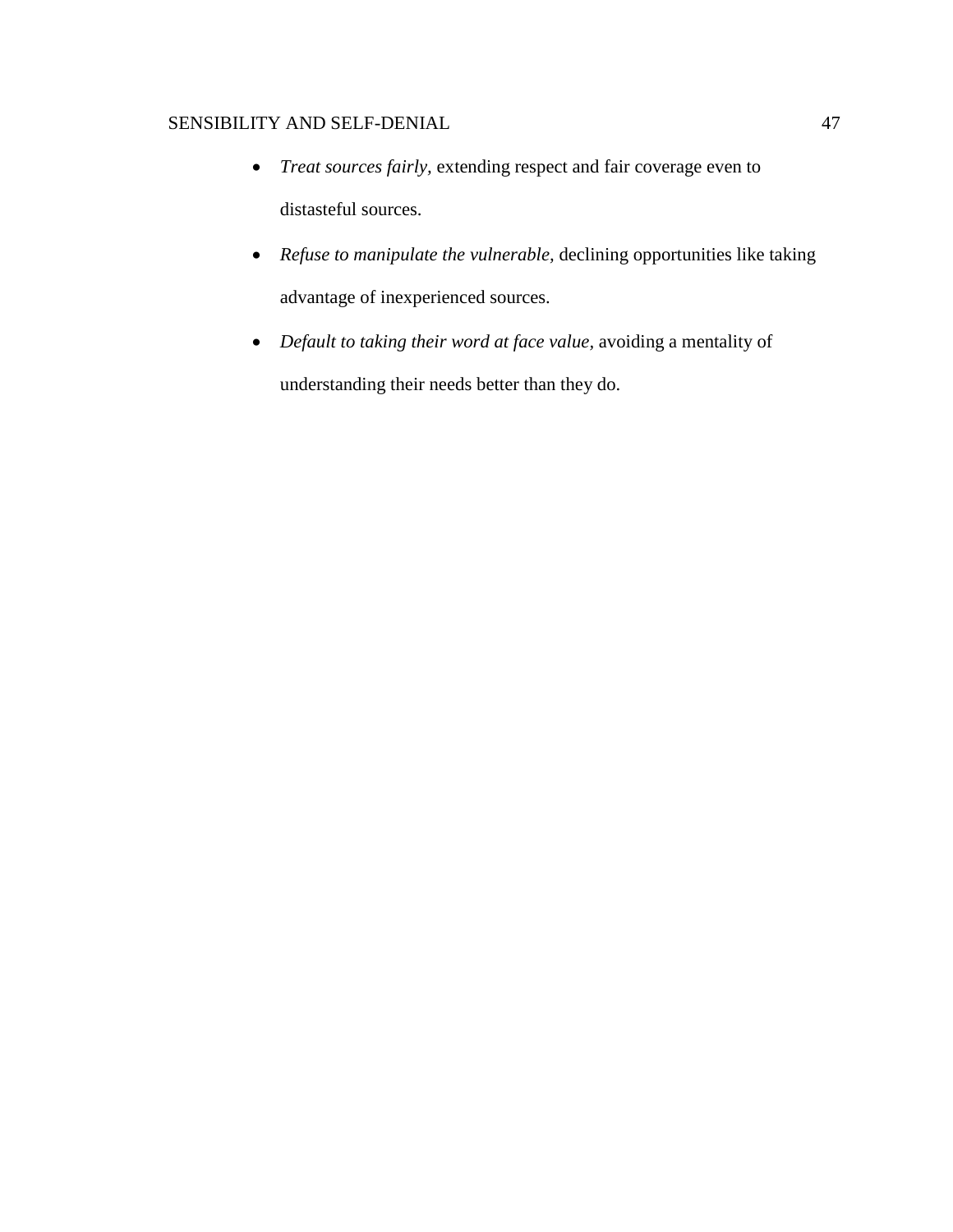# References

- American Society of News Editors. (n.d.). History. Retrieved from http://asne.org/ content.asp?contentid=83
- Bell, M. (1998). The journalism of attachment. In M. Kieran (Ed). *Media ethics* (pp. 15– 22). London: Routledge.

Benn, P. (1998). *Ethics*. London, UK: Routledge.

- Bivins, T. (2009). *Mixed media: Moral distinctions in advertising, public relations, and journalism* (2<sup>nd</sup> ed.). New York, NY: Routledge.
- Brown, F. (n.d.). Political involvement. *Society of Professional Journalists.* Retrieved from https://www.spj.org/ethics-papers-politics.asp

Bubeck, D. (1995). *Care, Gender and Justice*. Oxford: Clarendon Press.

- Camponez, C. (2014). Between truth and respect towards an ethics of care in journalism. *Comunicação E Sociedade*, (*25)*124-136.
- Craig, D. A., & Ferré, J. P. (2006). Agape as an ethic of care for journalism. *Journal of Mass Media Ethics*, *21*(2/3), 123-140. doi:10.1207/s15327728jmme2102&3\_3
- Crisp, R. (2010). Virtue ethics and virtue epistemology. *Metaphilosophy*, *41*(1/2), 22-40. doi:10.1111/j.1467-9973.2009.01621.x
- Figdor, C. (2010). Objectivity in the news: Finding a way forward. *Journal of Mass Media Ethics*, *25*(1), 19-33. doi:10.1080/08900521003638383
- Fisher, B., and Tronto, J. (1990). Toward a Feminist Theory of Care. In Abel, E. and Nelson, M. (Eds.), *Circles of Care: Work and Identity in Women's Lives* (pp. 35- 62). Albany, NY: State University of New York Press.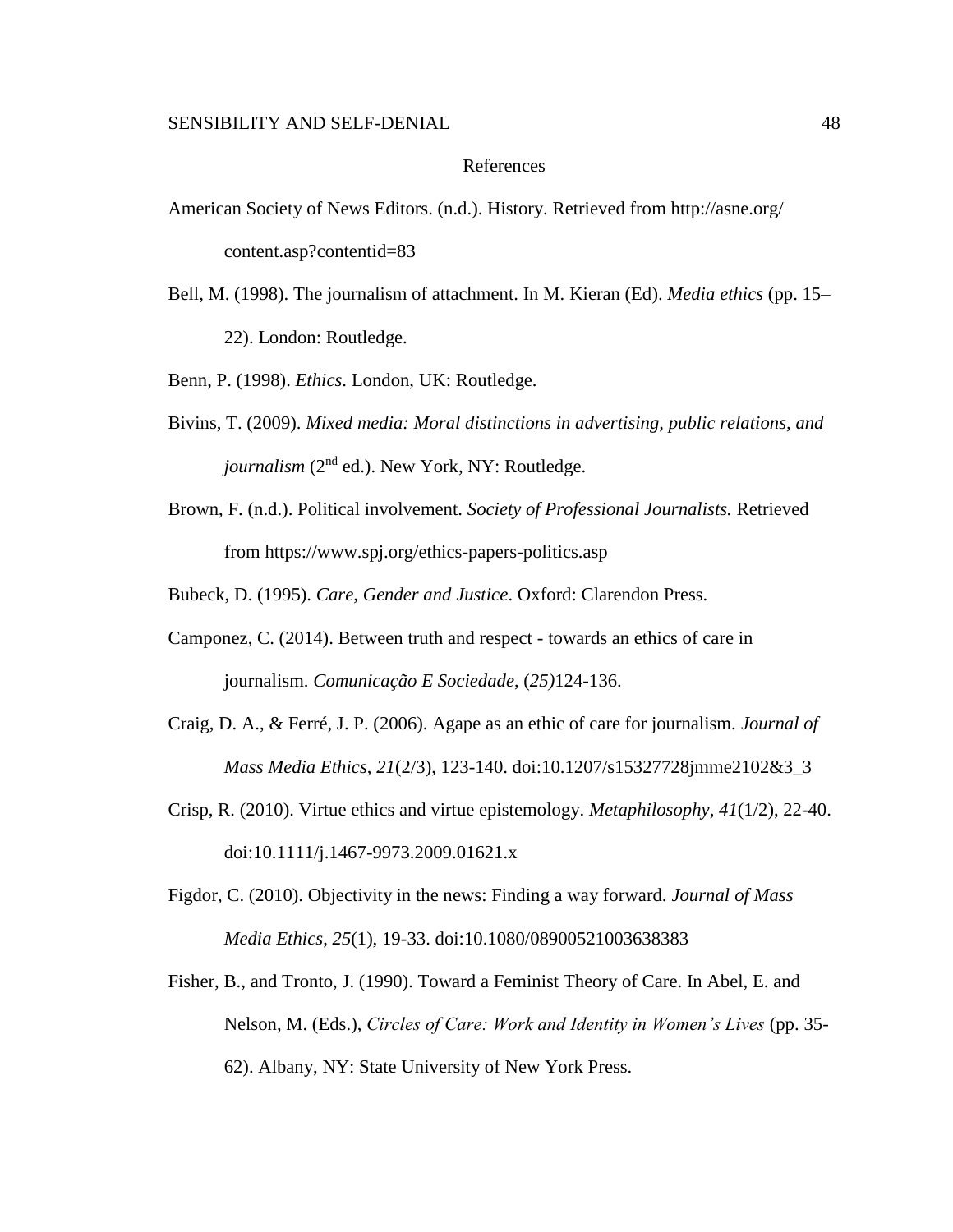Gilligan, C. (1982). *In A Different Voice*. Cambridge, MA.: Harvard University Press.

- Glasser, T. (1984, February). The puzzle of objectivity I: Objectivity precludes responsibility. *Quill, 72*(2), 13-16.
- Held, V. (2006). *The Ethics of Care: Personal, Political, and Global*. Oxford, NY: Oxford University Press.
- Kovach, B., and Rosenstiel, T. (2007). *The elements of journalism: What newspeople should know and the public should expect.* New York, NY: Three Rivers Press.
- Lawler, M. G., & Salzman, T. A. (2013). Virtue ethics: natural and Christian. *Theological Studies, 74*(2), 442-473. Retrieved from http://ezproxy.liberty.edu/login?url= https://search.proquest.com/docview/1357562711?accountid=12085
- Levy, N. (2004). Good character: Too little, too late. *Journal of Mass Media Ethics*, 19, 108–118.
- McBride, K. (2002). The ethics of justice and care in the American media. Retrieved from https://www.poynter.org/news/ethics-justice-and-care-american-media
- Mencher, M. (2011). *News reporting and writing* (12<sup>th</sup> ed.). New York, NY: McGraw-Hill.
- Mill, J. S., & Alexander, E. (1999). *On Liberty*. Peterborough, Ont: Broadview Press.
- Mindich, D. (1998). *Just the facts: How "objectivity" came to define American Journalism.* New York, NY: New York University.
- Noddings, N. (1984). *Caring, a feminine approach to ethics and moral education.* Berkley, CA: University of California Press.